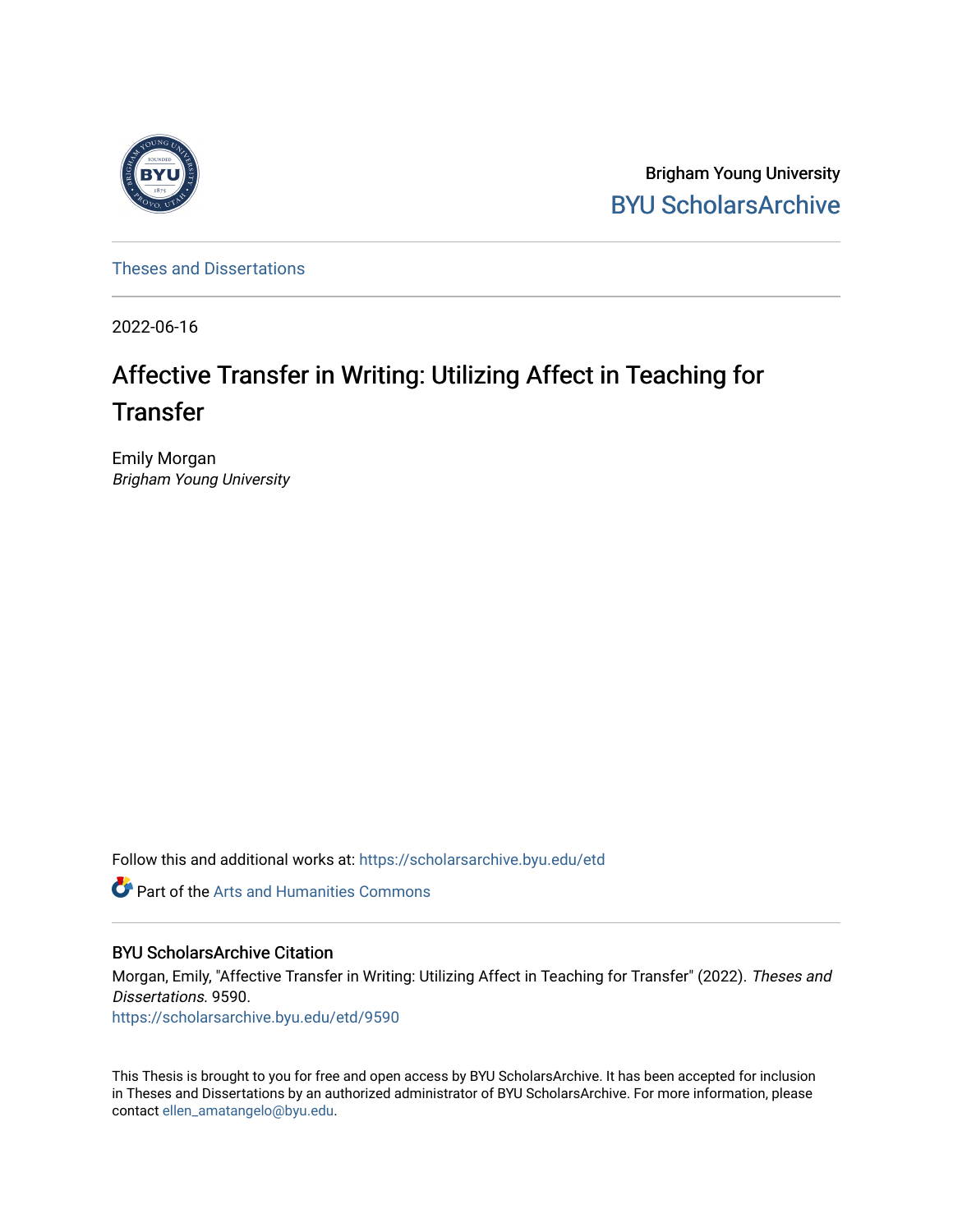<span id="page-1-0"></span>Affective Transfer in Writing: Utilizing Affect in

Teaching for Transfer

Emily Morgan

A thesis submitted to the faculty of Brigham Young University in partial fulfillment of the requirements for the degree of

Master of Arts

Deborah Dean, Chair Amy Williams Amber Jensen

Department of English

Brigham Young University

Copyright © 2022 Emily Morgan

All Rights Reserved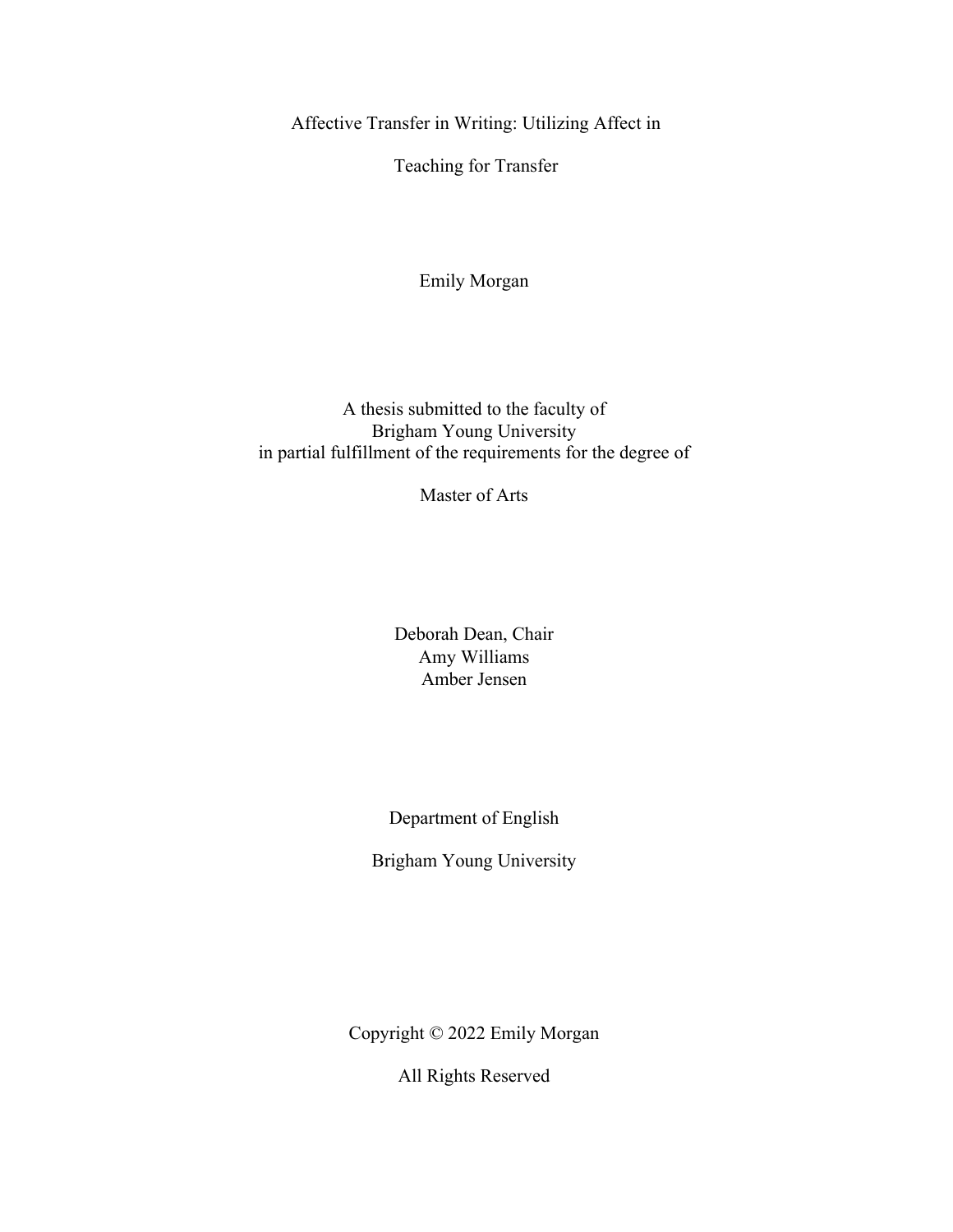### ABSTRACT

### <span id="page-2-0"></span>Affective Transfer in Writing: Utilizing Affect in Teaching for Transfer

Emily Morgan Department of English, BYU Master of Arts

According to current scholarship in writing studies, students with a positive affect toward writing are more likely to transfer writing knowledge and skills. Yet my findings from an IRBapproved longitudinal study suggest that this is not always the case. This study was designed to see what students transfer from their first-year composition course, focusing especially on rhetoric, process, genre, and mindfulness. In annual semi-structured interviews that took place over the course of three years, two study participants described having positive writing affect but did not discuss transfer, even when prompted. These students express caring much more about a writing task when it feels relevant to them, which frequently involves genres outside of academic writing. They also both admit that they have poor writing process habits, such as procrastination. Based on these findings, I suggest one way that writing instructors can purposefully use affect to potentially encourage transfer.

Keywords: affect, transfer, teaching for transfer, writing, writing studies, composition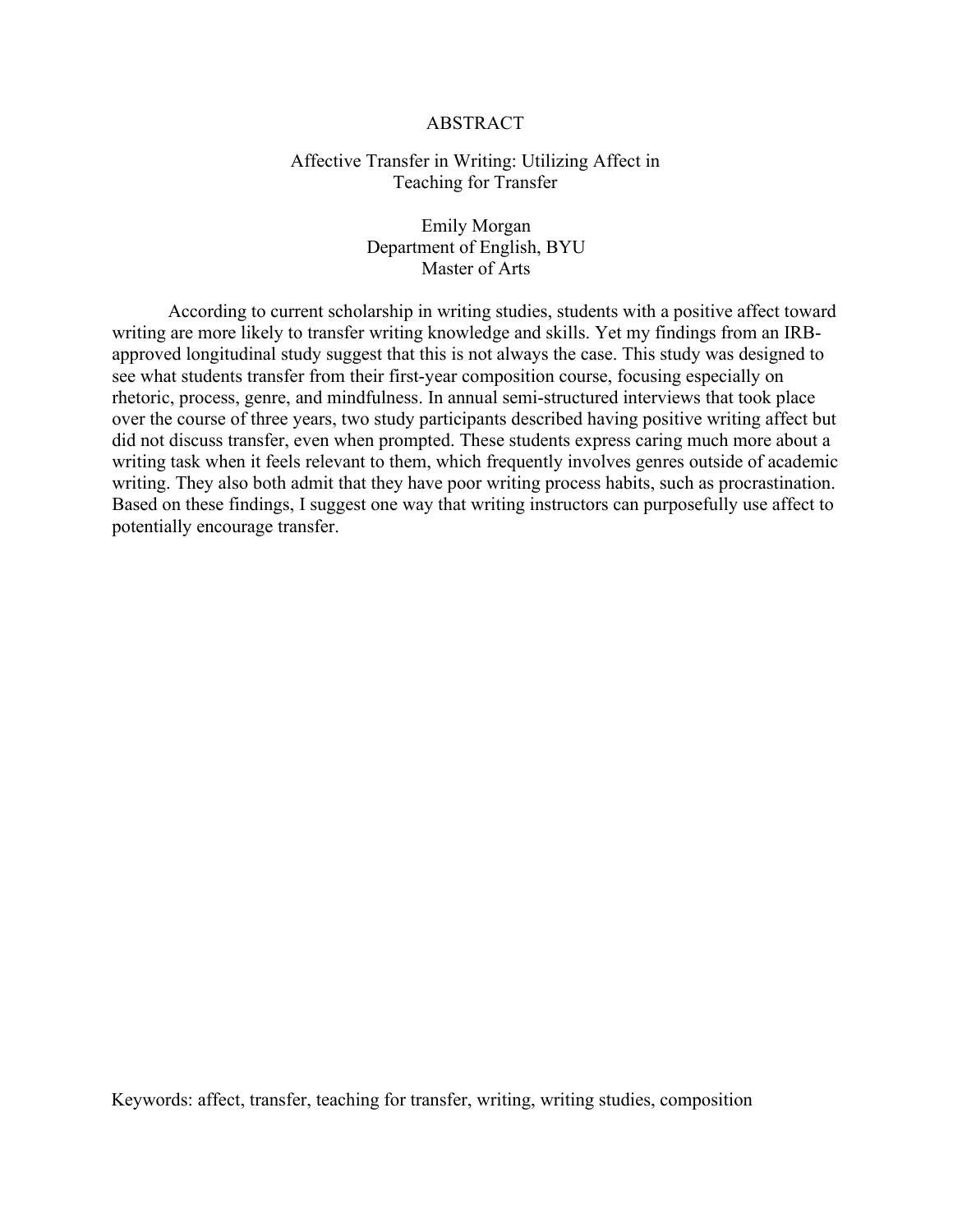#### ACKNOWLEDGMENTS

<span id="page-3-0"></span>I would like to extend a special thanks to Debbie Dean for her endless support and for the countless hours she dedicated to the development of my thesis. I am also deeply grateful to Amy Williams and Amber Jensen for their attentive feedback and encouraging guidance throughout my revisions. My gratitude extends to Jon Ostenson, Shaelee Erickson, and Clarissa McIntire, along with the other graduate instructors who worked on the research study this thesis's findings pull from, for all of their hard work interviewing, transcribing, and coding. I would also like to express thanks to my family and friends who have cheered me on throughout this process.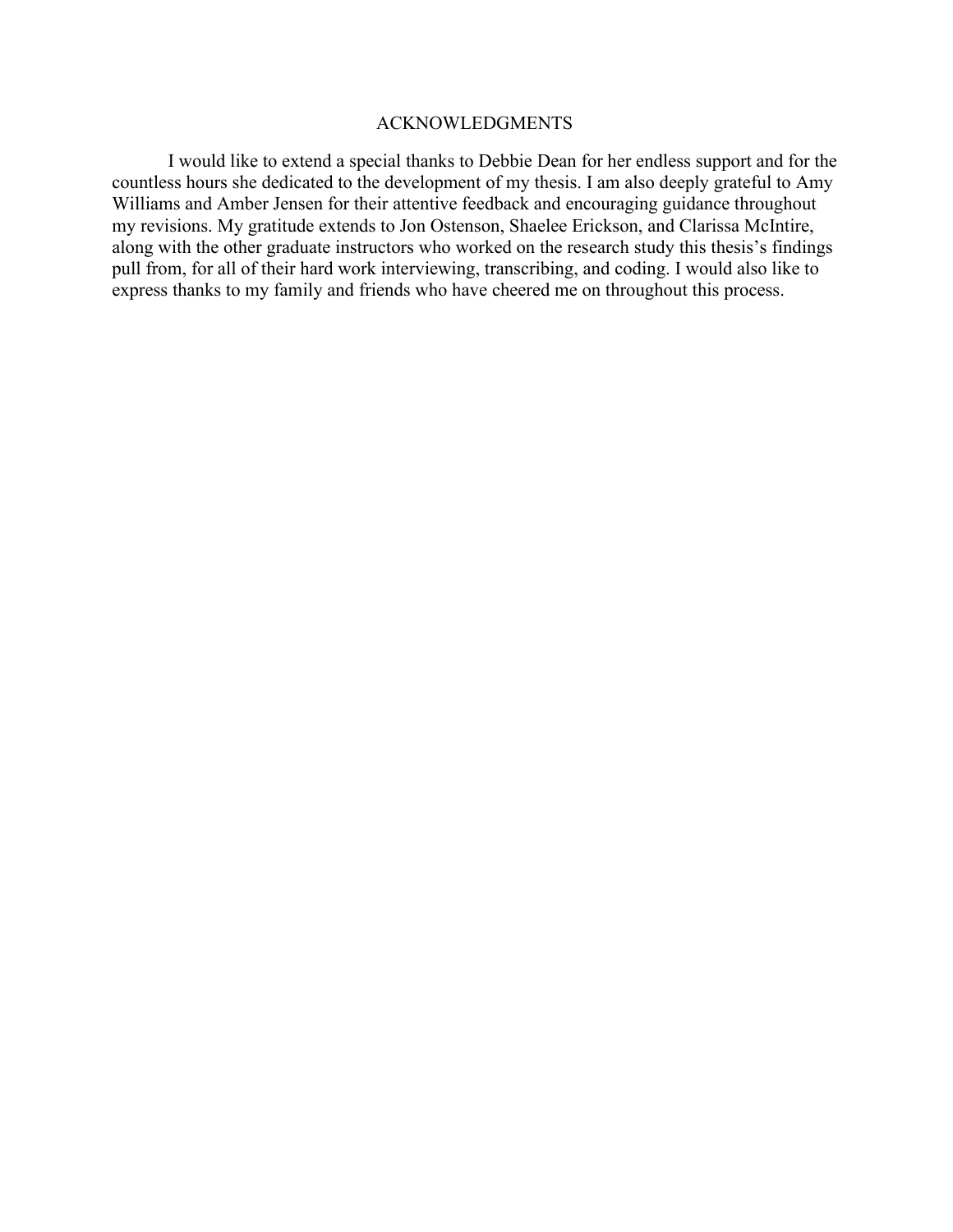<span id="page-4-0"></span>

# TABLE OF CONTENTS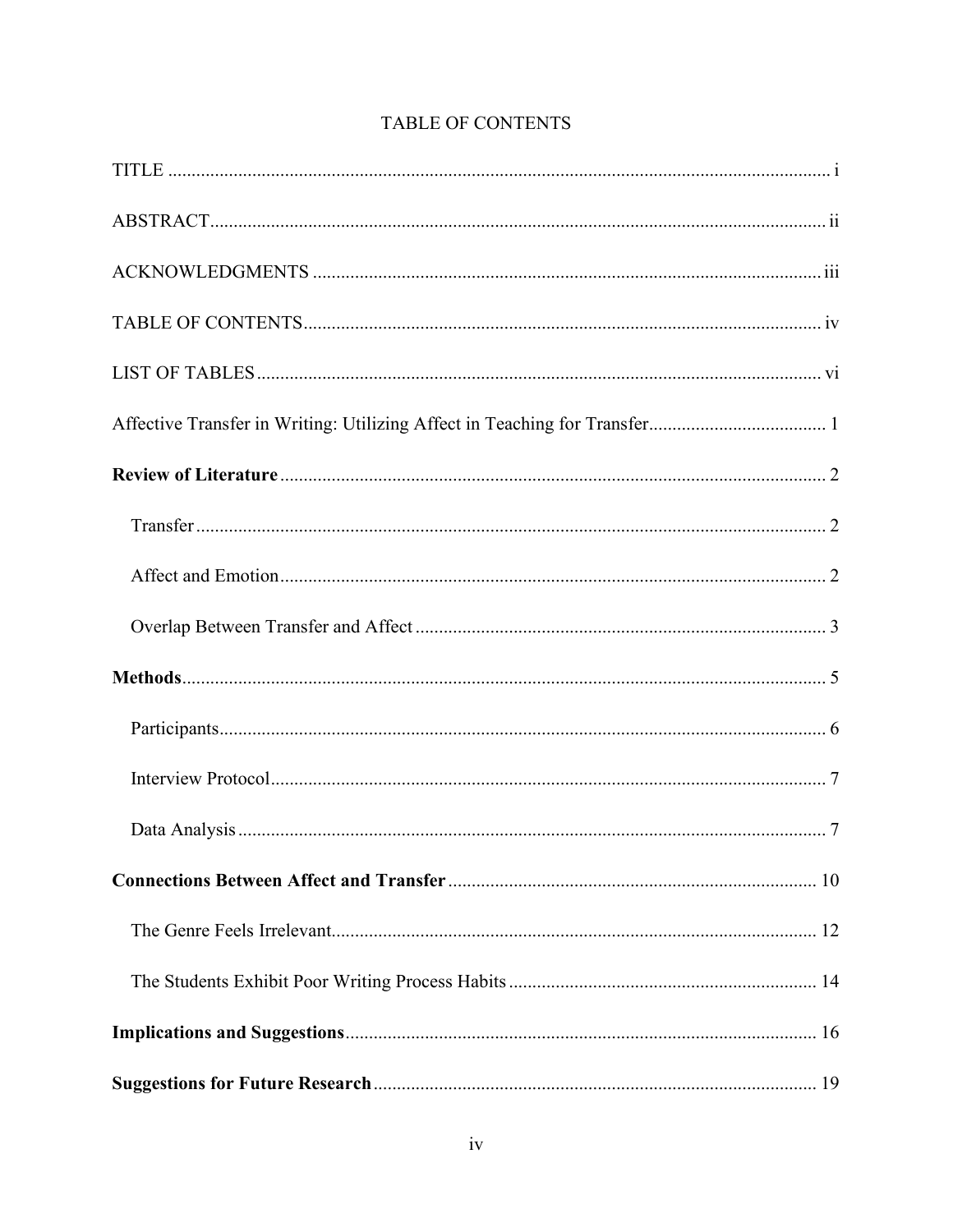| Appendix C: Comprehensive List of Students' Reported Affect and Discussion of Transfer 33 |  |
|-------------------------------------------------------------------------------------------|--|
|                                                                                           |  |
|                                                                                           |  |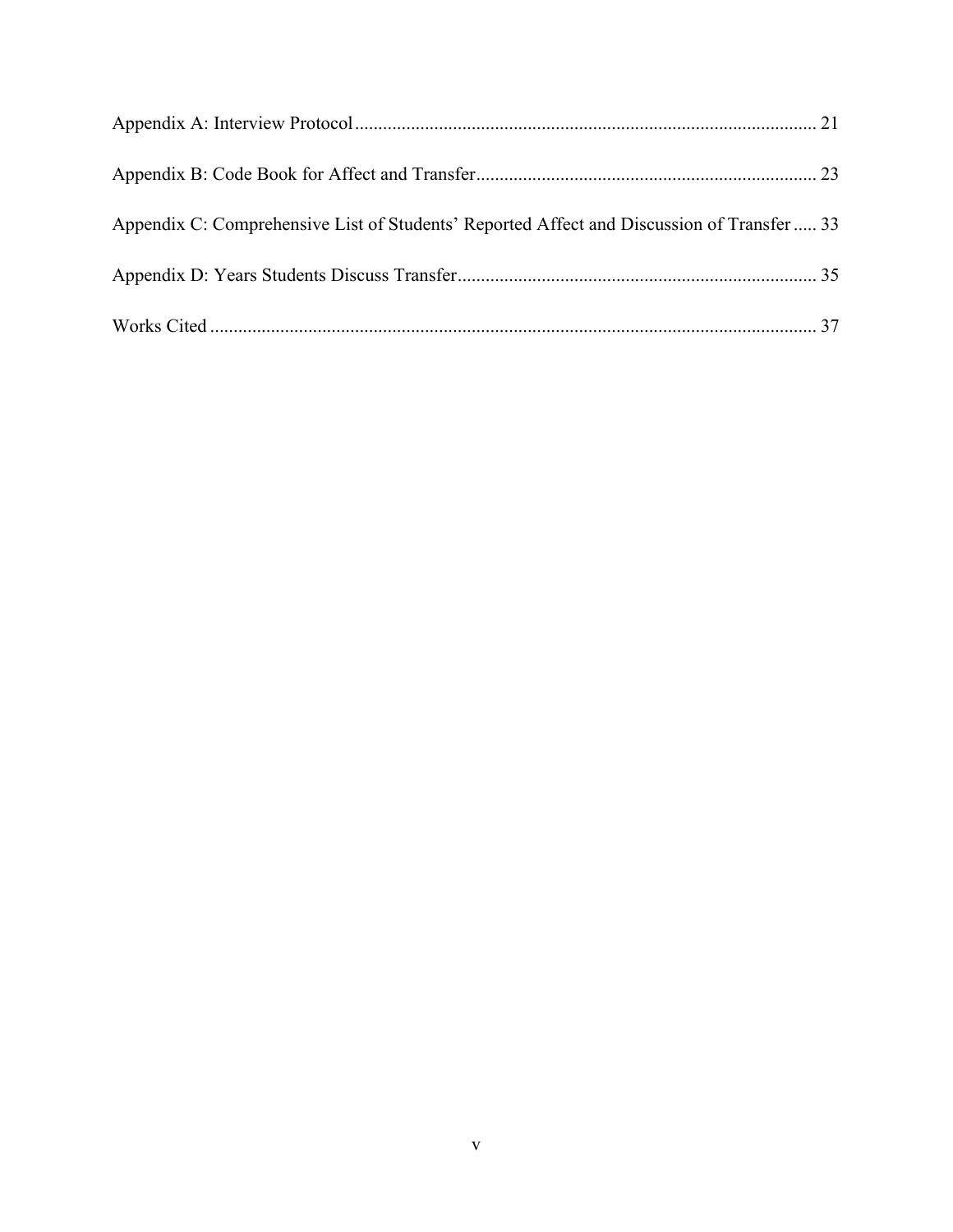# **LIST OF TABLES**

<span id="page-6-0"></span>

| T <sub>1</sub> |  |  |
|----------------|--|--|
|----------------|--|--|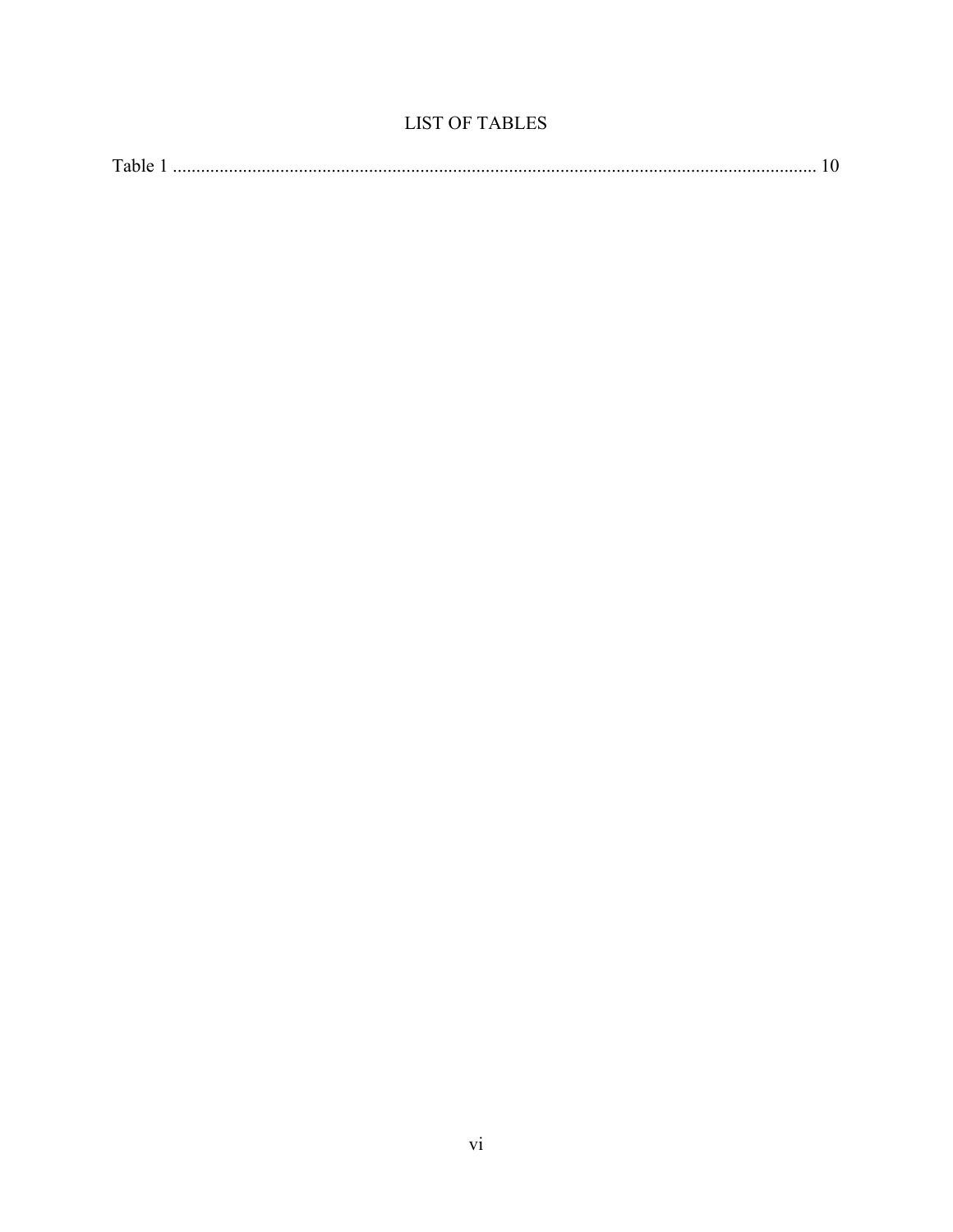Affective Transfer in Writing: Utilizing Affect in Teaching for Transfer

<span id="page-7-0"></span>Within the past few decades, scholars have delved into better understanding the elusive yet enticing phenomena that is affect. This interest has spread across disciplines, including composition studies. Yet, despite affect's theoretical depth in the field, its function in the classroom is much less explored (Taylor 48). While discussions of theory are productive and valuable, as composition instructors, one of our primary concerns rests in how we can implement what we know into our classrooms. Finding ways to incorporate affective knowledge into our teaching is especially important in recent years. In 2021, 1 in 3 youth ages 8-18 in the UK shared that they enjoy writing—the least enjoyment reported in 11 years (Clark et al. 2). Clark et al. note that the COVID-19 pandemic may have negatively affected students' attitudes toward writing (13). If these numbers are reflective of students in the United States, then the majority of the rising generation is experiencing a negative affect toward writing. This negativity may impact how they develop as writers, which will likely carry over into college and beyond.

Alongside affect, a major concern in writing studies is teaching for transfer, which isn't always successful (Nowacek; Salomon and Perkins). To help promote transfer, several scholars have started to examine affect's effect on transfer (Tarabochia and Heddy; Driscoll and Powell; Nelson; Johnson and Krase; Wardle). Despite the useful insights that have stemmed from these studies, we still don't know exactly *how* affect impacts transfer. For instance, current scholarship generally supports the notion that positive affect leads to transfer, yet my findings suggest that positive affect doesn't guarantee that outcome. Thus, better understanding the connection between affect and transfer can lead to more mindful teaching-for-transfer practices that utilize positive affective experiences. After reviewing the current scholarship surrounding transfer and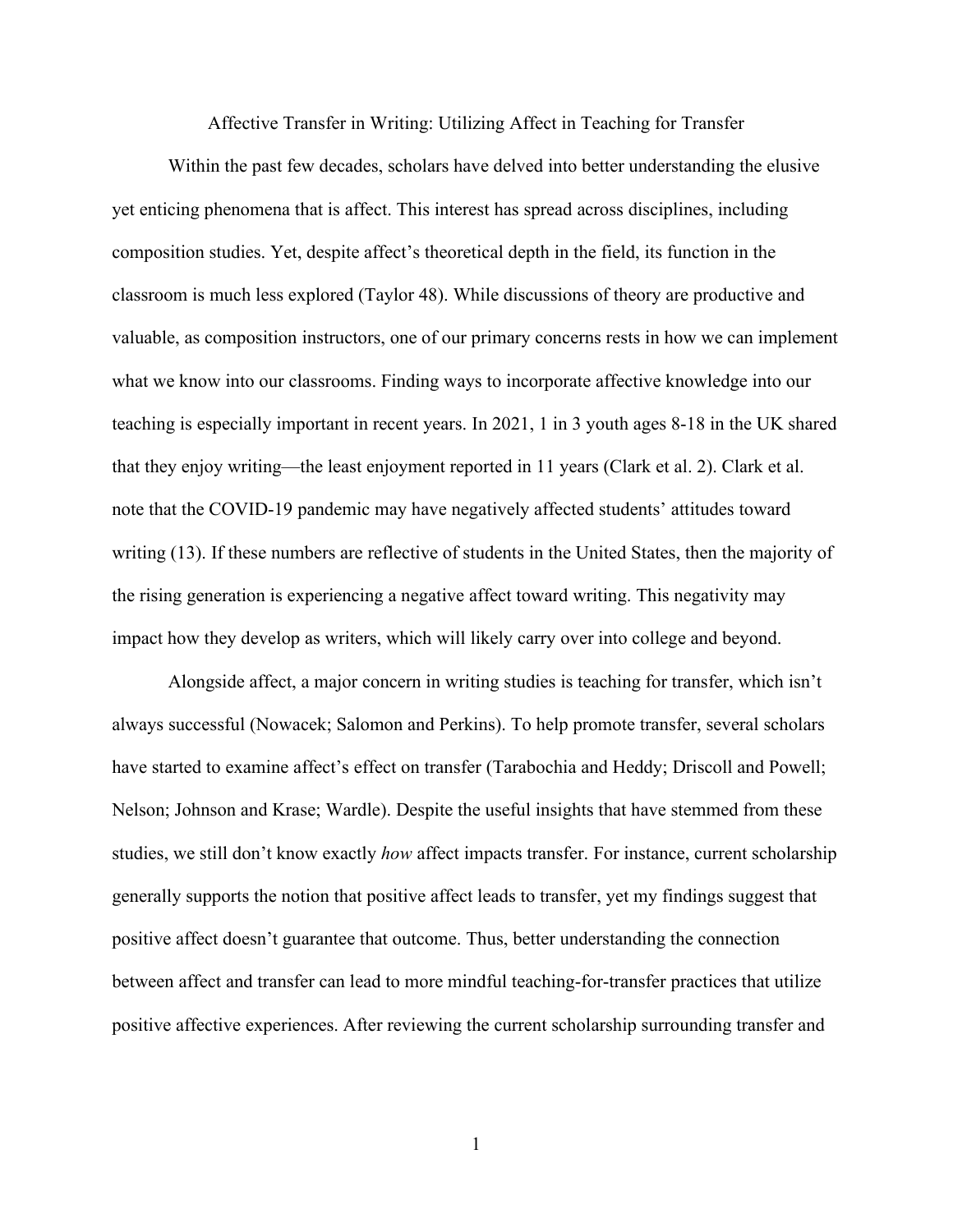affect, my methodology, and my findings, I suggest one way that writing instructors can intentionally use affect in the classroom that could encourage transfer.

### <span id="page-8-0"></span>**Review of Literature**

#### <span id="page-8-1"></span>*Transfer*

Transfer theory refers to the study of how students apply knowledge and/or skills from one situation to another. In composition studies, scholars are particularly interested in how students utilize writing knowledge and skills for different writing tasks (DePalma and Ringer; Driscoll and Powell; Nowacek; Salomon and Perkins). In the last decade, scholars have come to understand transfer as a "recontextualization" of genre (Nowacek 18), in which students alter what they know about writing to fit the specific situation they are writing in (DePalma and Ringer). Furthermore, Driscoll and Powell note that transfer not only incorporates "knowledge or skills but dispositions, identities, and social and cognitive processes" (1). That is, transfer extends beyond what students know—it also ties into how they view themselves and how they interact with the world. In this sense then, affect is a part of transfer.

#### <span id="page-8-2"></span>*Affect and Emotion*

Historically, affect and emotion were used synonymously in writing studies; however, the two terms started to separate at the end of the  $20<sup>th</sup>$  century. Massumi, a major source for this division, differentiates the two by describing *affect* as an "intensity," and *emotion* as "intensity owned and recognized" (88). That is, affect is something felt but unnamed, and affect becomes an emotion once the feeling is named. Additionally, Alexander et al. note that affect and emotion are similar but not synonymous. They define the two terms as follows: "We use 'affect' to signal the felt conditions in which writers write and 'emotion' to describe the particular types of feeling that writers consciously ascribe to their composing and writing lives" (566). In this regard, affect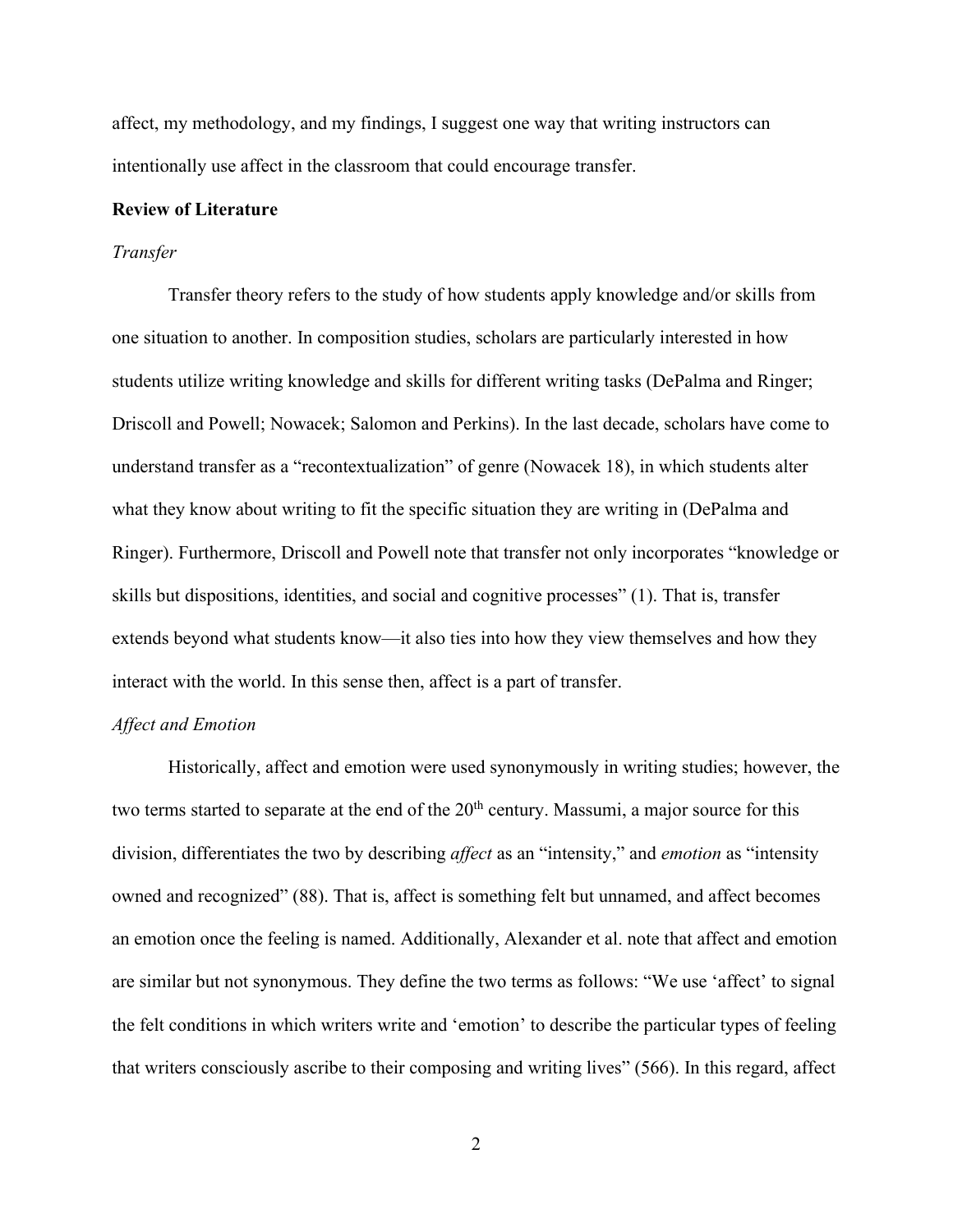seems to be the precursor to emotion that influences the experience a writer may have during a specific task.

However, recent scholars argue that separating affect and emotion isn't useful. Nelson, for instance, reasons that the distinction between affect and emotion is unhelpful because affect becomes "a dimension we can never access, except very indirectly or after the fact," since naming the affect would then make it an emotion. This makes it difficult to have a constructive conversation regarding student affect. Nelson then defines affect as "turn[ing] toward or against an object, relation, or discourse." She shares that as humans, we like to spend time and attention on things that give us positive feelings and avoid the things that elicit negative feelings. Craig concurs with Nelson, noting that her definition of affect provides a "productive starting place" for joining these terms. Thus, for the ease of discussion and for the purpose of productivity, I lean on Nelson's definition when discussing affect. That is, affect includes students' thoughts or feelings about writing.

#### <span id="page-9-0"></span>*Overlap Between Transfer and Affect*

In recent years, more scholars have become interested in the connection between affect and transfer—a connection that has been previously underexplored in writing studies (Tarabochia and Heddy; Driscoll and Powell). For instance, Tarabochia and Heddy, in their study of transformative experiences (TE)—moments that shift students' perspectives or feelings about something they learned—note that TEs make low-road transfer (applying writing knowledge and skills to similar genres) more meaningful through the affective element by generating interest and enjoyment. Over time, these positive experiences with writing can help students develop a more positive affect, which may promote transfer. Similarly, Johnson and Krase observe in a case study that students with positive affect have more positive writing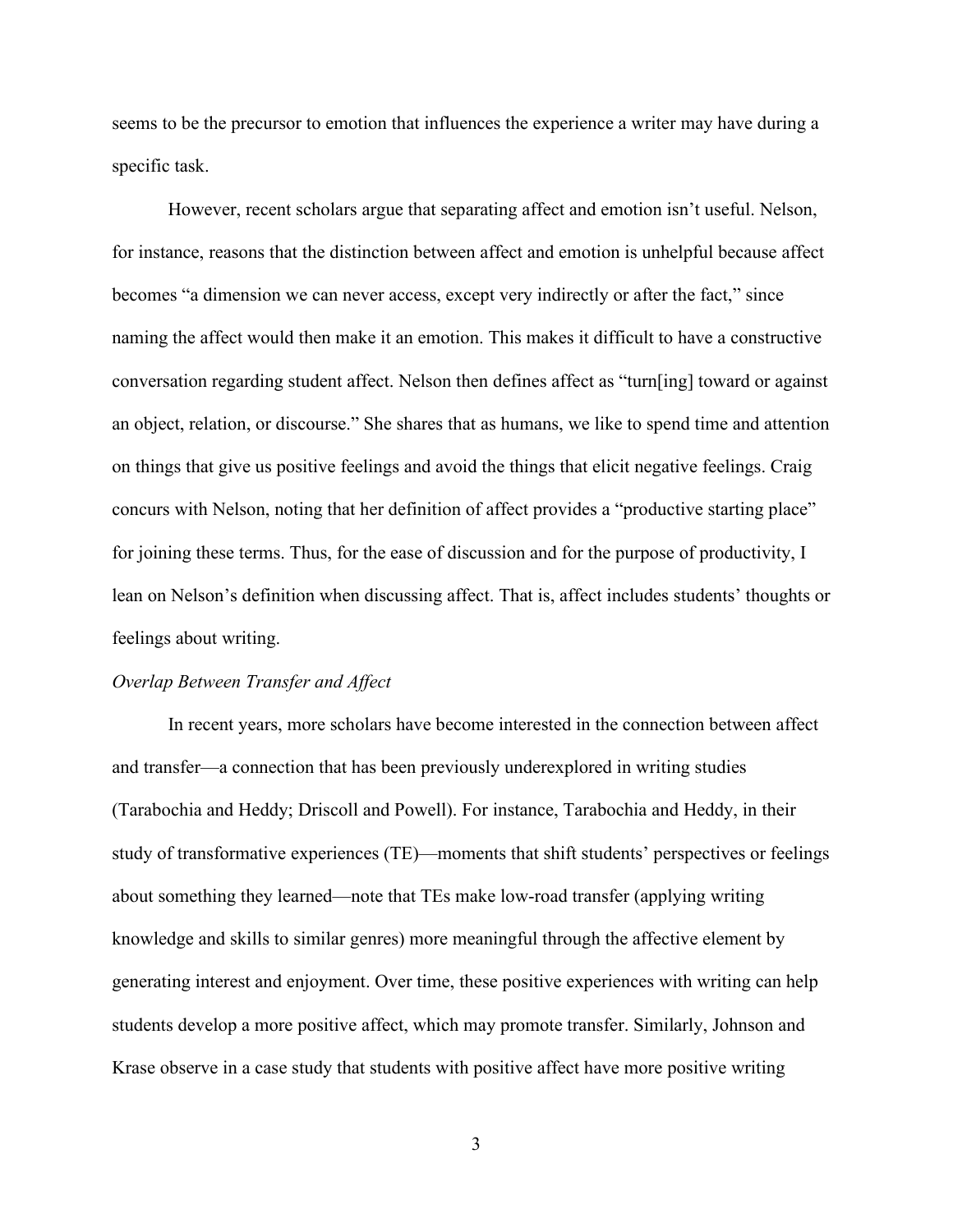experiences, which in turn motivates them to improve as writers. This drive to improve encourages transfer as students consider the knowledge and skills they have and what tools they can apply to new writing tasks.

Other scholars have investigated how various affective dispositions impact transfer. Nelson says that dispositions develop from "similar affects grow[ing] together," which become a "way of being," prompting students to act in certain ways. For example, a type of disposition that Powell discusses is mindset, that is, how malleable someone perceives their talents and abilities. Two types of mindsets include the fixed and the growth mindset. Students with a fixed mindset often feel unable to develop as writers, while students with a growth mindset are more likely to accept constructive criticism and improve on future writing tasks. He notes that teachers can help students foster certain mindsets by exhibiting that mindset through the types of comments they leave on student writing. Ideally, Powell reasons that teachers and students should develop a growth mindset, which encourages transfer because it is more adaptable.

Likewise, Driscoll and Powell note that mindful students with a stronger handle on their emotions transfer more effectively. Students accomplish this through a process of monitoring and controlling their emotions, which allows them to shift negative emotions such as anxiety into something more "generative," (12). This process is similar to Powell's thoughts on developing a growth mindset—the idea that students should be able to adjust to new circumstances, regardless of what they may initially feel. Driscoll and Powell reason that this process helps students "not let their negative emotions lead to a refusal to transfer" (12).

Additionally, Wardle argues for "problem-exploring" dispositions to facilitate transfer rather than "answer-getting" dispositions. "Problem-exploring" requires more creativity and critical thinking, while "answer-getting" is focused on finding the right answer, and the latter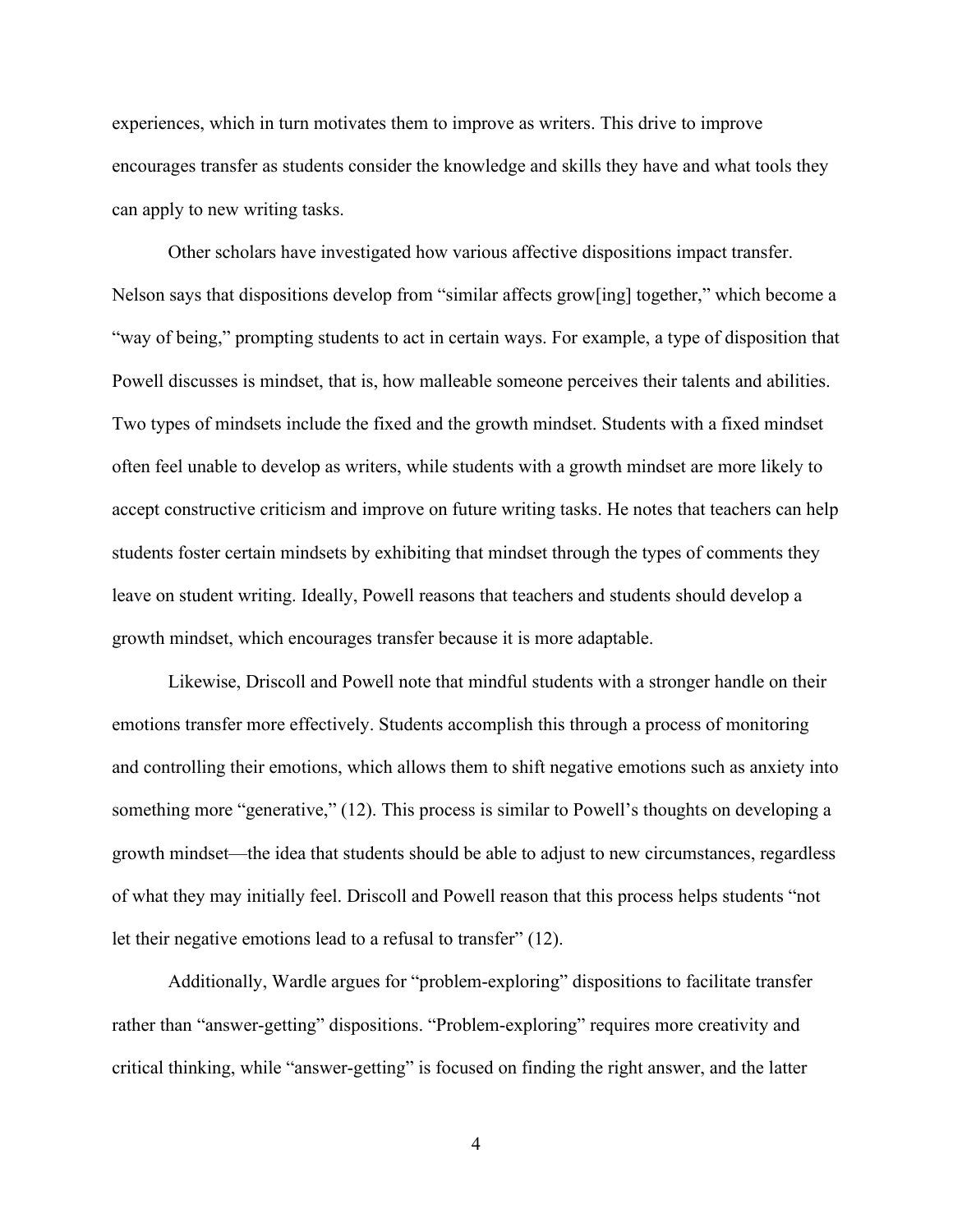makes it difficult to enter a new rhetorical situation with a new writing task. That said, Powell finds that teachers who are aware of what type of mindset their students have can tailor their feedback to meet those needs (such as telling a student with a fixed mindset how to improve their paper to earn a higher grade, which then encourages them to work on their writing, even if they don't believe they can improve as a writer).

From these studies, it seems like positive affect leads to dispositions that aid in transfer while negative affect does not. According to Driscoll and Powell, this observation is the trend outside of writing studies, and so it seems like this trend follows within our field as well. As mentioned previously, it is becoming clearer that affect *does* impact transfer; yet, given how few studies exist on the matter, it is still unclear *how* affect impacts transfer. While my findings generally align with the notion that positive affect likely leads to transfer, I was surprised to discover that there are students in my study who have a positive affect but fail to discuss transferring writing knowledge when given plenty of opportunities to do so. In this regard, this study will closely analyze two students who do not discuss transfer despite expressing a positive affect to see what else may be influencing their experience with transfer.

### <span id="page-11-0"></span>**Methods**

This study consists of the first three years of data from an IRB approved five-year longitudinal study conducted by two full-time faculty members and a group of graduate students, including myself. The goal of the study is to learn how students apply the knowledge they learn in First Year Composition (FYC)—rhetoric, genre, writing processes, and writing with sources to the writing they do in other classes, the workplace, and the public sphere. The research site is a private four-year university in the western United States, which is attended by 34,737 daytime students in 186 undergraduate majors. The student population is 49% male and 51% female, with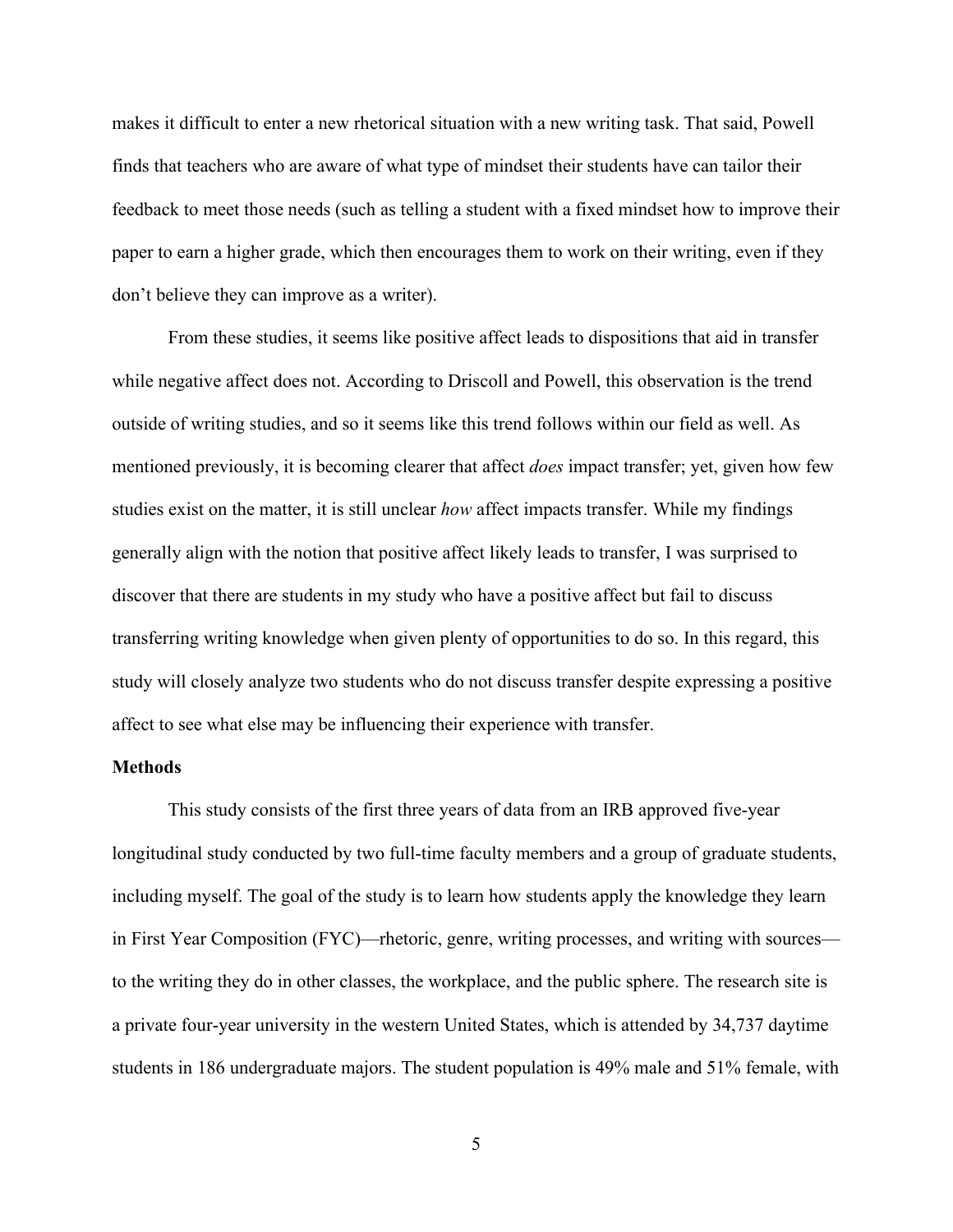81% of students identifying as Caucasian, 7% as Hispanic, 4% as two or more races, 3% as Asian/Pacific Islander, less than 1% as Black, less than as 1% Native American, and 4% as other. *Participants* 

<span id="page-12-0"></span>Research participants were recruited via email during the fall semester of 2018 and the winter semester of 2019. Each was enrolled in FYC in fall of 2018. 274 students expressed interest, and 54 students joined the study. Reflective of the university population, only 15% of participants identified as non-White. At the start of the study, participants' ages were between 17-27 years old, with the average at 20 years. Like any study, we experienced attrition: Of the 54 students that joined the study, 51 were interviewed in 2019, 39 in 2020, and 42 in 2021. Some of the gaps relate to the university's sponsor, which encourages young adults to spend 1.5 to 2 years in missionary service, while the other gaps are likely a result of the COVID-19 pandemic, which hit at the start of our second round of interviews. For each year of interviews, students were offered \$25 campus vouchers for each interview and \$25 Amazon gift cards after graduating for compensation.

Regarding the participants, there are a few predispositions to consider that may influence the data. The first few may lend students to have more favorable outlooks toward writing: they volunteered, many are driven by grades, and each researcher was a FYC instructor within the university's writing program. Because those conducting the interviews were teachers of FYC and were affiliated with University Writing, the participants may have felt like they needed to share more positive thoughts as they considered their audience. Also, participants may have been predisposed to responding favorably about an academic course because they are good students. The average high school GPA of incoming undergraduate students is 3.86, and 46 out of 54 participants expected an A or A- in FYC. Those who expect a high score in FYC may feel more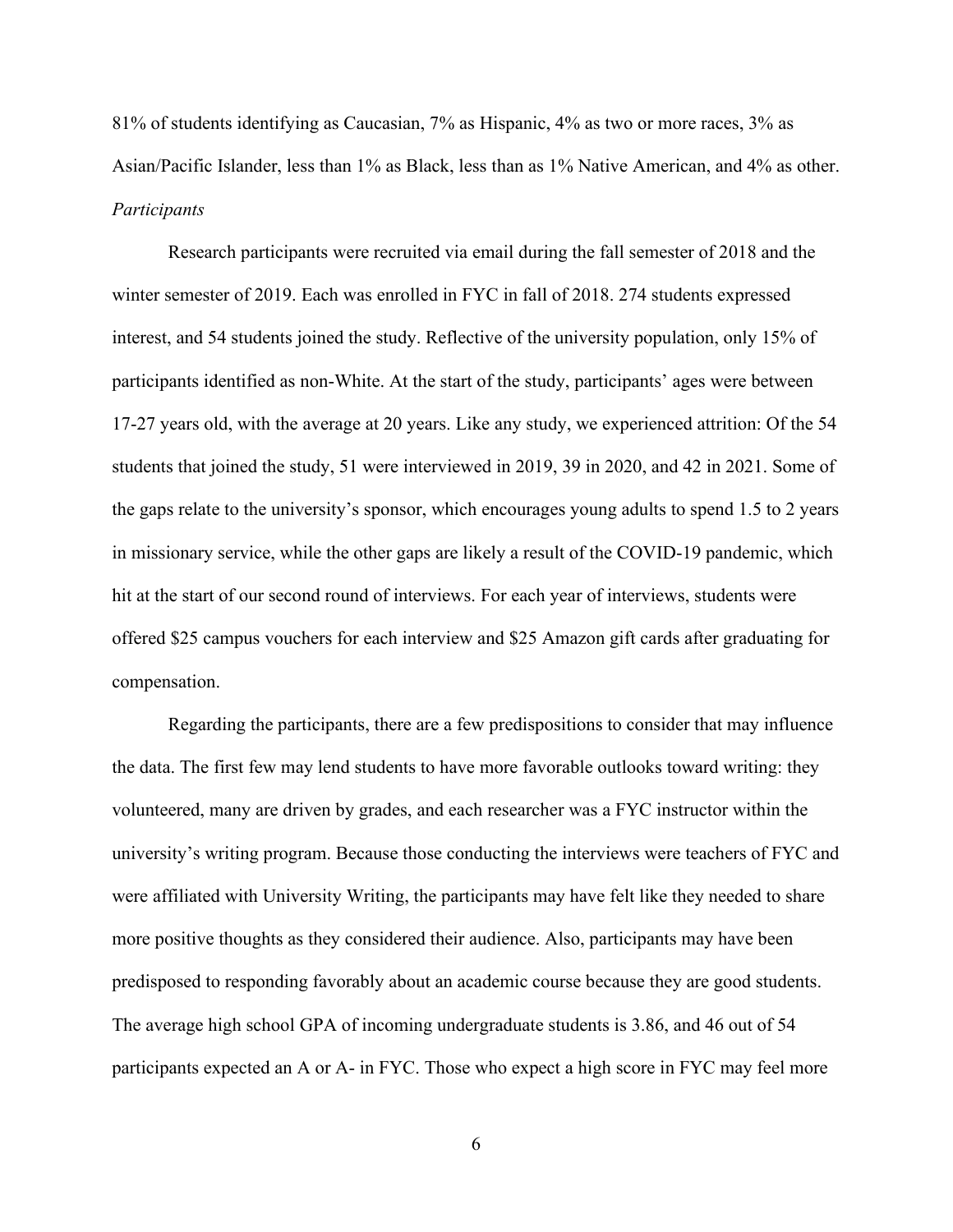adept at writing and/or have positive feelings toward it because of the university's cultural focus on grades, which stems from the university's selectivity for admission. The last predisposition to consider may have also altered responses: we shared our research goals during recruitment—to see how students are applying what they learn in FYC to other areas of their lives. Because we shared our research goals, students may have felt more inclined to draw connections to what they learned in FYC or what they think they learned in FYC to gratify the interviewers.

## <span id="page-13-0"></span>*Interview Protocol*

<span id="page-13-1"></span>Annual discourse-based interviews were conducted in March and April. These interviews were semi-structured and took between 30 and 45 minutes each. This format allowed the research team to hear students describe in detail their unique experiences with writing—how they felt and how they transferred knowledge and various strategies—while diving deeper into their responses with follow-up questions. This gave the research team greater insight into these experiences through background information and other comments from the students. In 2019, the researchers interviewed participants on campus in private offices. With the pandemic, interviews were held over Zoom in 2020, and there was an option for either face-to-face or Zoom interviews in 2021. For these interviews, students brought two writing samples they had written within the last year—one from school and one outside of school. Some questions were specifically geared for these samples, such as regarding the genre, process, and audience. Other questions were more general, asking about writing development, transfer, and affect. The purpose was to learn about students' experiences with writing generally and the composing decisions they make through these specific texts. Appendix A contains the complete protocol (page 21). *Data Analysis*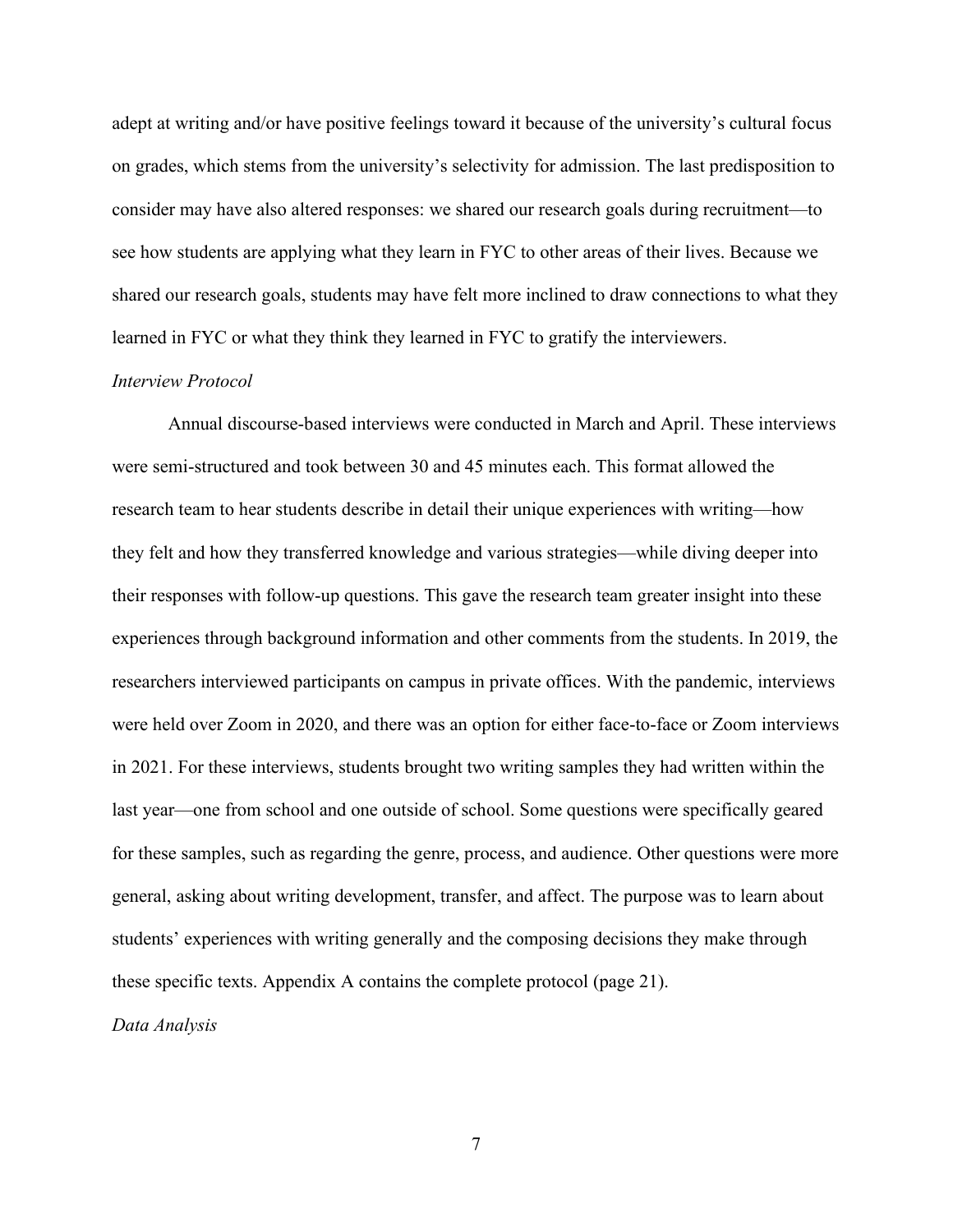After the interviews, graduate students, including myself, transcribed and open coded the audio recordings. To begin coding, the research team met to set some preliminary categories based on our research questions, including genre, writing process, and audience. We added more codes as we noticed patterns in the data throughout the first-year transcripts. After coding the first year, we re-coded the old interviews with the new codes to ensure consistency. For example, we noted that a handful of students discussed using writing for good in their communities, such as to elicit change, so we created a code for "civic engagement" to see how this motivation influenced the way they approached their process, audience, and other areas of writing. Essentially, if we saw a pattern in student responses and thought it would be interesting to consider in relation to our initial goals, we created a new code. Each transcript was coded by at least two people to ensure consistency and reliability in our findings. For this specific article, I went through the codes again and added magnitude codes relating to affect for this study to specify positive, negative, or mixed feelings about writing or writing identity (Saldaña 153). I also created subcodes for specific types of transfer that students were engaging in based on Donahue's notes from the conversation on transfer globally. (The code book for these codes is in Appendix B on page 23.)

In a more focused round of coding for affect and transfer specifically, I coded for mostly positive, mostly negative, or mixed feelings by reading through each of the segments that the research team had coded as affect. I marked segments as positive when students expressed confidence, enjoyment, or a general appreciation toward writing. Negative segments included insecurity, lack of confidence, and general disdain toward writing. I coded segments as mixed when students expressed both positive and negative affect or had neutral feelings toward writing. I ultimately categorized students' affect based on the whole of each year's segments. For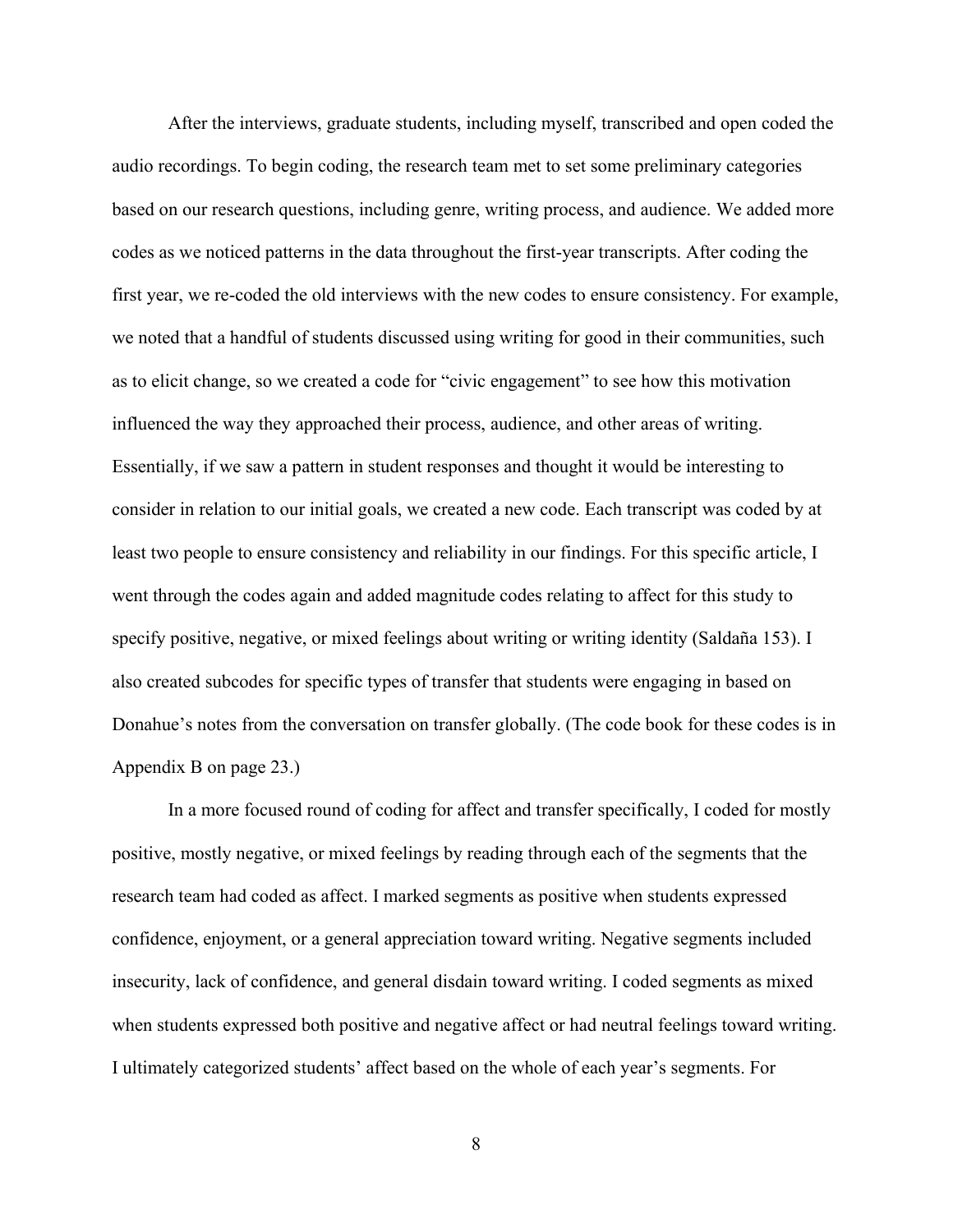instance, if a student mentioned positive feelings five times in an interview and negative or neutral feelings one time, I would still consider that student to have positive feelings overall. Mixed feelings came when the number of positive and negative sentiments were more equal, such as three positive comments and four negative comments. The findings that follow elaborate on more of the details that students share regarding these sentiments.

The research team coded for transfer whenever a student discussed taking something they learned from a course or prior experience about writing and applying it to a new, different context. I reviewed each of the transfer codes from the team and broke them down into the specific ways students were demonstrating transfer based on Donahue's distinctions regarding transfer. For example, there were 14 instances where students discussed applying/adjusting writing practices for a new situation, 41 instances where students shared that certain writing practices had become integral to how they write, 20 instances where students deconstructed ideas (such as audience awareness) from one context to another, and 14 instances of students who compared and contrasted genres before deciding what strategies they could apply from one to the other. I use these specific distinctions to classify students' discussions of transfer.

After combing through the codes again during this more focused round, I was able to draw connections between specific student attitudes and patterns of transfer. I mapped out each student's yearly affect and discussions of transfer, and I looked to see where there was overlap between specific attitudes and types of transfer (see Appendices C and D on pages 33 and 35). I ended up simplifying my analysis to just looking at discussion of transfer generally compared to specific student attitudes, which is what led me to find that not all students with positive affect discuss transfer, even when they are asked specifically about transfer. From there, I analyzed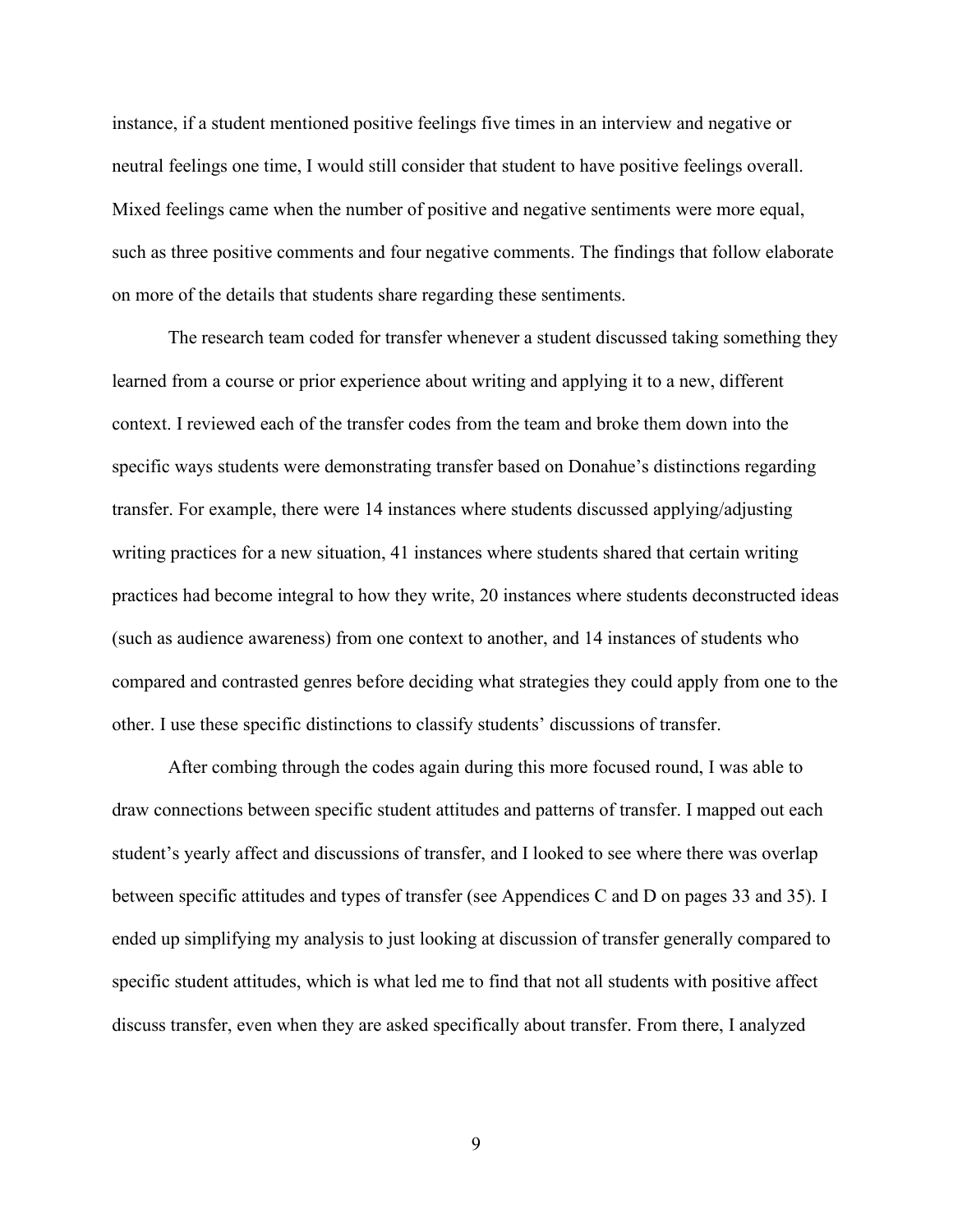specific segments to see what students were saying regarding affect to see if there were any specific attitudes that seem to contribute more to transfer.

To narrow my focus further, I decided to analyze Dory and Ellie more closely because they regularly experience positive affect, yet they don't discuss transfer (see table 1). I reread each of the transcripts for their interviews and examined each affective experience throughout the three years. My findings reflect two common experiences from Dory and Ellie that I also noticed in other students who do not discuss transfer.

<span id="page-16-1"></span>Table 1

Affective Orientation of Students Who Do Not Discuss Transfer

 $P = Positive$  $N = Negative$  $M = Mixed$ 

| Pseudonym | 2019 | 2020 | 2021 |
|-----------|------|------|------|
| Avery     | P    |      |      |
| Caiden    | М    |      | М    |
| Chandler  | М    |      | M    |
| Chloe     | N    |      | P    |
| Dory      | P    | P    | M    |
| Ellie     | P    | P    | P    |
| Evelyn    | M    | M    |      |
| Gideon    | M    | P    |      |
| Grover    | M    |      |      |
| Jim       | M    |      |      |
| Kaleigh   | P    | P    |      |
| Kelly     | P    |      |      |
| I iam     | M    | P    |      |
| Zoe       | M    | M    | М    |

# <span id="page-16-0"></span>**Connections Between Affect and Transfer**

Similar to other research, many of the students in our study who experience positive

affect describe transferring writing knowledge and skills to new tasks and contexts. Yet, not all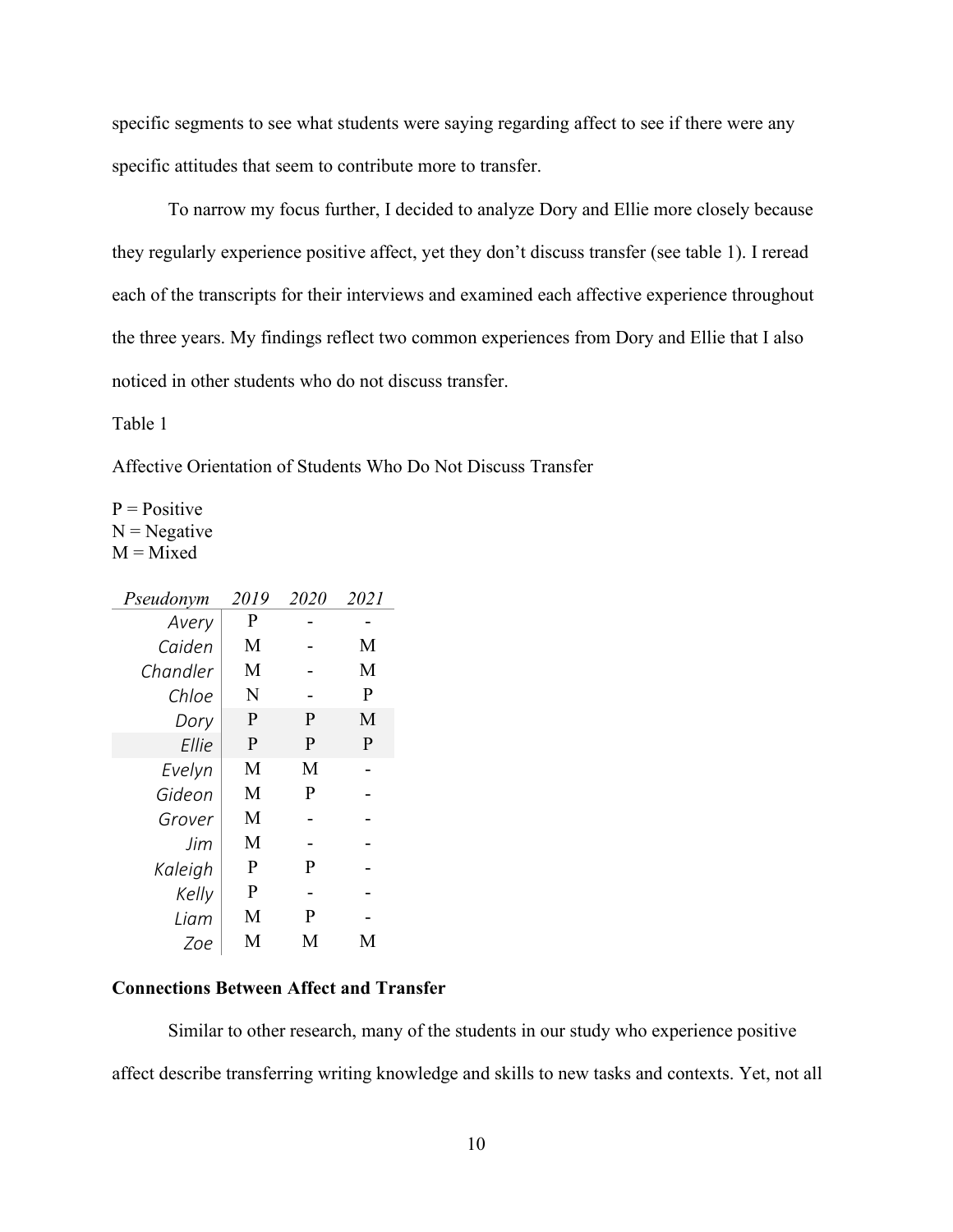of them do. Dory and Ellie are two that are especially perplexing because they express positive affect consistently, yet they rarely discuss transfer, if at all. Dory has positive affect toward writing for the first two years of interviewing and mixed feelings during the third year, while Ellie conveys positive affect all three years. For instance, Dory shares, "I really love writing," and Ellie says, "Writing is fun." Despite this positive affect, Dory doesn't discuss transfer in any of the interviews. Ellie does discuss transfer in 2019, but the knowledge she transfers is a rhetorical device she says she learned in junior high. Specifically, she says:

I would say the line towards the end versus here 'where we work together, where we smiled together, where we laugh together, where we serve together,' just because it has that aspect to it […] Anaphora? […] It's a rhetorical device, so I just think it makes it fun to read and interesting and drives the point home.

While it's clear that Ellie is applying a writing skill to a new situation, it is surprising that in an interview about what she transferred from FYC, Ellie doesn't discuss transferring knowledge and skills from university writing courses. Perhaps students associate the skills they learn in FYC to skills they learned in grade school, and so they attribute their learning to the earliest experience they can recall. Or, perhaps the skills they learn in FYC become ingrained, so they don't consciously consider the connection. Regardless, despite her discussion of transfer in one interview, Ellie is still a valuable lens for understanding why students may not be transferring when they have a positive affect because she doesn't discuss transfer from university writing courses.

Together, Dory and Ellie exemplify two major trends that also appeared among the other students that didn't discuss transfer: (1) The genre feels irrelevant, and (2) the students exhibit poor writing process habits. Regarding the first trend, Dory especially discusses how she cares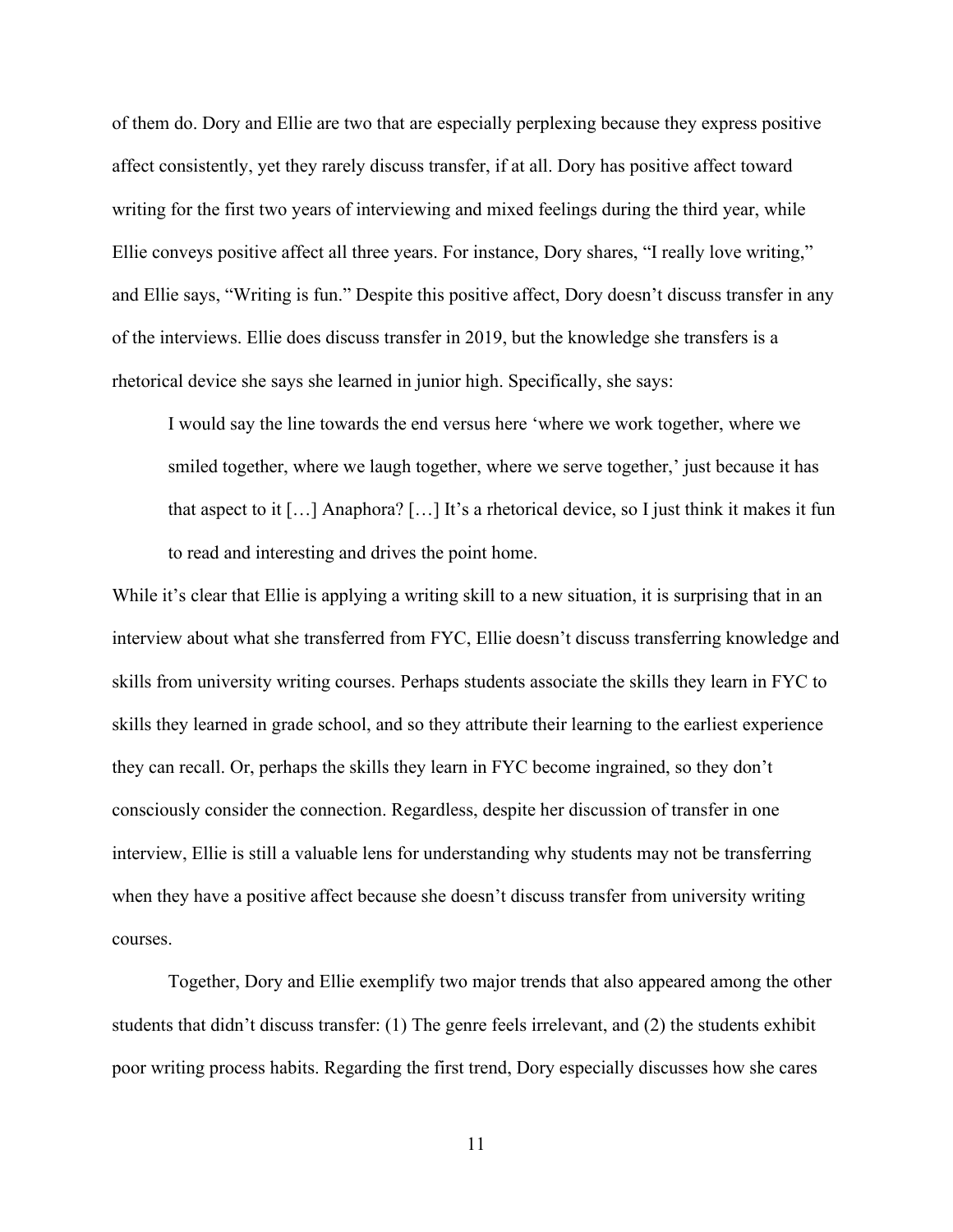more about writing when it feels more meaningful, and she oftentimes doesn't find academic writing meaningful. This meaningfulness seems to stem from the perceived relevancy of the task. With the second trend, both share ineffective writing process habits, particularly during the drafting and revising stages. The following sections delve more deeply into these two trends. *The Genre Feels Irrelevant*

<span id="page-18-0"></span>While students who discuss transfer also express confidence in writing, those who do not mention transfer express feeling confident only when writing in relevant genres—genres that tend to exist outside of the classroom. For example, in 2021, Dory discusses that she loves writing in professional and academic contexts, but she feels more confident with professional writing because she has more recent experience with that context. In this regard, she distinguishes different affective experiences between these two writing contexts instead of conveying an overall confidence in writing. This confidence stems from how frequently she needs to write in these genres, which suggests that these professional tasks are more relevant to her than academic tasks at this stage of her life. Even though she has written in academic genres, she suggests that she is out of practice or that she is more used to professional writing now, so transitioning back to academic writing would be challenging. This may be because she might find it unpleasant to have to shift her focus to what an academic context expects when she is comfortable writing for professional audiences, which would require more effort to transfer.

Beyond falling out of practice with academic genres, Dory shares that she doesn't seem to care as much for certain writing assignments because they don't seem relevant. When asked about what she would change in an essay she wrote for a class, she says:

I don't really think I did much drafting at all. And […] I kind of think it all goes back to how much [...] it's worth within a school setting [...] I didn't really see this [essay] being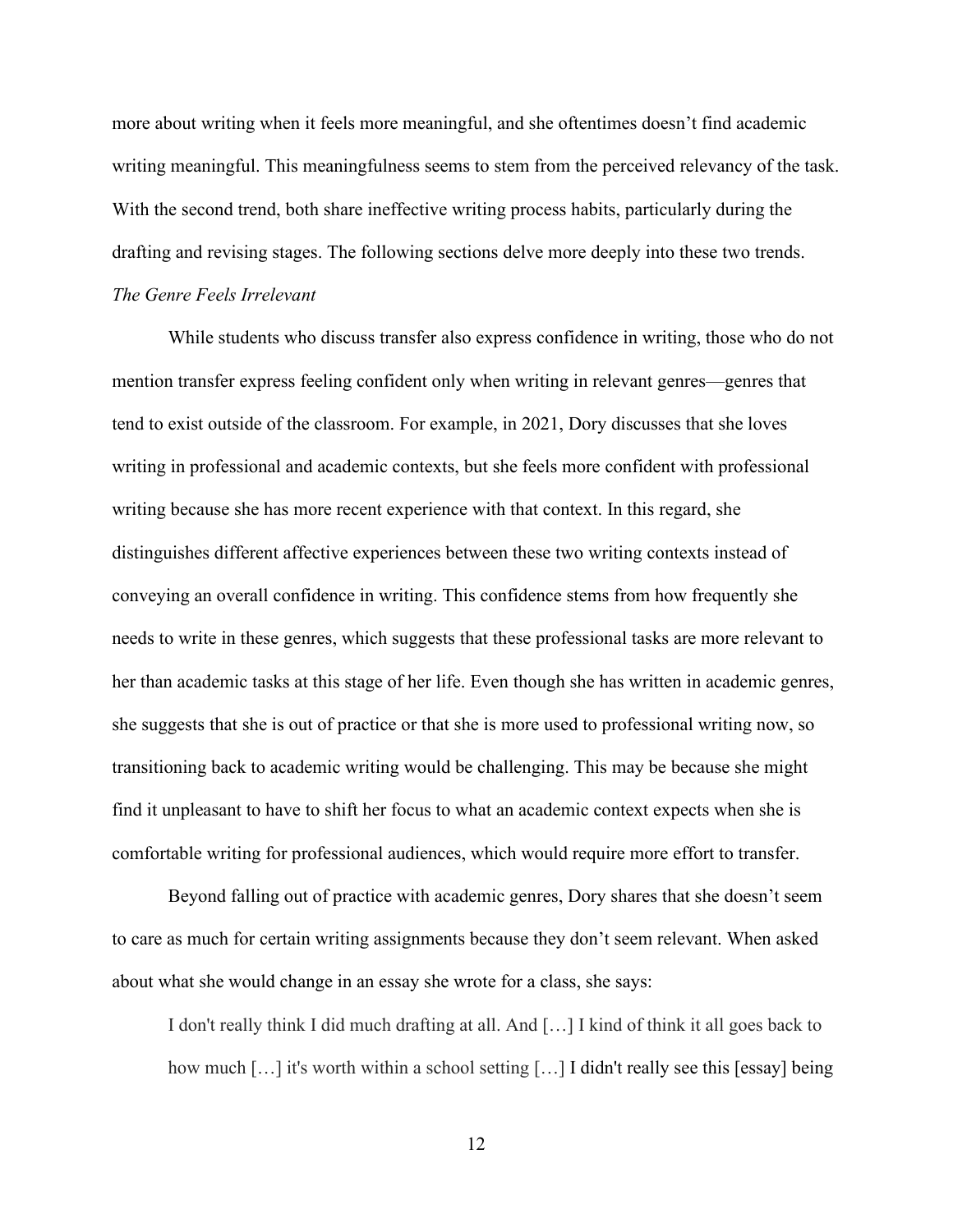something I was going to have to do in the future for my career, and so I cared less about it, and I think that's just because I'm in more of these beginning classes, and […] I think as I progress and we have to do more things that […] I will probably do in the future, I will probably try harder.

The textbook used in FYC emphasizes the writing process, which is one of the main points of knowledge we hoped to see students transfer going into this study. It seems then that what is holding her back isn't the lack of knowledge about the writing process since she references one of the stages, but the failure to connect to the task affectively. This aligns well with Eodice et al.'s study, which found that students consider writing experiences to be meaningful when the genres mirror what these students imagine they will write in the future. So, while the task may not be relevant yet, these students have a "personal connection" to the task (Eodice et al. 82). Thus, writing tasks may produce greater meaning for students if the genre seems relevant to their own goals and interests, but if the task lacks that personal connection, then it seems that students prefer relevant genres. They may feel more connected to genres they have written in before because those tasks connect to something important to them in the past, or they simply feel more confident in their ability to perform the task well because they have been successful previously. This then adds to Eodice et al.'s study, suggesting that when students do not find writing to be meaningful, they are less likely to transfer.

Because Dory's school writing doesn't align with many of her real-life circumstances, she doesn't seem to write in academic genres very much, making them less relevant. Behizadeh, who cites Purcell-Gates et al., argues that for writing to be authentic, "genre and purpose need to have real-world relevance and be valued outside of school" (411). This doesn't mean that school writing cannot be authentic; it means that the task's purpose and value needs to extend beyond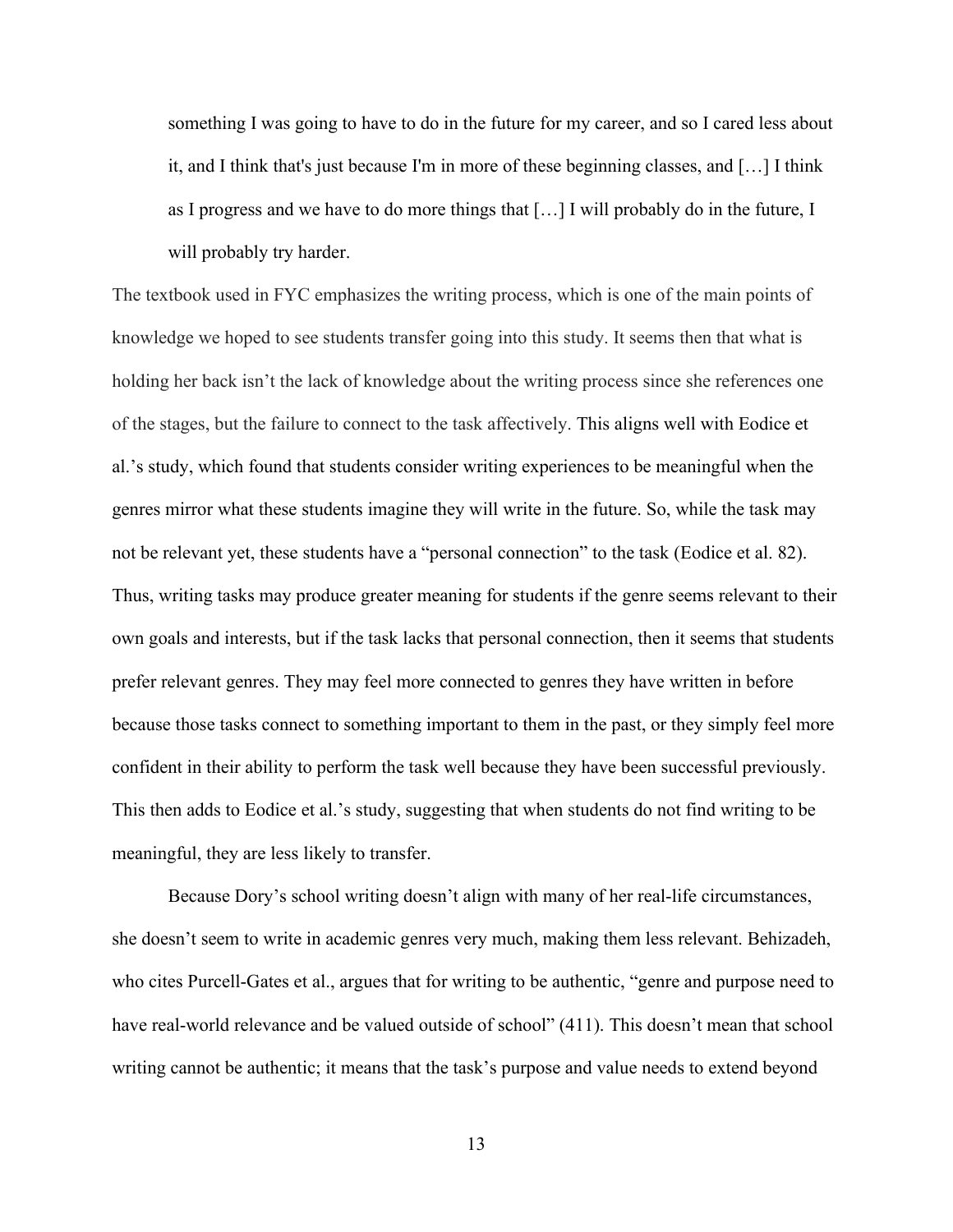the classroom to the student. The students in Eodice et al.'s study are interested in their new writing tasks because they anticipate writing in similar genres in their futures, meaning those genres will eventually become more relevant. In this regard, Dory doesn't seem to value academic writing as much because she doesn't see how it connects to writing she will do outside of school, which suggests that she may not know how to engage in high-road transfer or that she doesn't want to put in that effort. Perhaps she prefers working within similar genres because it is easier to apply skills from one task to the next than having to consider the similarities and differences between different contexts.

Relevance seems to generate a higher level of investment in writing, which seems to promote a more positive affect and may foster transfer. For Dory, having a greater investment may encourage working within different contexts with greater attention and care. Tarabochia and Heddy support this notion, sharing that meaningful writing helps students to have more interest and enjoyment in writing, which in turn makes transferring between similar genres more meaningful. Academic genres may not be interesting to students or may not feel relevant, which may make it difficult to have positive feelings toward the writing. If the writing task feels meaningless, students might not engage in transfer because they don't feel the need to take the task seriously, as Dory mentions. Alternatively, if the task does feel meaningful, students may be more likely to spend more time applying writing knowledge and skills to make a piece stronger. *The Students Exhibit Poor Writing Process Habits*

<span id="page-20-0"></span>Dory and Ellie both acknowledged that they didn't have the best writing habits. One of the most common habits students reported was procrastination, which often caused them to draft all at once. This also hindered them from revising effectively. For example, Dory shares on multiple occasions that she wrote a draft of a piece in one sitting. A couple of times, Dory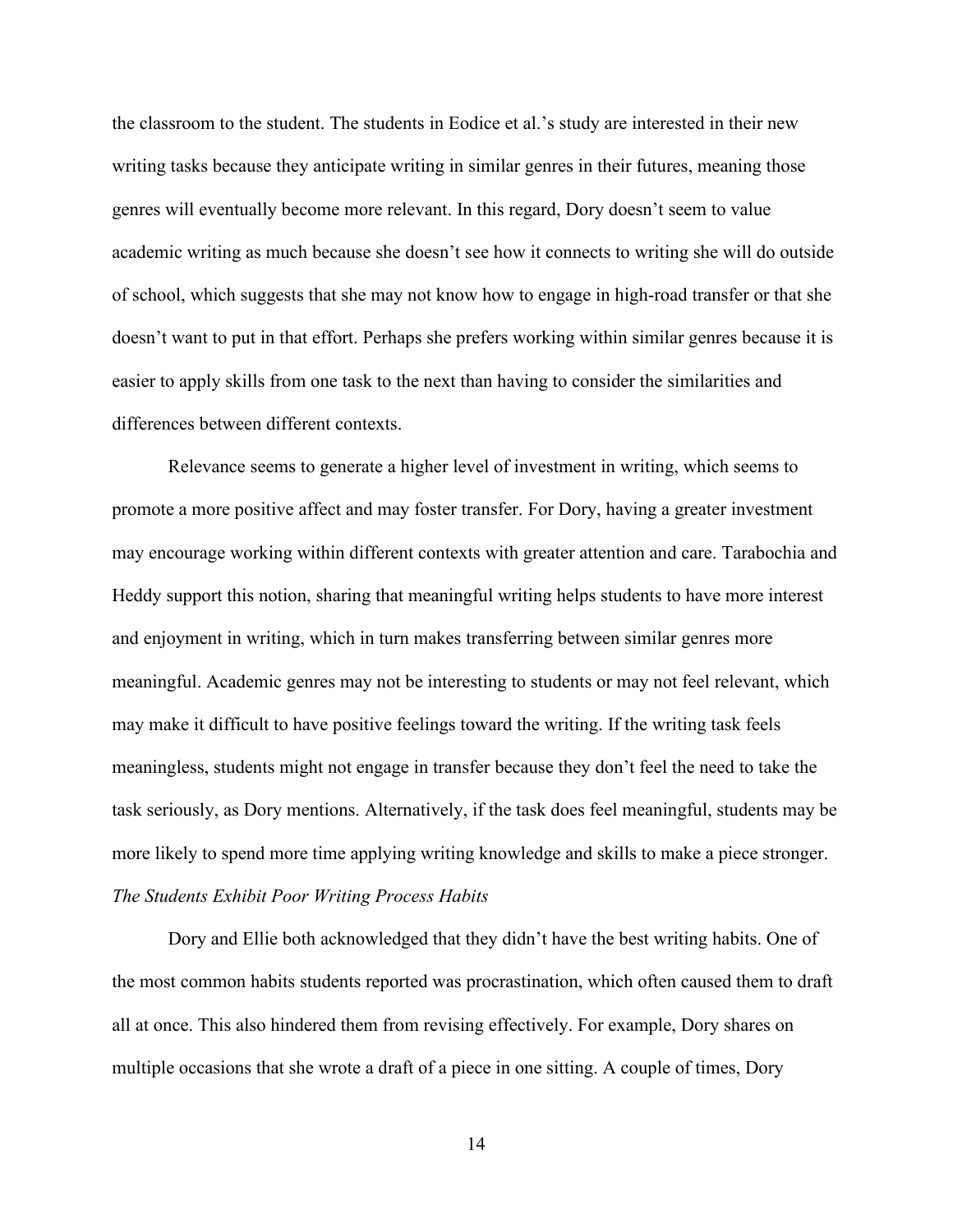mentions that she "read over it" once or twice before submission, but didn't have anyone else look over it. Other times, she had her mom check over her writing, but because she sent it to her mom close to the deadline, she admits, "I don't know how much I changed personally from that because I didn't have a lot of time." Even though she sought out feedback, she didn't give herself the time to implement any suggestions, rendering the effort futile.

Despite acknowledging that their rushed writing wasn't their best work, Dory and Ellie expressed that they still were proud of aspects of the product. Dory, for example, shares, "I actually wrote this like overnight, so maybe that  $[\ldots]$  says a lot, but I actually  $[\ldots]$  did like the piece and the […] ideas behind it." Ellie similarly shares, "I was writing this [paper] very quickly, so I wouldn't necessarily say it's my best work, but […] there's still things that I do enjoy about it as well." Ellie does express that she's "not a fan of redrafting," so for her, procrastinating doesn't seem to hinder her writing preferences, even though she does seem to acknowledge that it isn't the best practice. Because students are experiencing positive feelings toward the writing they produce within a short period of time, it doesn't seem like it's encouraging to them to spend more time writing, discouraging transfer of more productive writing practices and writing knowledge in general.

Even taking time to redraft and revise doesn't guarantee transfer. For instance, Ellie shares that with a resignation letter she wrote, she worked on it over the span of a few days and had her dad look over it because he was familiar with the genre. When asked about the feedback she received from her father, Ellie says, "If he did offer anything, it would have been something small like grammar or a word or something that I'd missed. But as far as the actual content, no." Despite giving herself ample time to write this letter and seeking out feedback, Ellie ultimately didn't seem to make many adjustments to the draft she composed. If anything, it seems like she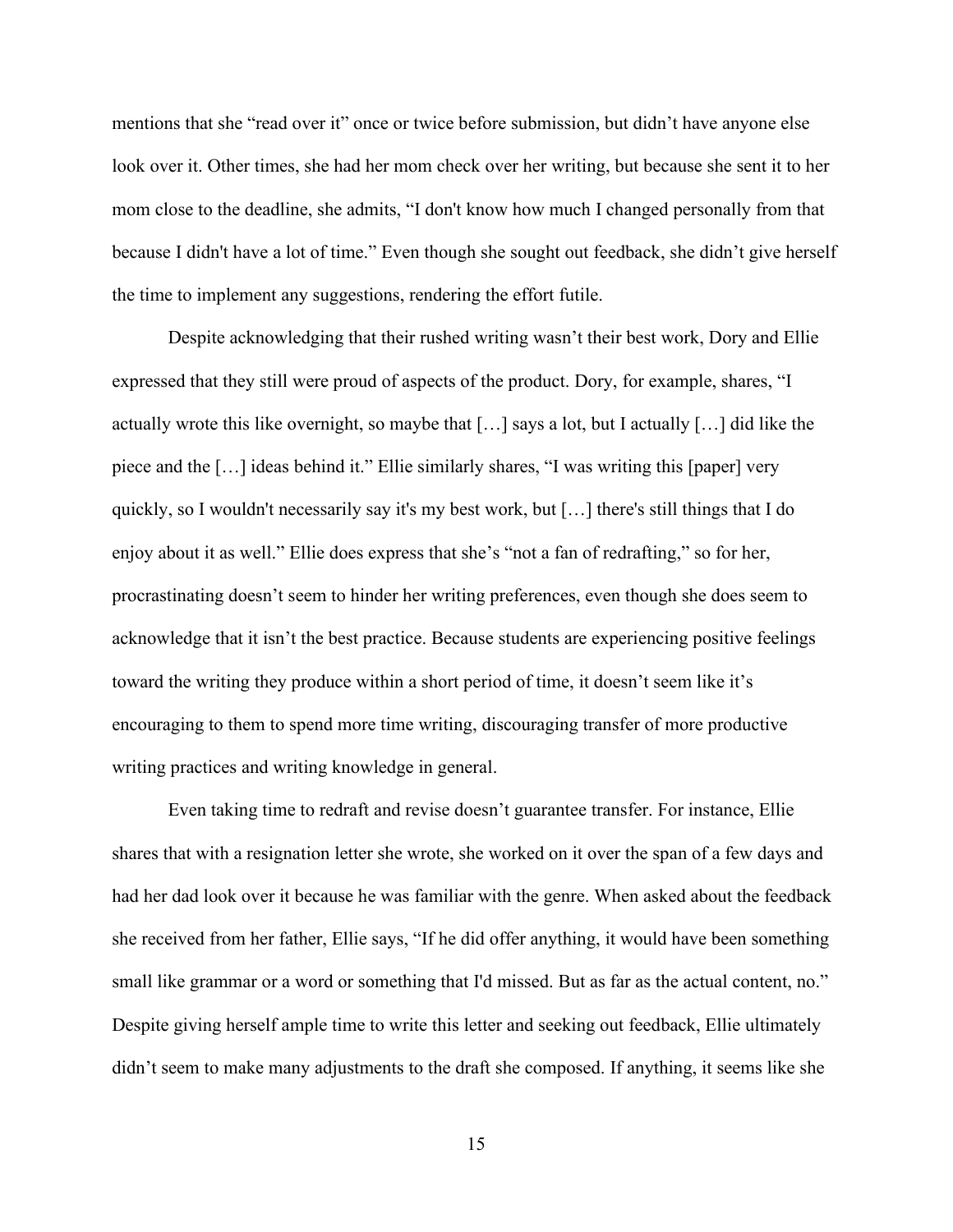wanted validation that her writing was okay, and that's what she seemed to receive. She says, "He is a businessman himself, so he's very familiar with hiring processes and as well as like resignation and things like that, so I felt like […] he would be able to tell me if it was a good reflection of what I wanted to say […] He thought it was very good." This seems to suggest that she wanted her father to transfer his writing knowledge for her rather than putting in the effort herself. So, even going through the motions of the writing process doesn't seem to be enough to foster transfer because Ellie wasn't taking the time to really think through the choices she was making as she revised. This notion suggests that students who engage in constructive practices that encourage real change in their writing may be more likely to apply writing knowledge and skills to new writing tasks.

### <span id="page-22-0"></span>**Implications and Suggestions**

These findings suggest a couple ways we as teachers can encourage affect that supports transfer. We can create more opportunities for relevant writing in the classroom, or at least, discussions of it. We can also help students develop healthier writing habits by modeling the writing process in class. These suggestions are practices that we may already implement in our classes. To tie these together succinctly, I will propose an assignment that could also help us cultivate affective experiences that lead to transfer in the classroom: assigning students to write in a relevant genre for a real purpose and audience. This genre could be a letter to a favorite online content creator, an email expressing a complaint, or even a resume for a specific job posting. To create a more authentic experience, it may be helpful to offer multiple genres/situations that students can choose from so that students can pick a task that feels more meaningful to them. This type of assignment would be particularly useful at the beginning of the semester because it can ease students into writing and generate valuable discussions about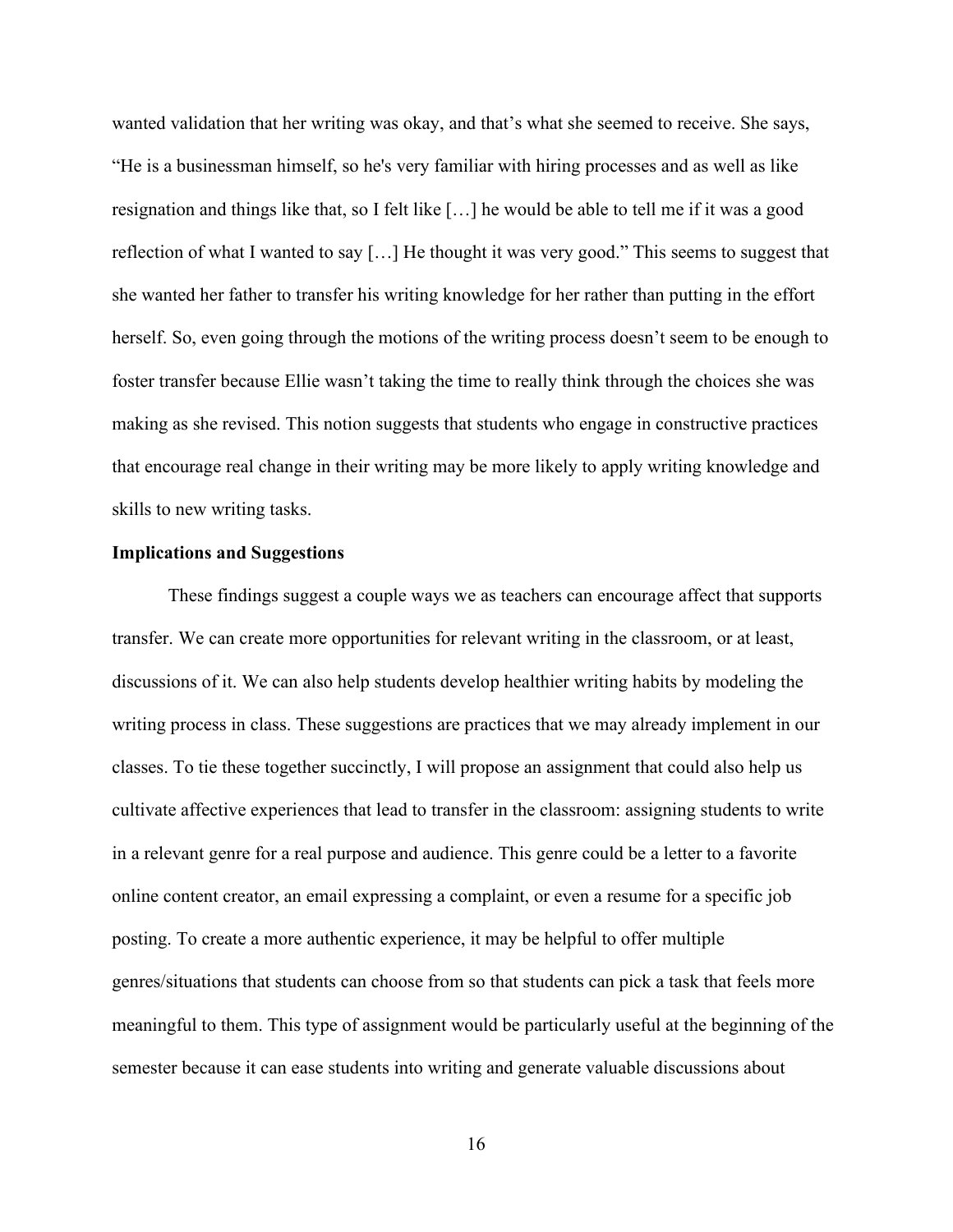writing. The knowledge and skills that develop from this assignment can then carry over into later assignments as we intentionally connect the material.

One way that this assignment can help ease students into writing and generate discussion is to demonstrate the writing process—which doesn't just apply to academic papers—helping them develop better writing habits across genres. Once students decide on the genre and situation they want to write in, we can have them outline the rhetorical situation of their writing task, including their purpose, audience, and constraints, or whatever aligns well with the curriculum of the course. From there, students can plan on how they can best meet the needs of the situation. Class instruction can offer tools they can use to write effectively.

Then, the students could write a draft and bring it to class for peer review among classmates writing in similar situations and genres. Ideally, the peer review would be structured in a way that encourages students to discuss what they have learned in class and how they can apply those principles into their writing. This feedback can aid students as they revise to make their pieces stronger instead of just receiving approval from their classmates. Once the draft is ready, students can submit the writing to both the instructor and the intended audience.

A potential pitfall with this assignment is that having students submit to both the instructor and the intended audience may stress out students as they attempt to appeal to multiple audiences. Thus, it seems like an effective approach would be to grade students based on how well the writing meets the intended audience's needs. This de-emphasizes the instructor's role as audience, allowing students to focus more on the more authentic situation. That said, this doesn't completely eliminate the instructor as audience. To better reduce the stress of considering multiple audiences, it may be more useful to grade this assignment for participation and use it as a thinking tool.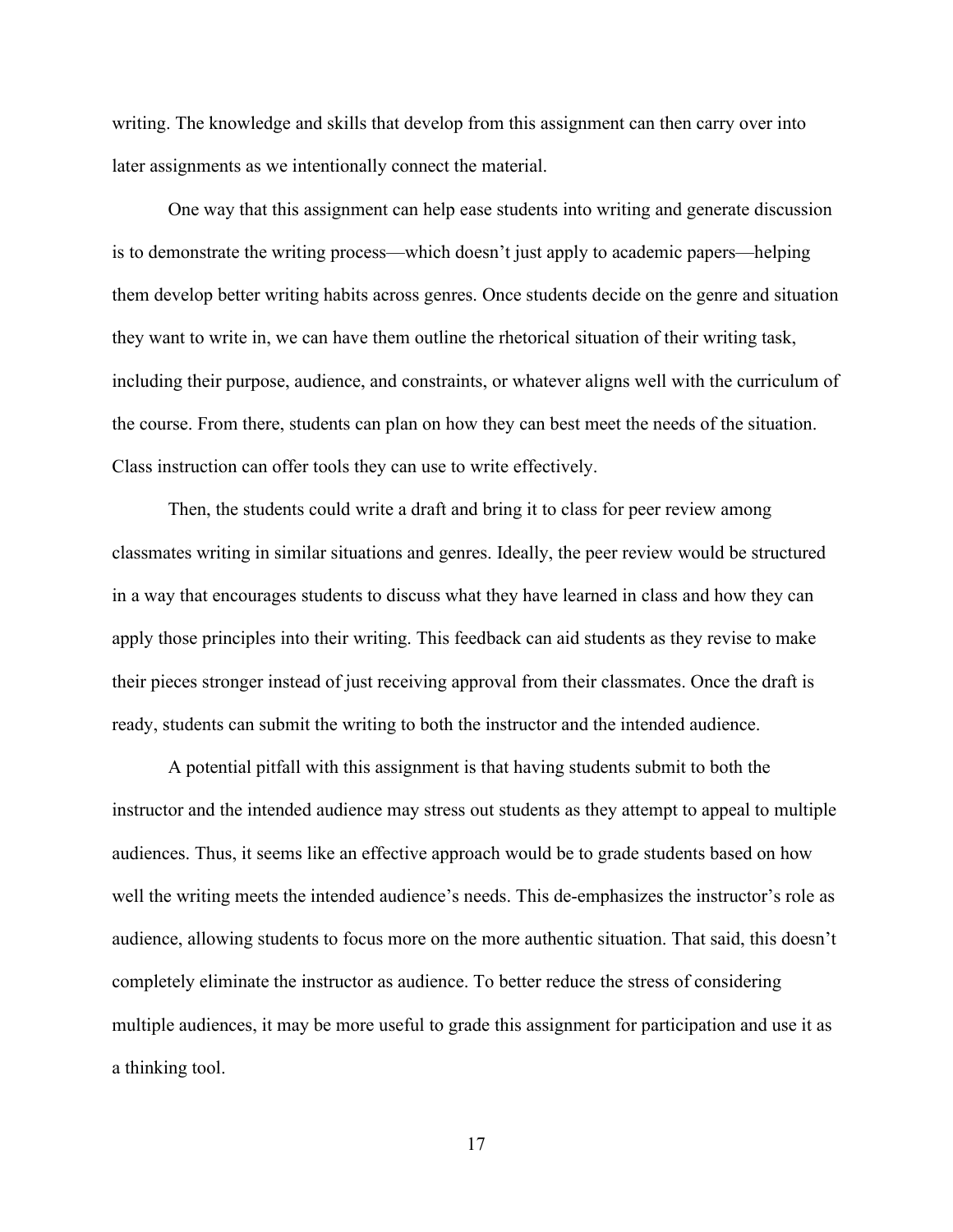As a thinking tool, this assignment can be a consistent discussion point throughout the semester, creating an opportunity for students to transfer knowledge from this experience to the rest of their assignments. If their experience with this assignment aligns with the findings of this study, then it's likely that they will feel positively toward the writing they did for this more relevant writing task. Instructors can then build on this experience with each student throughout the semester with the other various writing tasks they assign by helping students draw connections between the current task and this initial task. Students may then be able to understand how to make academic writing more enjoyable, or at least, more meaningful, by applying skills and knowledge from the more relevant writing to more academic genres. Applying skills and knowledge can make the task seem more doable because students can see that they already have the ability and experience to complete certain aspects of the writing task, which then reduces stress and increases confidence.

We can help students draw individual connections by asking them to reflect on how their experience approaching this more relevant genre and situation in the classroom compares to how they would have otherwise approached it. For example, if the student wrote a complaint email, they could write about how the process of outlining the rhetorical situation and peer reviewing shaped the email. They could then consider what they would have done if they weren't writing it in class and how they imagine what the outcome would have been. This can help them to be more mindful of how the approaches we teach in class can apply to genres that exist outside of the classroom. In a sense, this assignment mirrors what many of us do in our classrooms: we model the writing process in the hopes that students will carry those practices with them in other writing tasks—in whatever ways best serve them. This assignment, if successful, models that writing can be fun and meaningful. Thus, not only does this assignment help students draw more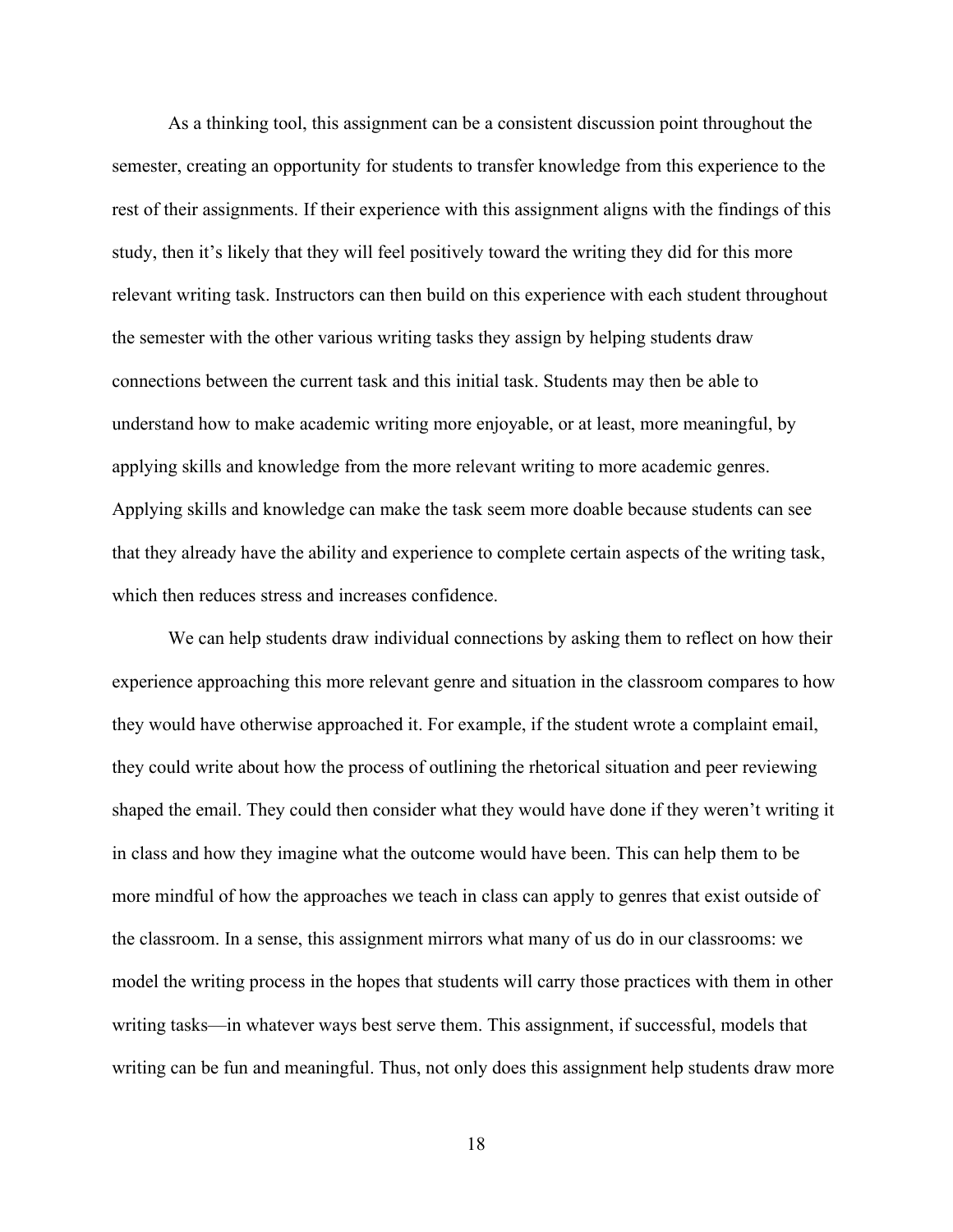explicit connections between writing tasks, it also helps students draw greater meaning from classroom instruction and practice.

To encourage using affect to promote transfer, instructors can help students transition to subsequent writing tasks with various questions, such as:

- How did I feel at the start of the first writing assignment? How do I feel starting this next writing assignment? Why?
- How is this new task similar to the first writing assignment? How is it different? How do I feel after considering the relationship between these two tasks?
- What can I take from the first writing assignment that can help make this new task feel more enjoyable? What skills did I learn and/or use that may help make this a good experience?

Questions such as these steer students toward transfer through how they feel. Framing transfer in this way emphasizes the student's experience while writing rather than the writing itself. Given the data, it seems that students are more likely to transfer if they have a personal investment in the task. Students can then consider how their writing skills and knowledge benefit *them* over how it benefits their writing. This approach still requires students to make connections between writing tasks and apply what they know, but it does so in a way that may feel more relevant or interesting because it allows them to express themselves in the process. If this assignment is successful, then the emotions students feel during this initial writing task can help them develop a more positive affect by creating more enjoyable, meaningful experiences with writing. Students can then learn how to create more meaningful writing experiences, regardless of the task, through the skills and knowledge they develop in our courses.

#### <span id="page-25-0"></span>**Suggestions for Future Research**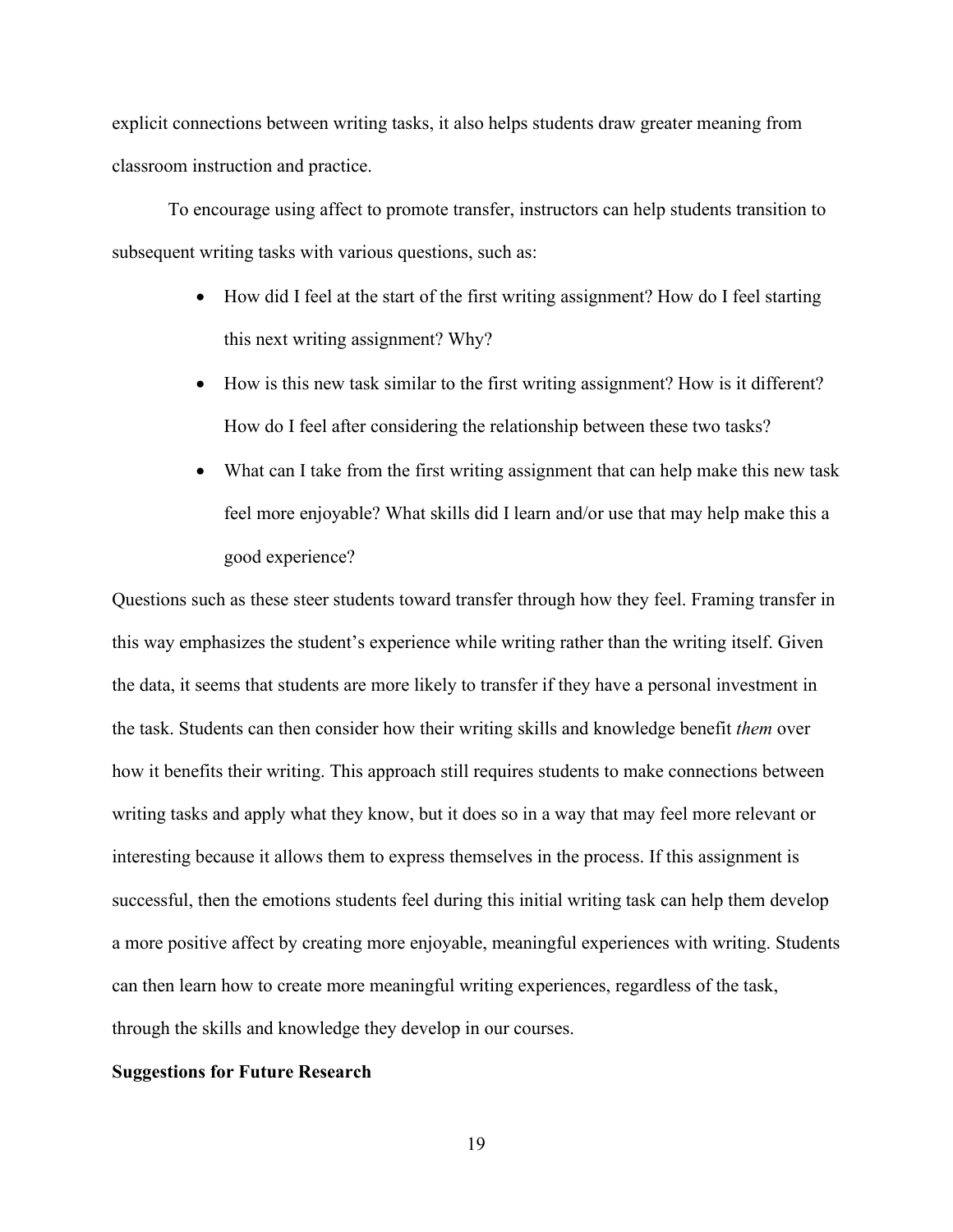There is much more research that needs to be done regarding the connection between affect and transfer. Moving forward, it would be useful to look more closely at each of the findings of when positive affect leads and doesn't lead to transfer. A more focused study would allow us to better understand the implications of each finding, which can in turn offer further insight into how we can improve our teaching practices through intentionally utilizing affect. Here are a few questions that can guide further research:

- How do students' views of their role in writing impact how they feel about writing and whether they transfer?
- What types of writing tasks seem more meaningful to students? What about these tasks may lend themselves to encouraging transfer?
- How do students feel when approaching genres that feel more relevant to them compared to academic genres? Does this seem to impact transfer?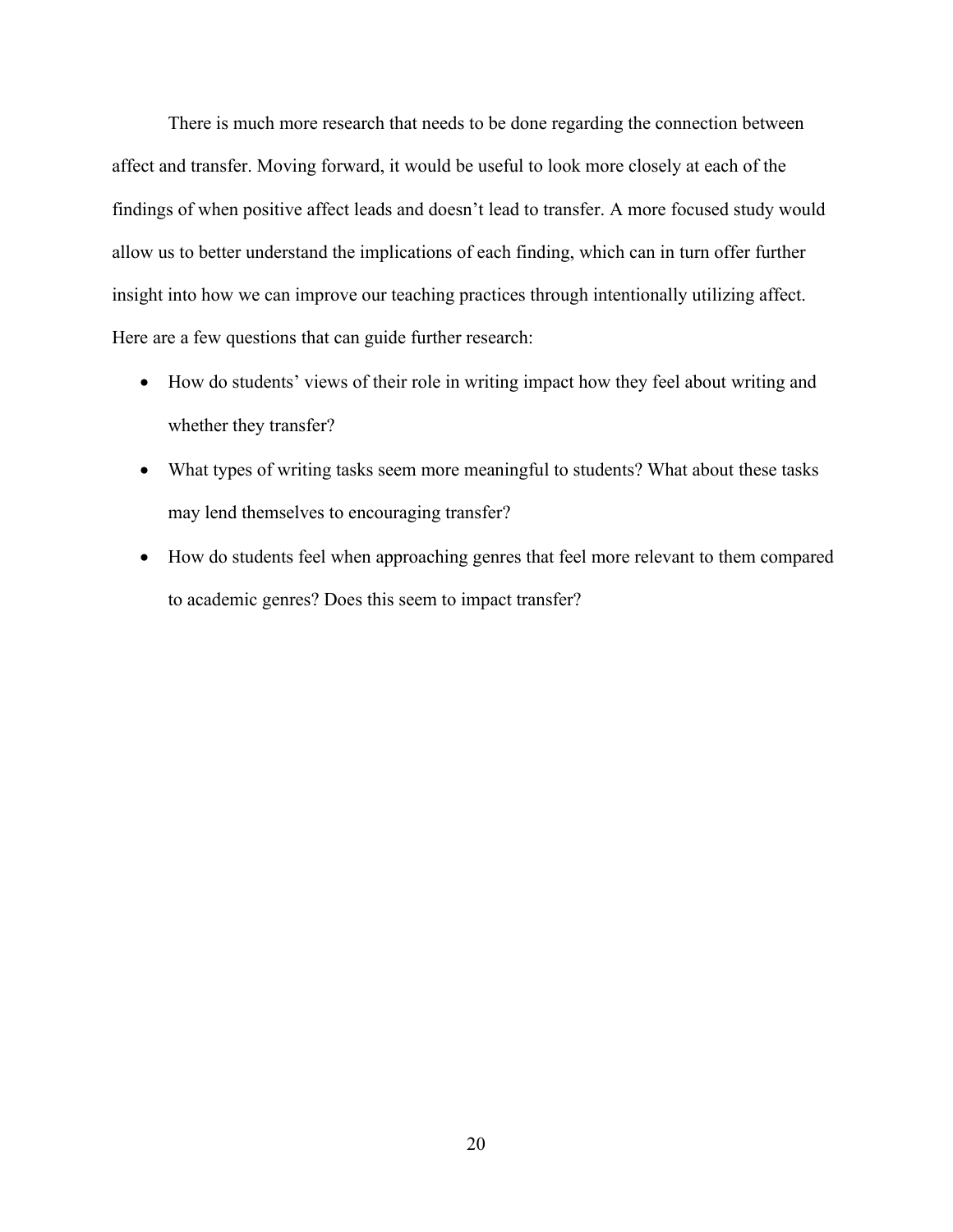Appendix A: Interview Protocol

# <span id="page-27-0"></span>**Demographic Questions**

- How do you feel about writing? Tell us about how you see yourself as a writer. How has that identity evolved or changed over time?
- What online communities are you a part of?
- What kind of writing do you do outside of school?
- Do you work? What kind of job do you have? Do you have to write for that job? If so, what kinds of things do you write?
- What's your major? What are your career plans?
- [To be asked only in the first year] How accurately did your final grade in Writing 150 reflect your perceptions of yourself as a writer?
- [To be asked in later years] Have you served as a teaching assistant, research assistant, or tutor in some capacity?
- [To be asked in later years] Have you completed an internship, study abroad, or mentored learning experience?

# **Semi-Structured Writing Questions**

Questions based on the school-related writing sample that you brought today.

- Tell us about why you chose to bring in this writing sample. What do you like about this piece?
- What strengths do you see in this sample, if any?
- What weaknesses do you see in this sample, if any?
- How did you use the assignment sheet as part of preparing this sample?
- What did your instructor say about the writing sample?
- How did you feel about that response?

Questions based on the non-school-related writing sample that you brought today.

- Tell us about why you chose to bring in this writing sample. What do you like about this piece?
- What weaknesses do you see in this piece, if any?
- What prompted you to write this sample in this way?
- How did you know how to write in this way?
- What type of response did you receive to this writing?
- How did you feel about that response?

# **Follow-up or Probing Questions (if students do not address rhetorical awareness, genre, writing process, or incorporating sources in answering the above questions)**

- What process did you use to prepare this sample?
- What did you do first, second, and so on?
- When did you write this sample?
- Did you have anyone else read it before you submitted it?
- Did you use library resources?
- Whom did you envision as your audience for this sample?
- What purpose(s) did you envision this sample fulfilling?
- What genre did you use to address this audience?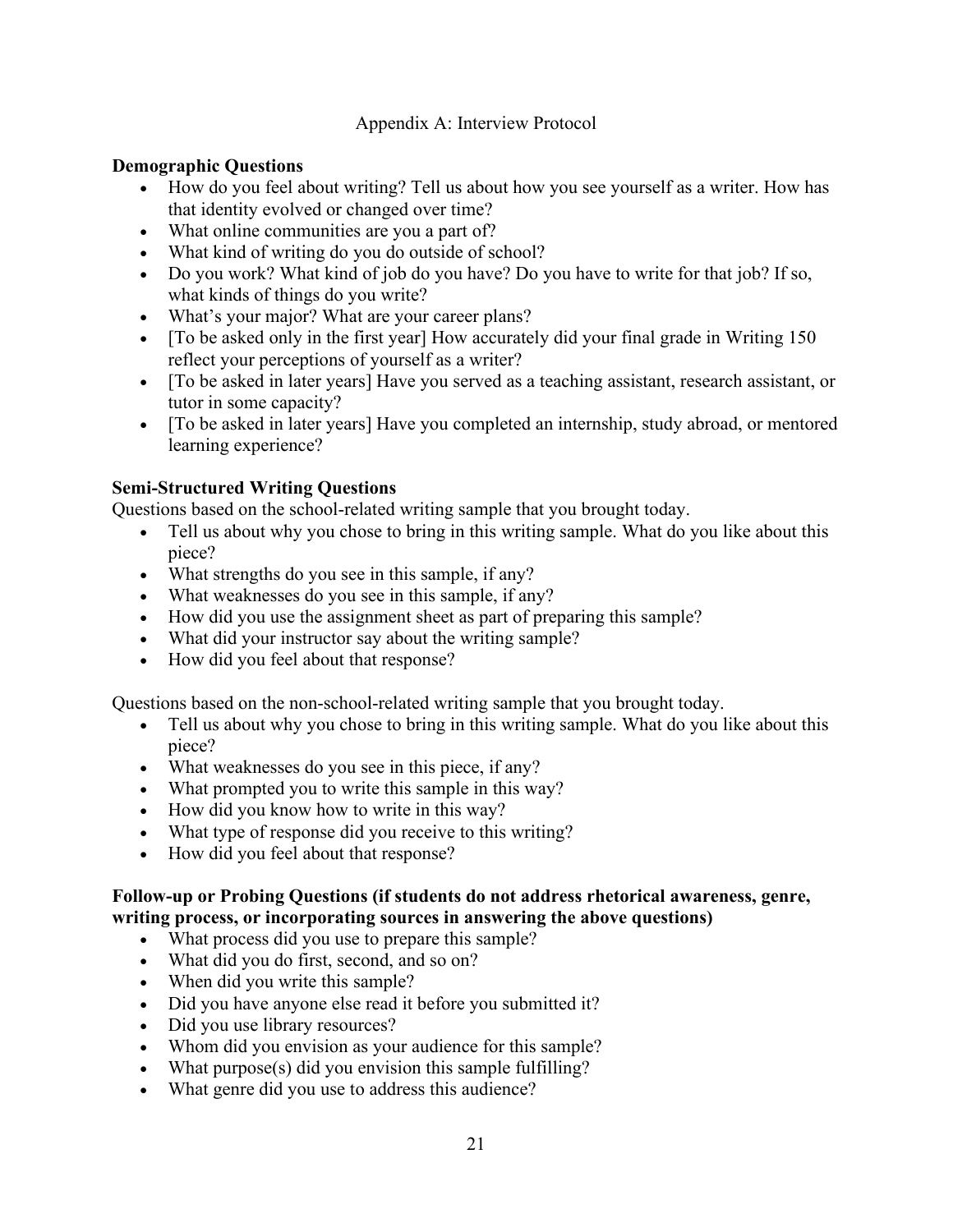- Why did you choose that genre?
- What might your audience need or expect from you as a writer?
- How did you know this?
- What type of evidence did you rely upon to support these arguments?
- Why did you choose this evidence?

# **Additional Questions for Second through Fifth Year Interviews**

- As a recap, last year we focused our interview on [Take a few minutes to check interpretations from the previous year's data analysis.] What impact has this subsequent year had on those views?
- Questions from the first year can be adapted to conform to the new writing samples the students bring.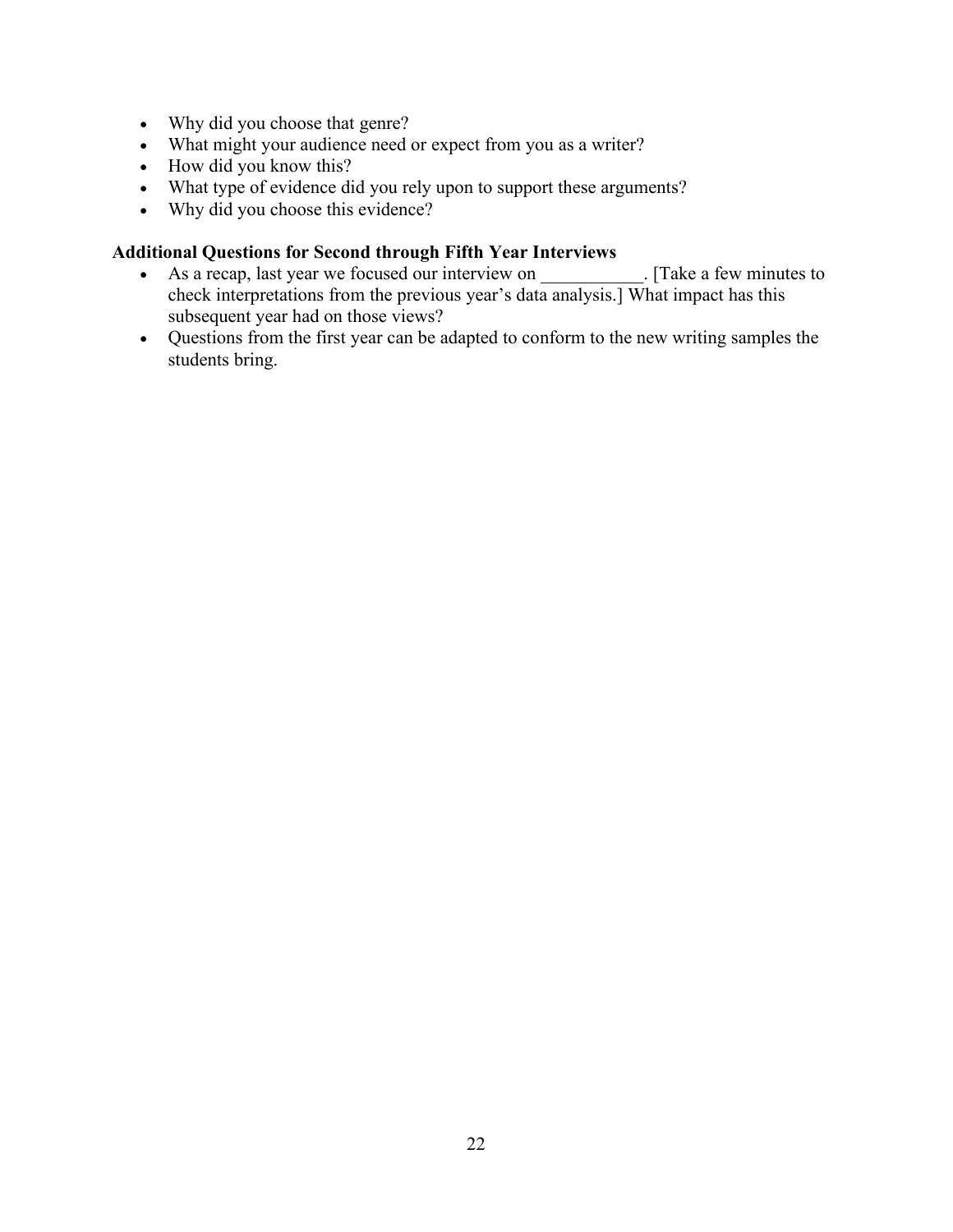<span id="page-29-0"></span>

| <b>Code Name</b> | <b>Description</b>                                                                                                           | <b>Example</b>                                                                                                                                                                                                                                                                                                                                                                                                                                                                                                                                                                                           | <b>Number</b><br><sub>of</sub><br>Codes |
|------------------|------------------------------------------------------------------------------------------------------------------------------|----------------------------------------------------------------------------------------------------------------------------------------------------------------------------------------------------------------------------------------------------------------------------------------------------------------------------------------------------------------------------------------------------------------------------------------------------------------------------------------------------------------------------------------------------------------------------------------------------------|-----------------------------------------|
| Affect           | Student's thoughts and<br>feelings about writing<br>and possibly how<br>those shaped behavior.                               | Interviewer: What prompted you<br>to [write this piece]?<br>Kelly: So, I was just mainly<br>tired of 'me' procrastinating. I<br>feel like I could've been, I could<br>be so much better if I would<br>take my time and actually think<br>things through. So, I just<br>decided I would put some real<br>effort into this, and I found out<br>that I actually really loved to<br>write, and it made me panic less,<br>and just, yeah, I felt like this<br>paper was my child. I loved it so<br>much.                                                                                                      | 446                                     |
| Positive         | Student relays positive<br>feelings/attitudes<br>toward writing or a<br>writing task, such as<br>confidence or<br>enjoyment. | (Kelly 2019 lines 436-438)<br>Ellie: Um, well last year when I<br>was in [FYC] I found that I<br>actually enjoyed writing, which<br>I guess you could say is<br>different from my high school<br>experience because I started off<br>like not doing well in the classes<br>and I just couldn't get a grasp of<br>how to do better. And then<br>about halfway through my<br>junior year, really, is when I<br>started to get it and I was like,<br>oh okay, this is howYeah, so<br>then I took Writing 150 and I<br>really enjoyed it. And I was like,<br>"Yeah, writing is fun."<br>(Ellie 2020 line 34) | 57                                      |
| Negative         | Student relays<br>negative<br>feelings/attitudes<br>toward writing, such<br>as a lack of confidence                          | Kevin: I've always thought of<br>myself as a really bad writer, to<br>be honest, I just, I feel like in<br>my skills. I feel like I'm a lot<br>better in math comparatively.                                                                                                                                                                                                                                                                                                                                                                                                                             | 9                                       |

# Appendix B: Code Book for Affect and Transfer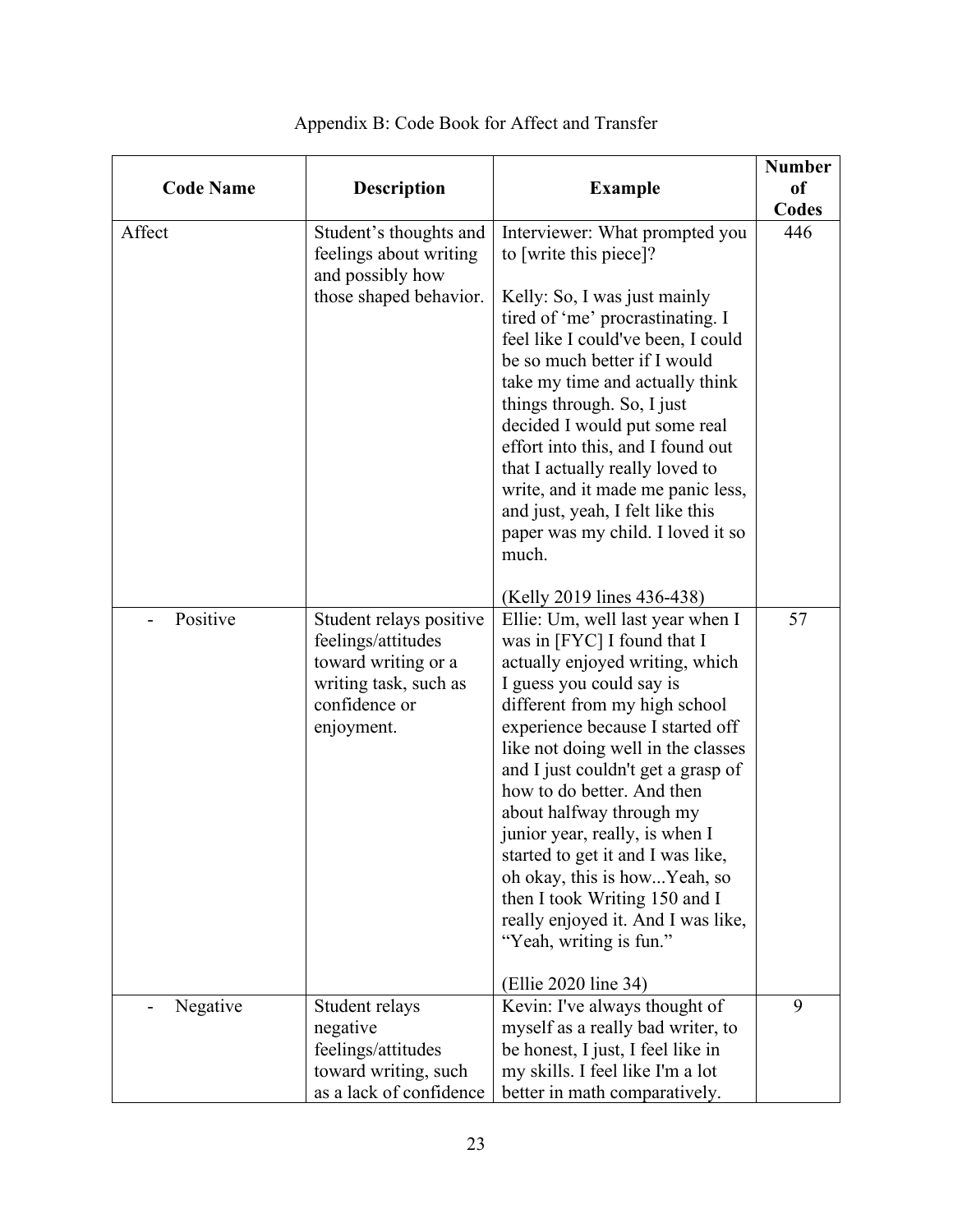|       | in ability or a lack of | And some of those other things       |    |
|-------|-------------------------|--------------------------------------|----|
|       | enjoyment.              | and you know, in history even        |    |
|       |                         | just because I think I'm good at     |    |
|       |                         | memorizing things that I am at       |    |
|       |                         | writing, so I've never thought of    |    |
|       |                         | myself as that good or nor have      |    |
|       |                         | I thought of myself as very          |    |
|       |                         | creative. And I always associate     |    |
|       |                         | creativity and writing really        |    |
|       |                         | closely. Which is also               |    |
|       |                         | interesting because writing can      |    |
|       |                         | oftentimes not be very creative,     |    |
|       |                         | you know historical writing,         |    |
|       |                         | maybe that kind of thing. But        |    |
|       |                         | yeah, I don't think I'm a            |    |
|       |                         | necessarily a good writer. And I     |    |
|       |                         | don't think I've ever tried to put   |    |
|       |                         | in effort really to be a good        |    |
|       |                         | writer.                              |    |
|       |                         | (Kevin 2021 line 357)                |    |
| Mixed | Student relays a        | Interviewer: How do you feel         | 55 |
|       | mixture of positive     | right now about writing and          |    |
|       | and negative            | about yourself as a writer?          |    |
|       | feelings/attitudes      |                                      |    |
|       | toward writing.         | Dory: Um, I probably—I feel a        |    |
|       |                         | lot more confident from years        |    |
|       |                         | past, as far as this—you know,       |    |
|       |                         | talking about professional like, I   |    |
|       |                         | feel a little more confident. As     |    |
|       |                         | far as like doing that, it, I do. I  |    |
|       |                         | mean, still, I'm still like crafting |    |
|       |                         | my first attempt, I like do lots of  |    |
|       |                         | revisions to like, make sure I'm     |    |
|       |                         | not making some error and            |    |
|       |                         | embarrass myself. Um, I'm            |    |
|       |                         | actually I just haven't written an   |    |
|       |                         | essay like an English essay that's   |    |
|       |                         | just like, an analysis or            |    |
|       |                         | something like that, you know,       |    |
|       |                         | in a while. I just haven't really,   |    |
|       |                         | I'm actually, like, in a             |    |
|       |                         | philosophy class right now. And      |    |
|       |                         | so I'm going to write some more      |    |
|       |                         | of these essays. And I'm, it's just  |    |
|       |                         | been so long that I'm not very       |    |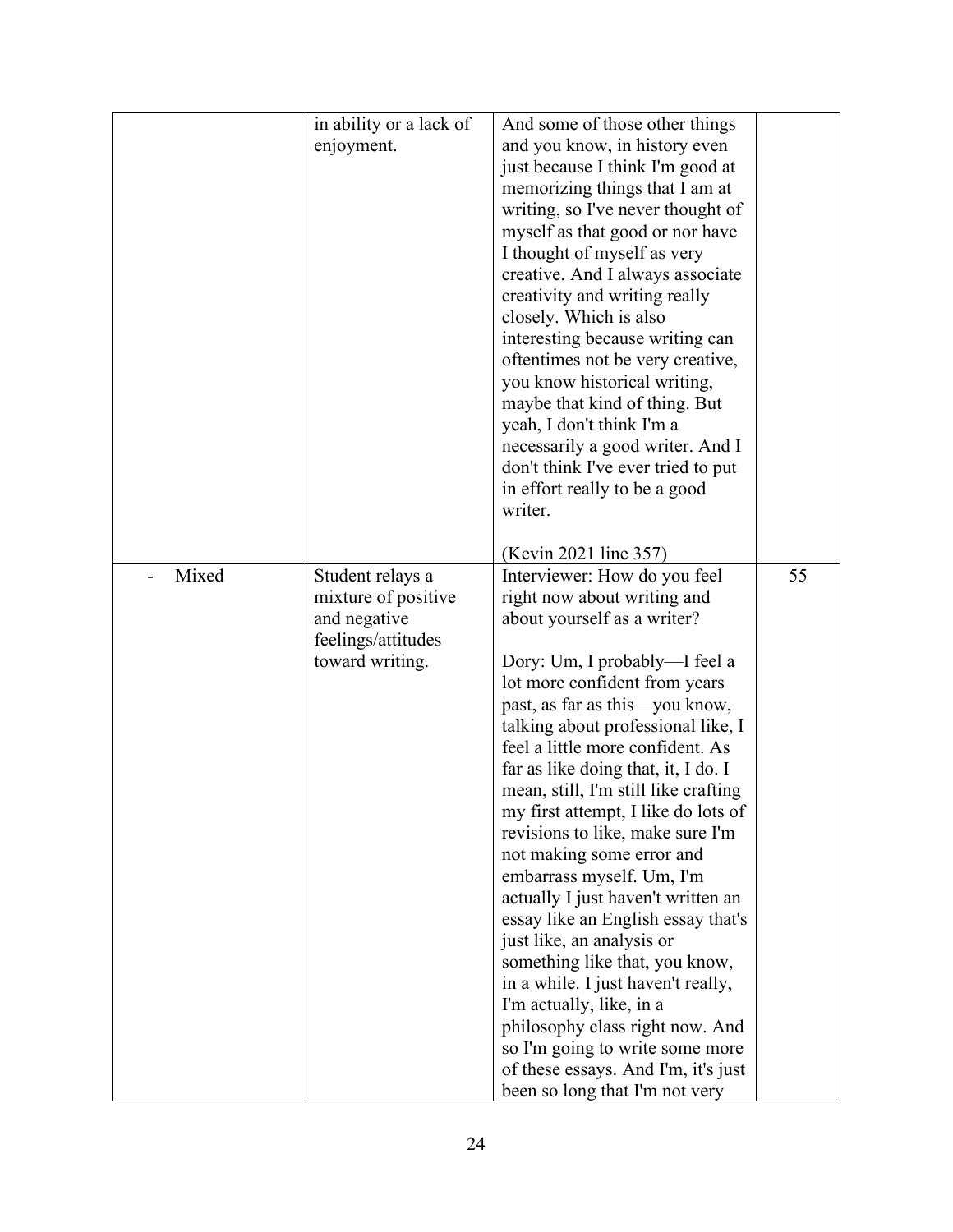|          |                        | confident with that right now,       |     |
|----------|------------------------|--------------------------------------|-----|
|          |                        | just because I feel like it's been   |     |
|          |                        | like over a year since I've          |     |
|          |                        | written one. Um, but as far as,      |     |
|          |                        | like, professional type of emails    |     |
|          |                        | or lab reports, um, I'm like,        |     |
|          |                        | fairly I feel pretty good about      |     |
|          |                        | that in my writing, but, um,         |     |
|          |                        | yeah, it's just been a while since   |     |
|          |                        | I've written other academics.        |     |
|          |                        | Um, as far as, I mean,               |     |
|          |                        | humanitary, humanities type of       |     |
|          |                        | essays. And so I love that type      |     |
|          |                        | of writing as well. But like, I      |     |
|          |                        | just, it's been a while. So, I don't |     |
|          |                        | know how confident I feel in         |     |
|          |                        | that right now. But, um, that's      |     |
|          |                        | probably where I'm at.               |     |
|          |                        |                                      |     |
|          |                        | (Dory 2021 lines 165-166)            |     |
| Transfer | Student talks about    | Interviewer: How would you           | 123 |
|          | taking something from  | describe what you learned in         |     |
|          | a course (or something | [FYC] now that it's been a           |     |
|          | learned from           | couple of years, since you've        |     |
|          | experience) and using  | took [FYC]?                          |     |
|          | it in a new, different |                                      |     |
|          | context.               | Carter: I'd say it was practice.     |     |
|          |                        | Um, it was versatile. Because        |     |
|          |                        | now that I'm getting more into       |     |
|          |                        | my major classes, I noticed that     |     |
|          |                        | a lot of my writing is kind of       |     |
|          |                        | fitting in the same style. I didn't  |     |
|          |                        | get, I mean, I got to experiment     |     |
|          |                        | a lot more in [FYC] than I do        |     |
|          |                        | now. The different genres, the       |     |
|          |                        | different styles and objectives.     |     |
|          |                        | And it helps that I can pull from    |     |
|          |                        | those instead of just                |     |
|          |                        | specializing. I can, I like to be a  |     |
|          |                        | jack of all trades, master of        |     |
|          |                        | none, and have experiences           |     |
|          |                        | from other-interdisciplinary         |     |
|          |                        | learning is like, amazing. I'm all   |     |
|          |                        | for it. And I think [FYC] helped     |     |
|          |                        | out a lot with that kind of idea.    |     |
|          |                        | That kind of basis, that             |     |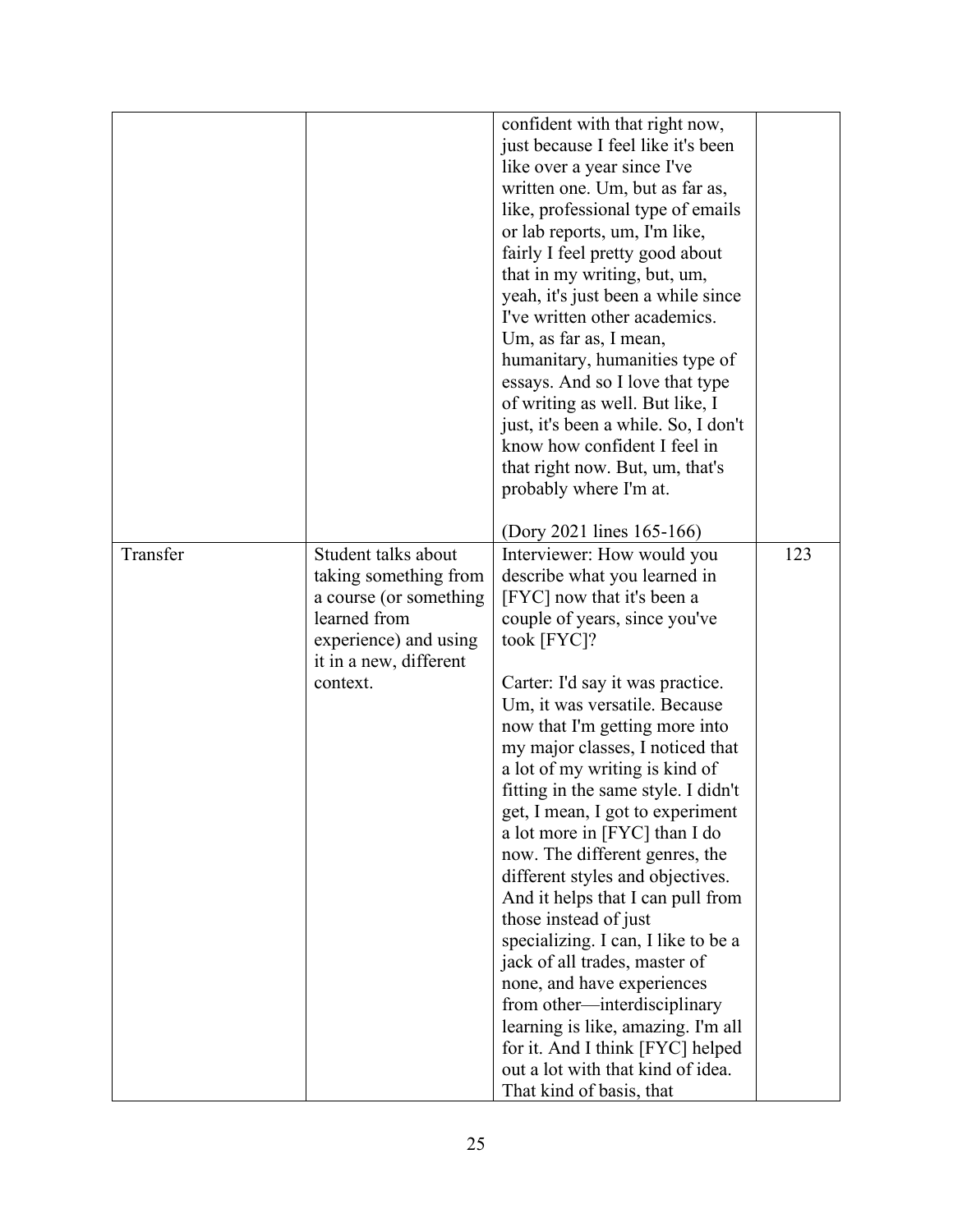|               |                          | foundation of diversity in         |    |
|---------------|--------------------------|------------------------------------|----|
|               |                          | writing.                           |    |
|               |                          |                                    |    |
|               |                          | Interviewer: Okay, perfect. Are    |    |
|               |                          |                                    |    |
|               |                          | there particular concepts that     |    |
|               |                          | you feel like you learn there that |    |
|               |                          | you're pulling on now in that      |    |
|               |                          | sort of interdisciplinary way?     |    |
|               |                          | Carter: For the public speaking    |    |
|               |                          | class, I specifically remember     |    |
|               |                          |                                    |    |
|               |                          | my multimedia project for          |    |
|               |                          | [FYC] was a podcast, but I         |    |
|               |                          | didn't know how to make a          |    |
|               |                          | podcast without images. So, I      |    |
|               |                          | made a YouTube video, where it     |    |
|               |                          | was just a couple images. So, I    |    |
|               |                          | learned to incorporate images      |    |
|               |                          | and think outside the box when     |    |
|               |                          | it comes to a presentation.        |    |
|               |                          |                                    |    |
|               |                          | (Carter 2021 lines 191-196)        |    |
| Acculturation | <b>Student discusses</b> | Interviewer: And is [emailing at   | 14 |
|               | applying writing         | work] a different context for you  |    |
|               | knowledge/adjusting      | to or tell me how that writing     |    |
|               | writing practices to     | and that communicating             |    |
|               | meet the needs of a      | compares to what you're doing      |    |
|               | new situation. This      | with in classes for school?        |    |
|               | can relate to writing in |                                    |    |
|               | different genres or for  | Brandon: Um, okay. Yeah, that      |    |
|               | different audiences.     | writing and communicating, I       |    |
|               |                          | always take a much less formal     |    |
|               | Acculturation is about   | approach. I know a lot of people   |    |
|               | assimilating to a        | like to be very formal in the      |    |
|               | different culture        | emails they send on but I just     |    |
|               | (typically dominant).    | want to get my point across in     |    |
|               | As far as writing goes,  | the quickest way possible as       |    |
|               | acculturation requires   | long as it's not, it doesn't come  |    |
|               | students to be aware     | across as rude. So sometimes       |    |
|               |                          |                                    |    |
|               | of what the writing      | you know, an extra sentence or     |    |
|               | "culture" they're        | two is necessary just so that I    |    |
|               | entering                 | don't sound like I'm being bossy   |    |
|               | (genre/audience          | or something. But I will even      |    |
|               | awareness). They can     | throw in frequently, I'll throw in |    |
|               | reflect on how they      | like a smiley face or something    |    |
|               | addressed writing        | in my emails. LOL or something     |    |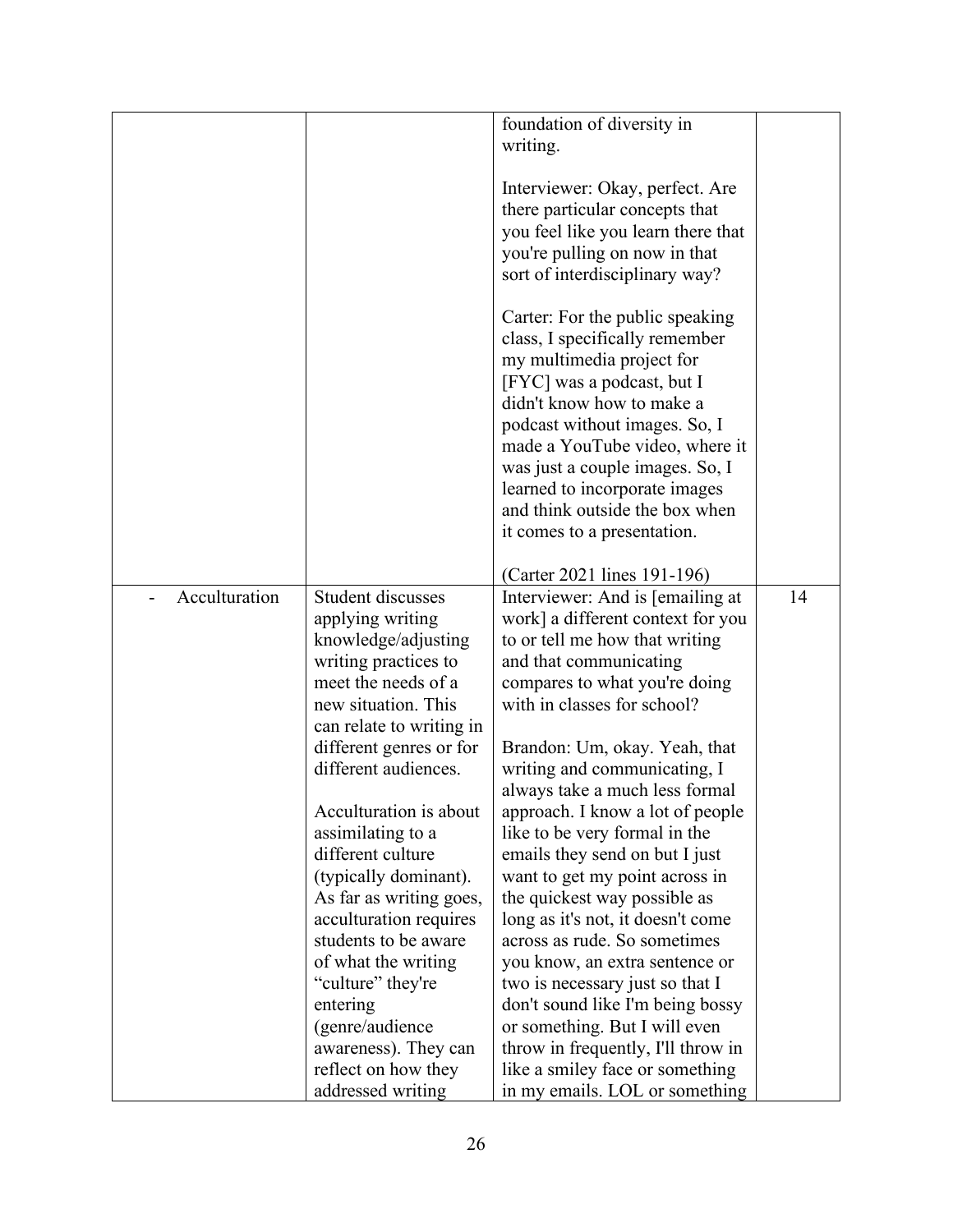|               | situations in the past        | just because I want people to        |    |
|---------------|-------------------------------|--------------------------------------|----|
|               | as they approach this         | know that I'm not super serious.     |    |
|               | new situation, analyze        | I'm not strict. I'm, I'm pretty laid |    |
|               | the factors of a new          | back. And I want them to enjoy       |    |
|               | situation, express            | working with me.                     |    |
|               | awareness of                  |                                      |    |
|               | conventions/needs in          | Interviewer: That's interesting.     |    |
|               | the situation, and/or         | Do you feel like? Do you feel        |    |
|               | intentional (mindful)         | like people? How do they             |    |
|               | decisions regarding           | respond to that kind of writing?     |    |
|               | approaching the<br>situation. | The dean and others?                 |    |
|               |                               | Brandon: They've actually            |    |
|               |                               | responded very positively. They      |    |
|               |                               | said, that's actually one of the     |    |
|               |                               | things that they like about me       |    |
|               |                               | most, especially as they're          |    |
|               |                               | looking to hiring someone full       |    |
|               |                               | time. And I don't know if they're    |    |
|               |                               | gonna hire me full time              |    |
|               |                               | necessarily, because I am still      |    |
|               |                               | student. And they say there's a      |    |
|               |                               | lot of restrictions that they can't  |    |
|               |                               | really go around with that. But I    |    |
|               |                               | was talking with the associate       |    |
|               |                               | dean the other day, and just         |    |
|               |                               | about potentially taking over for    |    |
|               |                               | my boss. And he says that he's       |    |
|               |                               | gotten a lot of positive reports of  |    |
|               |                               | people just saying, "Yeah,           |    |
|               |                               | Brandon, and super easy to work      |    |
|               |                               | with. He always gets things          |    |
|               |                               | done, and very on time."             |    |
|               |                               |                                      |    |
|               |                               | (Brandon 2021 lines 90-96)           |    |
| Appropriation | Student mentions how          | Interviewer: And you mentioned       | 41 |
|               | writing knowledge has         | that you kind of started this        |    |
|               | become integral to the        | outlining process in [FYC]. Did      |    |
|               | way they approach             | you outline before [FYC] at all?     |    |
|               | other writing tasks.          |                                      |    |
|               | Often connected to            | Grace: I did. But honestly, I        |    |
|               | process.                      | didn't-so I learned about that a     |    |
|               |                               | long, long time ago in junior        |    |
|               |                               | high, and I would use it, but I      |    |
|               |                               | feel like I became a lot more        |    |
|               |                               | aggressive once, after [FYC], or     |    |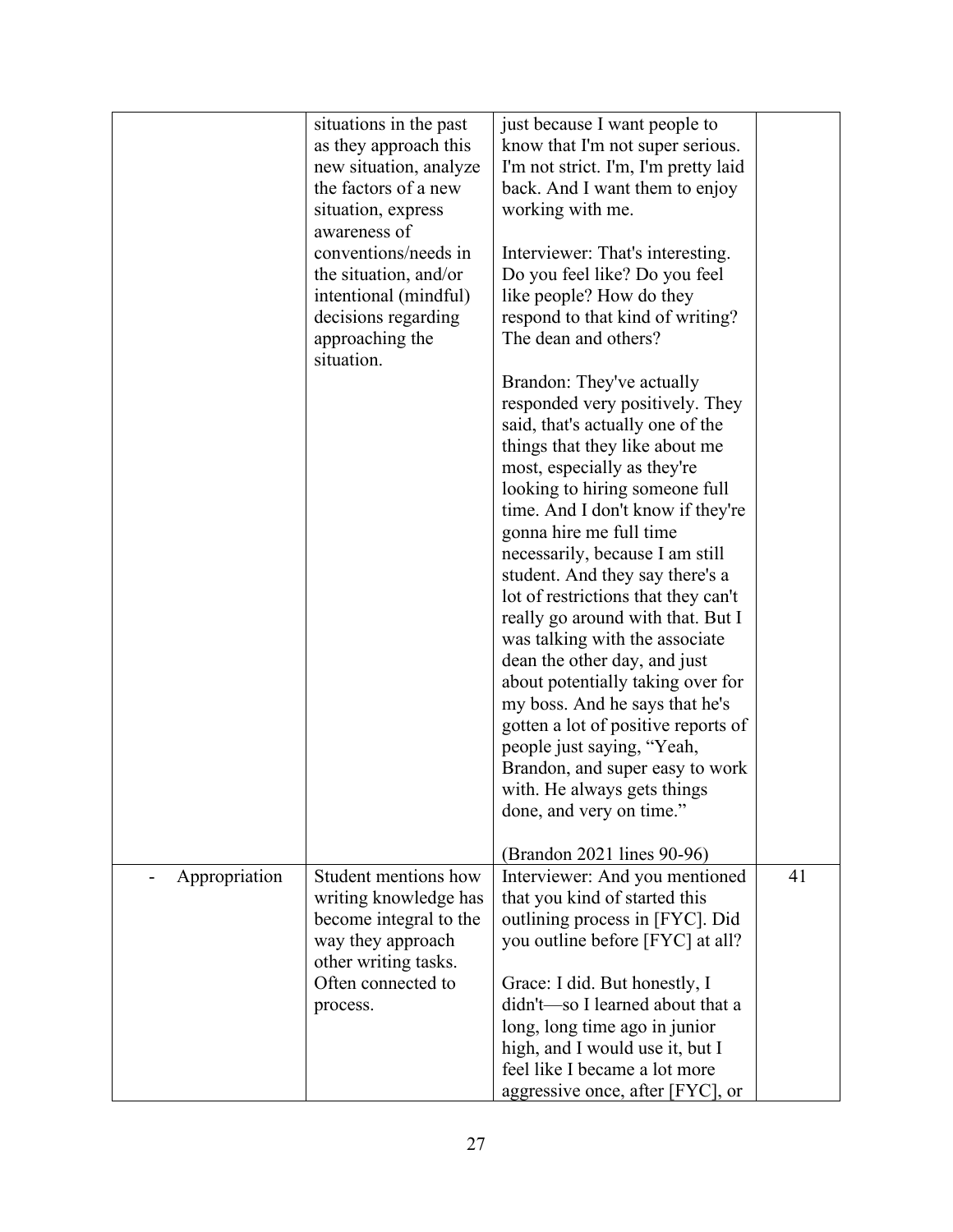|                |                                                                                                                                                                               | I guess during [FYC] and then<br>after. So, like I really made sure<br>that, so usually when I'm writing<br>papers, a lot of my time is spent<br>on my outline and I would say<br>most of it has been on my<br>outline. And then once I have<br>that, it doesn't take me quite as<br>long to do the actual essay.                                                                                                                                                                                                                                                                                                                                                                                                                                                                                                                                                                                                                                                                                                                                                                                                                                  |    |
|----------------|-------------------------------------------------------------------------------------------------------------------------------------------------------------------------------|----------------------------------------------------------------------------------------------------------------------------------------------------------------------------------------------------------------------------------------------------------------------------------------------------------------------------------------------------------------------------------------------------------------------------------------------------------------------------------------------------------------------------------------------------------------------------------------------------------------------------------------------------------------------------------------------------------------------------------------------------------------------------------------------------------------------------------------------------------------------------------------------------------------------------------------------------------------------------------------------------------------------------------------------------------------------------------------------------------------------------------------------------|----|
| Autonomisation | Student discusses<br>deconstructing ideas<br>(like audience)<br>awareness) from one<br>context to another.<br>(What do I know<br>about this, and how<br>can I use that here?) | (Grace 2021 lines 33-34)<br>Thomas: If I care about the<br>writing piece and if it's like,<br>something that is interesting to<br>me, like a topic that I care about,<br>then I put a lot more thought<br>into the pre-writing aspect is<br>probably more like, probably<br>like 60-40, if that makes sense,<br>like 60% of the time goes into<br>prewriting and thinking about<br>what I'm going to say and like,<br>my arguments and my rhetorical<br>devices. And then I'll just like,<br>quickly write it all once. I like to<br>just do it, sit down once and just<br>get it all out. And then I'll go<br>over it again another time when<br>I have fresh eyes, and read it<br>over and then start doing the<br>grammar and stuff once all of<br>the main things are out of the<br>way.<br>Interviewer: Wow, that's a that's<br>a great process. When did you<br>start doing things like that? Or<br>how do you know how to do<br>that?<br>Thomas: I think I've always—<br>that's a good question. I think<br>that writing 150 helps a lot with<br>making my writing more<br>interesting. I think that I've<br>pretty much started doing that | 20 |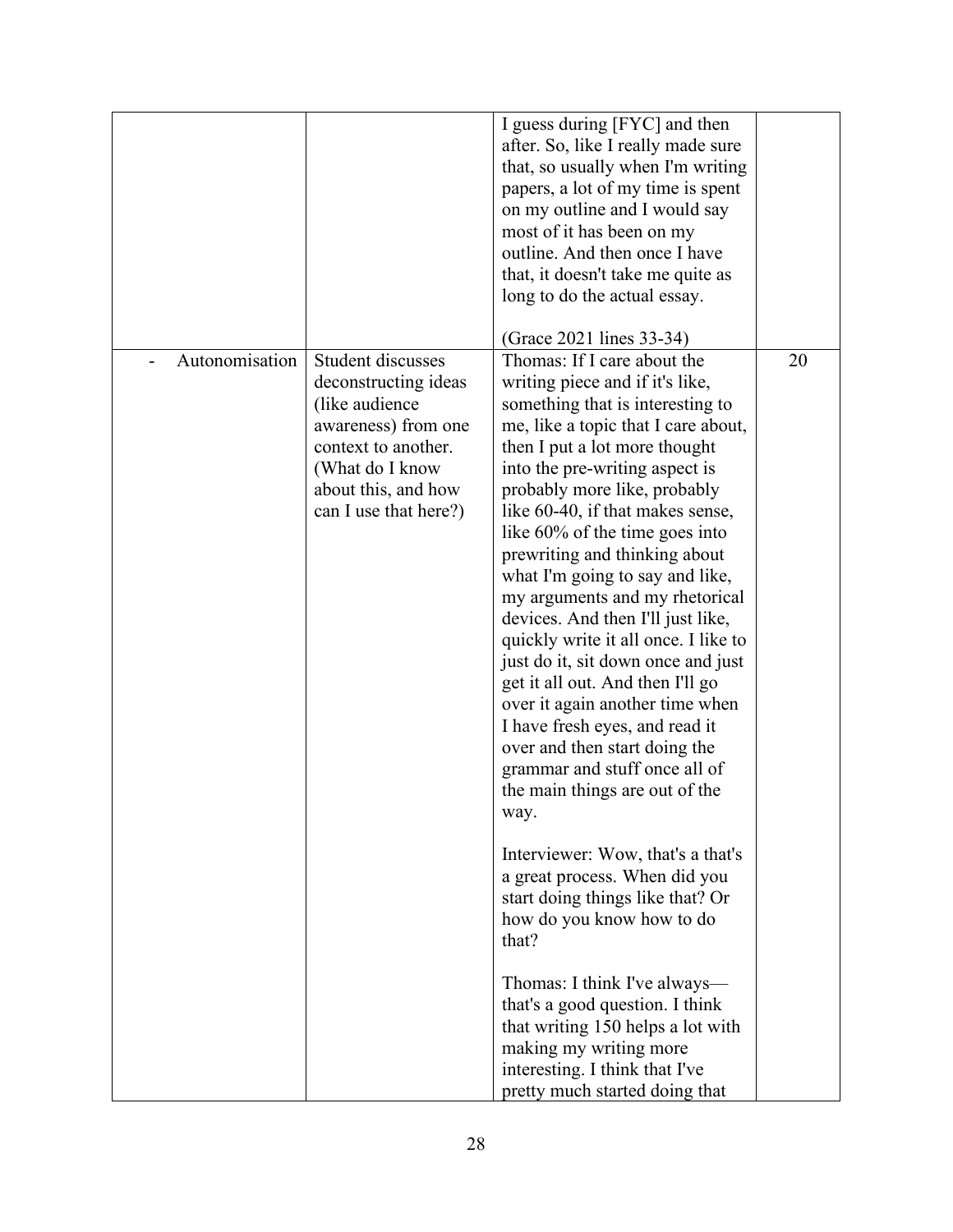| research and seminar class,<br>which was basically like, a two-<br>year-long research project class.<br>And it was really cool, because<br>it taught us how to organize our<br>information in that, that kind of<br>that way. I've had a lot of<br>practice with writing. But I<br>definitely think it was more fun.<br>After going through writing 150<br>like, I think that I added more<br>rhetorical devices that made it<br>more of an engaging piece of<br>writing and not so bland, which<br>was fun for me to write it as<br>well, if that makes sense.<br>Interviewer: And tell me, what<br>do you mean by rhetorical<br>devices?<br>Thomas: Oh, you know, like,<br>oftentimes, you can, I mean, I<br>think that a lot of rhetorical<br>devices is like, you know, like<br>your repetition. And then you<br>have your alliteration, which is<br>only useful sometimes. But it's<br>usually in a subtle way, like if<br>you use alliteration too much, it<br>just sounds corny, you know,<br>but like, in a subtle way, it can<br>make it so that it sounds<br>interesting or it sounds fluid,<br>you know. But I think repetition<br>is a big one in structure as well<br>as in cot—, in concepts. I love<br>asking good questions, I think is<br>a really good one. I really I like<br>asking, or I try to, I really like<br>introducing, like a personal<br>story to not an extent, if that<br>makes sense. Just a very, like,<br>brief draw, if that makes sense.<br>Instead of like writing out this |  |                                |  |
|-------------------------------------------------------------------------------------------------------------------------------------------------------------------------------------------------------------------------------------------------------------------------------------------------------------------------------------------------------------------------------------------------------------------------------------------------------------------------------------------------------------------------------------------------------------------------------------------------------------------------------------------------------------------------------------------------------------------------------------------------------------------------------------------------------------------------------------------------------------------------------------------------------------------------------------------------------------------------------------------------------------------------------------------------------------------------------------------------------------------------------------------------------------------------------------------------------------------------------------------------------------------------------------------------------------------------------------------------------------------------------------------------------------------------------------------------------------------------------------------------------------------|--|--------------------------------|--|
|                                                                                                                                                                                                                                                                                                                                                                                                                                                                                                                                                                                                                                                                                                                                                                                                                                                                                                                                                                                                                                                                                                                                                                                                                                                                                                                                                                                                                                                                                                                   |  | since high school. I took a AP |  |
|                                                                                                                                                                                                                                                                                                                                                                                                                                                                                                                                                                                                                                                                                                                                                                                                                                                                                                                                                                                                                                                                                                                                                                                                                                                                                                                                                                                                                                                                                                                   |  |                                |  |
|                                                                                                                                                                                                                                                                                                                                                                                                                                                                                                                                                                                                                                                                                                                                                                                                                                                                                                                                                                                                                                                                                                                                                                                                                                                                                                                                                                                                                                                                                                                   |  |                                |  |
|                                                                                                                                                                                                                                                                                                                                                                                                                                                                                                                                                                                                                                                                                                                                                                                                                                                                                                                                                                                                                                                                                                                                                                                                                                                                                                                                                                                                                                                                                                                   |  |                                |  |
|                                                                                                                                                                                                                                                                                                                                                                                                                                                                                                                                                                                                                                                                                                                                                                                                                                                                                                                                                                                                                                                                                                                                                                                                                                                                                                                                                                                                                                                                                                                   |  |                                |  |
|                                                                                                                                                                                                                                                                                                                                                                                                                                                                                                                                                                                                                                                                                                                                                                                                                                                                                                                                                                                                                                                                                                                                                                                                                                                                                                                                                                                                                                                                                                                   |  |                                |  |
|                                                                                                                                                                                                                                                                                                                                                                                                                                                                                                                                                                                                                                                                                                                                                                                                                                                                                                                                                                                                                                                                                                                                                                                                                                                                                                                                                                                                                                                                                                                   |  |                                |  |
|                                                                                                                                                                                                                                                                                                                                                                                                                                                                                                                                                                                                                                                                                                                                                                                                                                                                                                                                                                                                                                                                                                                                                                                                                                                                                                                                                                                                                                                                                                                   |  |                                |  |
|                                                                                                                                                                                                                                                                                                                                                                                                                                                                                                                                                                                                                                                                                                                                                                                                                                                                                                                                                                                                                                                                                                                                                                                                                                                                                                                                                                                                                                                                                                                   |  |                                |  |
|                                                                                                                                                                                                                                                                                                                                                                                                                                                                                                                                                                                                                                                                                                                                                                                                                                                                                                                                                                                                                                                                                                                                                                                                                                                                                                                                                                                                                                                                                                                   |  |                                |  |
|                                                                                                                                                                                                                                                                                                                                                                                                                                                                                                                                                                                                                                                                                                                                                                                                                                                                                                                                                                                                                                                                                                                                                                                                                                                                                                                                                                                                                                                                                                                   |  |                                |  |
|                                                                                                                                                                                                                                                                                                                                                                                                                                                                                                                                                                                                                                                                                                                                                                                                                                                                                                                                                                                                                                                                                                                                                                                                                                                                                                                                                                                                                                                                                                                   |  |                                |  |
|                                                                                                                                                                                                                                                                                                                                                                                                                                                                                                                                                                                                                                                                                                                                                                                                                                                                                                                                                                                                                                                                                                                                                                                                                                                                                                                                                                                                                                                                                                                   |  |                                |  |
|                                                                                                                                                                                                                                                                                                                                                                                                                                                                                                                                                                                                                                                                                                                                                                                                                                                                                                                                                                                                                                                                                                                                                                                                                                                                                                                                                                                                                                                                                                                   |  |                                |  |
|                                                                                                                                                                                                                                                                                                                                                                                                                                                                                                                                                                                                                                                                                                                                                                                                                                                                                                                                                                                                                                                                                                                                                                                                                                                                                                                                                                                                                                                                                                                   |  |                                |  |
|                                                                                                                                                                                                                                                                                                                                                                                                                                                                                                                                                                                                                                                                                                                                                                                                                                                                                                                                                                                                                                                                                                                                                                                                                                                                                                                                                                                                                                                                                                                   |  |                                |  |
|                                                                                                                                                                                                                                                                                                                                                                                                                                                                                                                                                                                                                                                                                                                                                                                                                                                                                                                                                                                                                                                                                                                                                                                                                                                                                                                                                                                                                                                                                                                   |  |                                |  |
|                                                                                                                                                                                                                                                                                                                                                                                                                                                                                                                                                                                                                                                                                                                                                                                                                                                                                                                                                                                                                                                                                                                                                                                                                                                                                                                                                                                                                                                                                                                   |  |                                |  |
|                                                                                                                                                                                                                                                                                                                                                                                                                                                                                                                                                                                                                                                                                                                                                                                                                                                                                                                                                                                                                                                                                                                                                                                                                                                                                                                                                                                                                                                                                                                   |  |                                |  |
|                                                                                                                                                                                                                                                                                                                                                                                                                                                                                                                                                                                                                                                                                                                                                                                                                                                                                                                                                                                                                                                                                                                                                                                                                                                                                                                                                                                                                                                                                                                   |  |                                |  |
|                                                                                                                                                                                                                                                                                                                                                                                                                                                                                                                                                                                                                                                                                                                                                                                                                                                                                                                                                                                                                                                                                                                                                                                                                                                                                                                                                                                                                                                                                                                   |  |                                |  |
|                                                                                                                                                                                                                                                                                                                                                                                                                                                                                                                                                                                                                                                                                                                                                                                                                                                                                                                                                                                                                                                                                                                                                                                                                                                                                                                                                                                                                                                                                                                   |  |                                |  |
|                                                                                                                                                                                                                                                                                                                                                                                                                                                                                                                                                                                                                                                                                                                                                                                                                                                                                                                                                                                                                                                                                                                                                                                                                                                                                                                                                                                                                                                                                                                   |  |                                |  |
|                                                                                                                                                                                                                                                                                                                                                                                                                                                                                                                                                                                                                                                                                                                                                                                                                                                                                                                                                                                                                                                                                                                                                                                                                                                                                                                                                                                                                                                                                                                   |  |                                |  |
|                                                                                                                                                                                                                                                                                                                                                                                                                                                                                                                                                                                                                                                                                                                                                                                                                                                                                                                                                                                                                                                                                                                                                                                                                                                                                                                                                                                                                                                                                                                   |  |                                |  |
|                                                                                                                                                                                                                                                                                                                                                                                                                                                                                                                                                                                                                                                                                                                                                                                                                                                                                                                                                                                                                                                                                                                                                                                                                                                                                                                                                                                                                                                                                                                   |  |                                |  |
|                                                                                                                                                                                                                                                                                                                                                                                                                                                                                                                                                                                                                                                                                                                                                                                                                                                                                                                                                                                                                                                                                                                                                                                                                                                                                                                                                                                                                                                                                                                   |  |                                |  |
|                                                                                                                                                                                                                                                                                                                                                                                                                                                                                                                                                                                                                                                                                                                                                                                                                                                                                                                                                                                                                                                                                                                                                                                                                                                                                                                                                                                                                                                                                                                   |  |                                |  |
|                                                                                                                                                                                                                                                                                                                                                                                                                                                                                                                                                                                                                                                                                                                                                                                                                                                                                                                                                                                                                                                                                                                                                                                                                                                                                                                                                                                                                                                                                                                   |  |                                |  |
|                                                                                                                                                                                                                                                                                                                                                                                                                                                                                                                                                                                                                                                                                                                                                                                                                                                                                                                                                                                                                                                                                                                                                                                                                                                                                                                                                                                                                                                                                                                   |  |                                |  |
|                                                                                                                                                                                                                                                                                                                                                                                                                                                                                                                                                                                                                                                                                                                                                                                                                                                                                                                                                                                                                                                                                                                                                                                                                                                                                                                                                                                                                                                                                                                   |  |                                |  |
|                                                                                                                                                                                                                                                                                                                                                                                                                                                                                                                                                                                                                                                                                                                                                                                                                                                                                                                                                                                                                                                                                                                                                                                                                                                                                                                                                                                                                                                                                                                   |  |                                |  |
|                                                                                                                                                                                                                                                                                                                                                                                                                                                                                                                                                                                                                                                                                                                                                                                                                                                                                                                                                                                                                                                                                                                                                                                                                                                                                                                                                                                                                                                                                                                   |  |                                |  |
|                                                                                                                                                                                                                                                                                                                                                                                                                                                                                                                                                                                                                                                                                                                                                                                                                                                                                                                                                                                                                                                                                                                                                                                                                                                                                                                                                                                                                                                                                                                   |  |                                |  |
|                                                                                                                                                                                                                                                                                                                                                                                                                                                                                                                                                                                                                                                                                                                                                                                                                                                                                                                                                                                                                                                                                                                                                                                                                                                                                                                                                                                                                                                                                                                   |  |                                |  |
|                                                                                                                                                                                                                                                                                                                                                                                                                                                                                                                                                                                                                                                                                                                                                                                                                                                                                                                                                                                                                                                                                                                                                                                                                                                                                                                                                                                                                                                                                                                   |  |                                |  |
|                                                                                                                                                                                                                                                                                                                                                                                                                                                                                                                                                                                                                                                                                                                                                                                                                                                                                                                                                                                                                                                                                                                                                                                                                                                                                                                                                                                                                                                                                                                   |  |                                |  |
|                                                                                                                                                                                                                                                                                                                                                                                                                                                                                                                                                                                                                                                                                                                                                                                                                                                                                                                                                                                                                                                                                                                                                                                                                                                                                                                                                                                                                                                                                                                   |  |                                |  |
|                                                                                                                                                                                                                                                                                                                                                                                                                                                                                                                                                                                                                                                                                                                                                                                                                                                                                                                                                                                                                                                                                                                                                                                                                                                                                                                                                                                                                                                                                                                   |  |                                |  |
|                                                                                                                                                                                                                                                                                                                                                                                                                                                                                                                                                                                                                                                                                                                                                                                                                                                                                                                                                                                                                                                                                                                                                                                                                                                                                                                                                                                                                                                                                                                   |  |                                |  |
|                                                                                                                                                                                                                                                                                                                                                                                                                                                                                                                                                                                                                                                                                                                                                                                                                                                                                                                                                                                                                                                                                                                                                                                                                                                                                                                                                                                                                                                                                                                   |  |                                |  |
|                                                                                                                                                                                                                                                                                                                                                                                                                                                                                                                                                                                                                                                                                                                                                                                                                                                                                                                                                                                                                                                                                                                                                                                                                                                                                                                                                                                                                                                                                                                   |  |                                |  |
|                                                                                                                                                                                                                                                                                                                                                                                                                                                                                                                                                                                                                                                                                                                                                                                                                                                                                                                                                                                                                                                                                                                                                                                                                                                                                                                                                                                                                                                                                                                   |  |                                |  |
|                                                                                                                                                                                                                                                                                                                                                                                                                                                                                                                                                                                                                                                                                                                                                                                                                                                                                                                                                                                                                                                                                                                                                                                                                                                                                                                                                                                                                                                                                                                   |  |                                |  |
|                                                                                                                                                                                                                                                                                                                                                                                                                                                                                                                                                                                                                                                                                                                                                                                                                                                                                                                                                                                                                                                                                                                                                                                                                                                                                                                                                                                                                                                                                                                   |  |                                |  |
|                                                                                                                                                                                                                                                                                                                                                                                                                                                                                                                                                                                                                                                                                                                                                                                                                                                                                                                                                                                                                                                                                                                                                                                                                                                                                                                                                                                                                                                                                                                   |  |                                |  |
|                                                                                                                                                                                                                                                                                                                                                                                                                                                                                                                                                                                                                                                                                                                                                                                                                                                                                                                                                                                                                                                                                                                                                                                                                                                                                                                                                                                                                                                                                                                   |  |                                |  |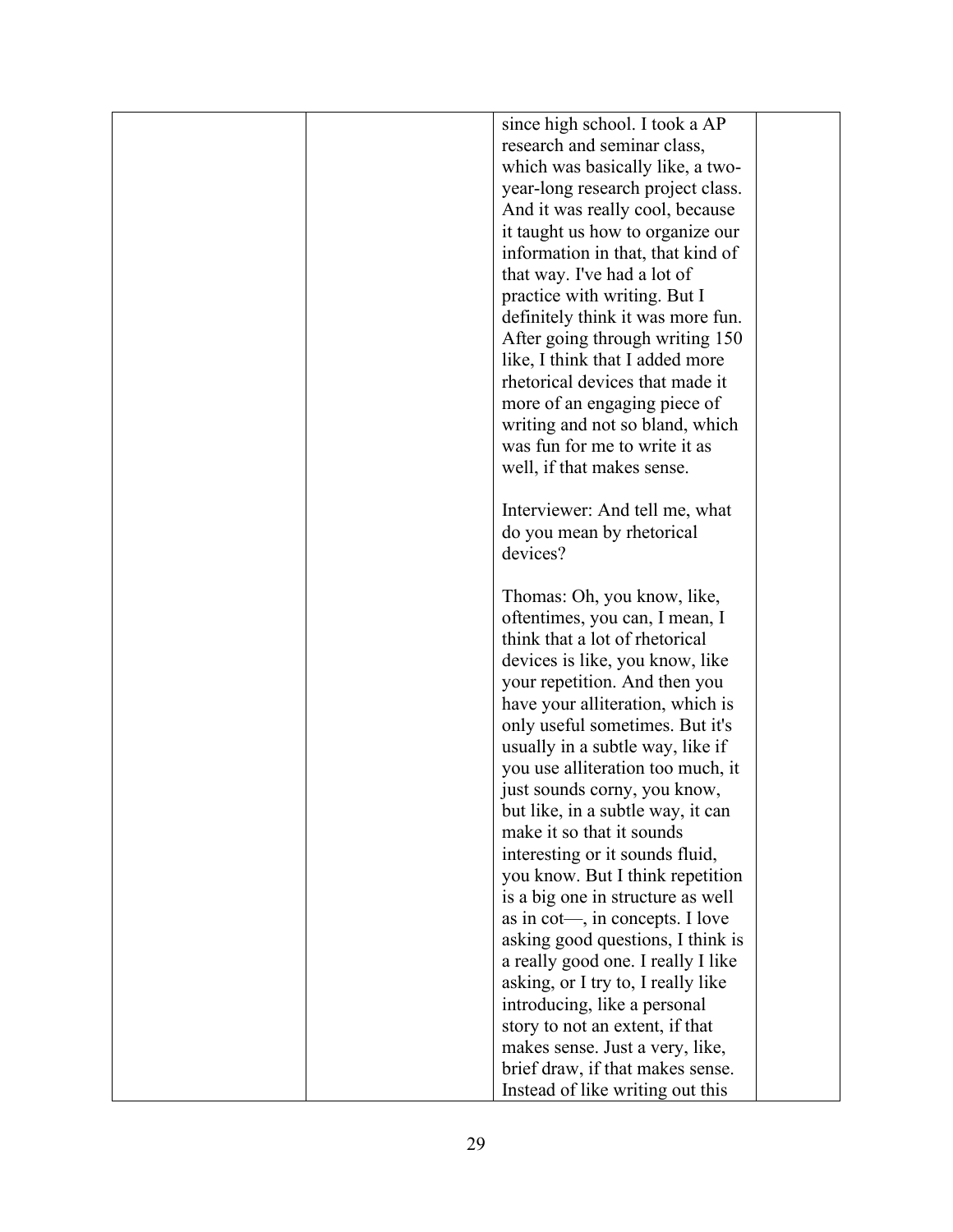|                 |                         | long story, it's just like a quick, |                |
|-----------------|-------------------------|-------------------------------------|----------------|
|                 |                         | you know, maybe one or two          |                |
|                 |                         | sentence discussion about           |                |
|                 |                         | personal application. And           |                |
|                 |                         | enough, those are strict, strictly  |                |
|                 |                         | like rhetorical devices. I know     |                |
|                 |                         | that I remembered what they         |                |
|                 |                         | were a lot better when I was        |                |
|                 |                         | when I was closer to [FYC]. But     |                |
|                 |                         | I've forgotten a lot of them over   |                |
|                 |                         | time. But I think that I do tend    |                |
|                 |                         | to use them just naturally. Even    |                |
|                 |                         | if I forget the actual name of the  |                |
|                 |                         | rhetorical device.                  |                |
|                 |                         |                                     |                |
|                 |                         | (Thomas 2021 lines 68-72)           |                |
| Mobilization of | Student discusses how   | Jannett: And so I feel like now     | $\overline{7}$ |
| Cognitive       | the situation impacts   | I'm learning to take all these      |                |
| Resources       | how they are applying   | skills and put them into action     |                |
|                 | writing knowledge in    | and, in different scenarios that    |                |
|                 | a new context           | maybe we didn't get to discuss      |                |
|                 | cognitively,            | much in [FYC], and so I'm able      |                |
|                 | affectively, and        | to write for biology now and use    |                |
|                 | relationally.           | the lingo that they want me to      |                |
|                 |                         | use versus the lingo that I'm       |                |
|                 | (I know these           | going to use in my linguistics      |                |
|                 | situations are          | class for an essay versus what      |                |
|                 | different, so I have to | I'm going to use in my [religion]   |                |
|                 | think about this        | class in a couple weeks. And I      |                |
|                 | differently, I feel     | feel like that has been really      |                |
|                 | differently, create     | good for me this semester, just     |                |
|                 | different               | knowing how to change my            |                |
|                 | relationships.)         | voice for the genre I'm in. So, I   |                |
|                 |                         | think that's been really good.      |                |
|                 |                         |                                     |                |
|                 |                         | Interviewer: Okay, good, and        |                |
|                 |                         | tell me, I have these skills that I |                |
|                 |                         | can now move to different tasks     |                |
|                 |                         | or different contexts, what are     |                |
|                 |                         | those—if you had to name those      |                |
|                 |                         | skills, what would you name         |                |
|                 |                         | them?                               |                |
|                 |                         |                                     |                |
|                 |                         | Jannett: Of course, audience.       |                |
|                 |                         | Like, my biology audience is so     |                |
|                 |                         | different than my [religion]        |                |
|                 |                         |                                     |                |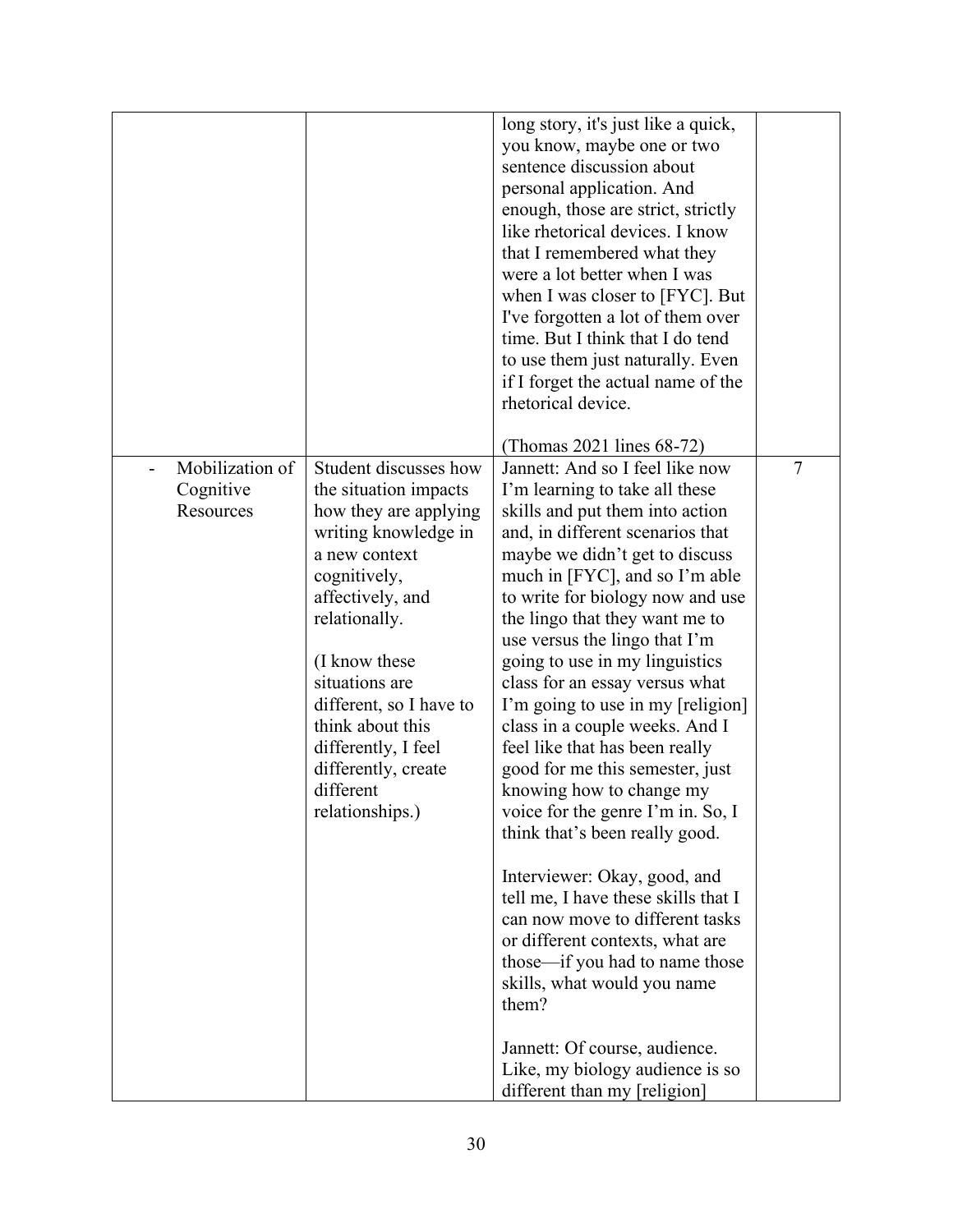|             |                                                                                                                                                      | audience. Like, in my [religion<br>class] I'm probably not going to<br>talk about evolution, but in my<br>biology [class] I am. Um, so,<br>that, and I think the type of                                                                                                            |    |
|-------------|------------------------------------------------------------------------------------------------------------------------------------------------------|-------------------------------------------------------------------------------------------------------------------------------------------------------------------------------------------------------------------------------------------------------------------------------------|----|
|             |                                                                                                                                                      | paper I'm writing. So my, I have<br>like a linguistics class where I'm<br>writing an opinion editorial, and<br>my [religion] class is a research<br>paper, and so I've been able to<br>take the skills of like<br>differentiating between those<br>types of writings that I learned |    |
|             |                                                                                                                                                      | in this class and now apply them<br>into like real grades that I'm like<br>getting for important classes.                                                                                                                                                                           |    |
|             |                                                                                                                                                      | (Jannett 2019 lines 155-157)                                                                                                                                                                                                                                                        |    |
| Translation | Student acknowledges<br>the<br>similarities/differences<br>of two genres/pieces<br>of writing and how<br>they apply previous<br>knowledge into a new | Interviewer: As you're [writing]<br>that research article for a study],<br>is there anything about that<br>work that reminds you of<br>something you've done before<br>in-writing wise?                                                                                             | 14 |
|             | context.                                                                                                                                             | Jackson: Um, I mean, I've done<br>research papers before. Uh, and<br>I'veYeah, I mean it's similar<br>to just writing a research paper<br>because there is a lot of<br>background research that you<br>have to do. Um, it's a little bit                                            |    |
|             |                                                                                                                                                      | different because there's a lot of,<br>uh, instead of like trying to just<br>write about what other people<br>have written, you're, I mean, it's<br>more coming up with your own<br>kind of discussion, coming up                                                                   |    |
|             |                                                                                                                                                      | with your own, uh-I mean,<br>you're the authority figure here,<br>you know? Obviously, you're<br>referring to other people, but<br>instead of only referring to other<br>people, you're also saying, "I<br>know this because I did this                                             |    |
|             |                                                                                                                                                      | research. I am the person that,                                                                                                                                                                                                                                                     |    |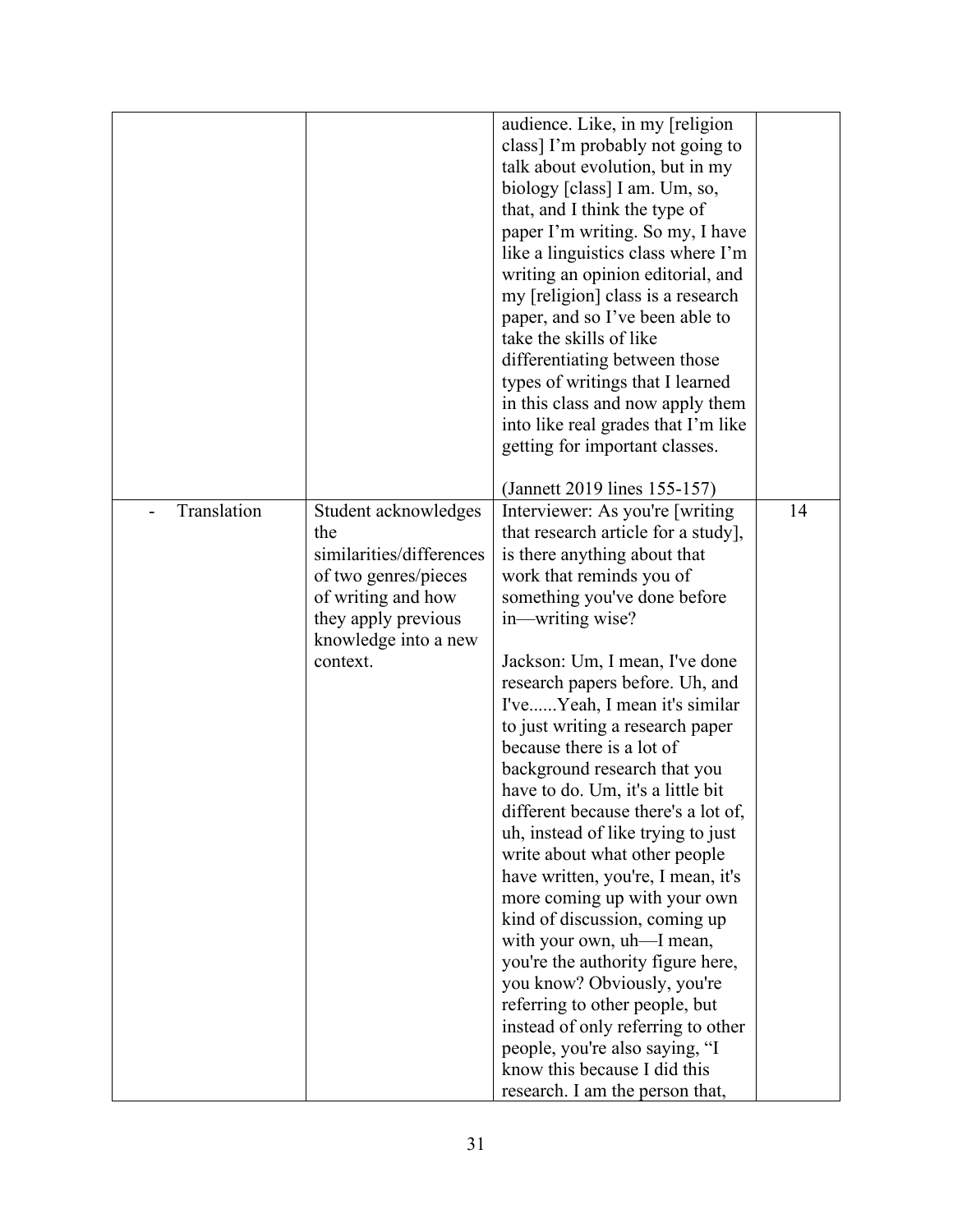| that can be talking about this,"     |
|--------------------------------------|
| which is a little bit different, um, |
|                                      |
| than I've done in the past. But,     |
| um, it's similar to—I mean,          |
| since we're talking about [FYC],     |
| it's similar to the conference       |
| paper kind of, um, because there     |
| is the element of going and          |
| reading other people's works         |
| and, and, uh, studying their,        |
| their journals and stuff like that.  |
|                                      |
| (Jackson 2020 lines 50-52)           |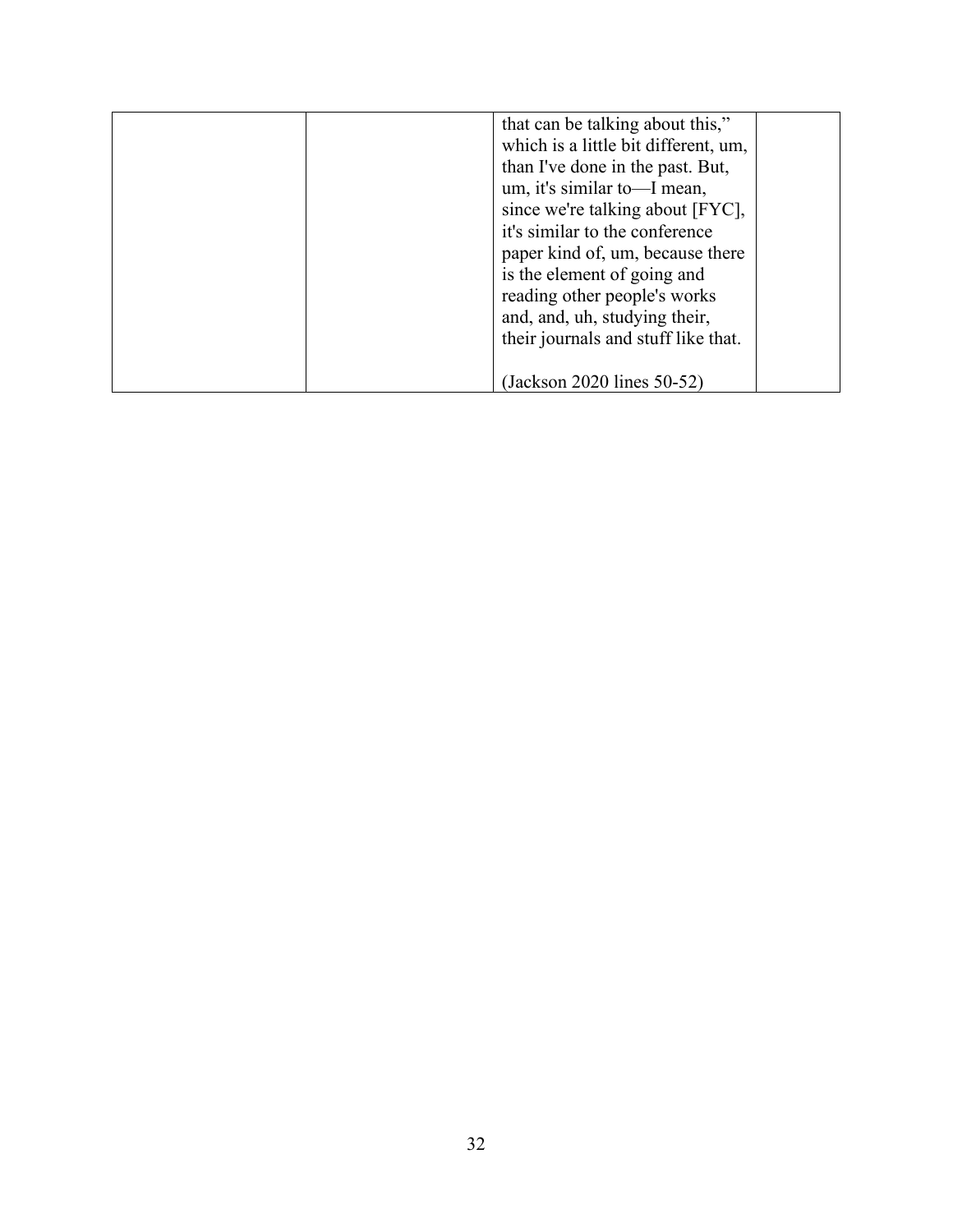<span id="page-39-0"></span>Appendix C: Comprehensive List of Students' Reported Affect and Discussion of Transfer

Key:

P – Positive toward writing/ability to write

N – Negative toward writing/ability to write

M – Mixed affect toward writing/ability to write

|                |                |              |                          |              | Discuss   |
|----------------|----------------|--------------|--------------------------|--------------|-----------|
|                | Pseudonym      | 2019         | 2020                     | 2021         | Transfer? |
| 1              | Alice          | M            | N                        | M            | Yes       |
| $\overline{2}$ | Angela         | $\mathbf P$  | $\mathbf{P}$             | $\mathbf{P}$ | Yes       |
| $\mathfrak{Z}$ | Anna           | N            | P                        | $\mathbf P$  | Yes       |
| $\overline{4}$ | Avery          | $\mathbf P$  | $\overline{\phantom{a}}$ | -            | No        |
| 5              | Benjamin       | M            | M                        | M            | Yes       |
| 6              | <b>Brandon</b> | $\mathbf{P}$ | $\mathbf P$              | M            | Yes       |
| $\overline{7}$ | Caiden         | M            | $\overline{\phantom{0}}$ | M            | No        |
| 8              | Carter         | M            | M                        | ${\bf P}$    | Yes       |
| 9              | Casey          | M            | $\mathbf P$              | ${\bf P}$    | Yes       |
| 10             | Chandler       | M            |                          | M            | No        |
| 11             | Chase          | $\mathbf{P}$ | M                        | $\mathbf P$  | Yes       |
| 12             | Chloe          | N            | $\overline{\phantom{0}}$ | $\mathbf P$  | No        |
| 13             | Christian      | M            |                          | -            | Yes       |
| 14             | Claudia        |              |                          | М            | Yes       |
| 15             | Dory           | $\mathbf{P}$ | $\mathbf{P}$             | M            | No        |
| 16             | Ellie          | $\mathbf P$  | $\mathbf{P}$             | ${\bf P}$    | No        |
| 17             | Emily          | M            |                          | $\mathbf P$  | Yes       |
| 18             | Ethan          | $\mathbf P$  |                          | P            | Yes       |
| 19             | Evelyn         | M            | M                        |              | No        |
| 20             | Florence       | $\mathbf P$  | P                        |              | Yes       |
| 21             | Fredrick       | M            | $\mathbf P$              |              | Yes       |
| 22             | Gideon         | M            | $\mathbf P$              |              | No        |
| 23             | Glen           | M            | M                        | -            | Yes       |
| 24             | Grace          | P            |                          | $\mathbf P$  | Yes       |
| 25             | Grover         | M            |                          |              | No        |
| 26             | Jackson        | $\mathbf P$  | $\mathbf{P}$             | $\mathbf P$  | Yes       |
| 27             | Janette        | $\mathbf P$  |                          | ${\bf P}$    | Yes       |
| 28             | Jean           | M            | M                        | M            | Yes       |
| 29             | Jeffrey        | M            |                          |              | Yes       |
| 30             | Jim            | M            |                          |              | No        |
| 31             | Kaleigh        | ${\bf P}$    | $\mathbf{P}$             |              | No        |
| 32             | Kelly          | $\mathbf{P}$ |                          |              | No        |
| 33             | Kevin          | M            | M                        | N            | Yes       |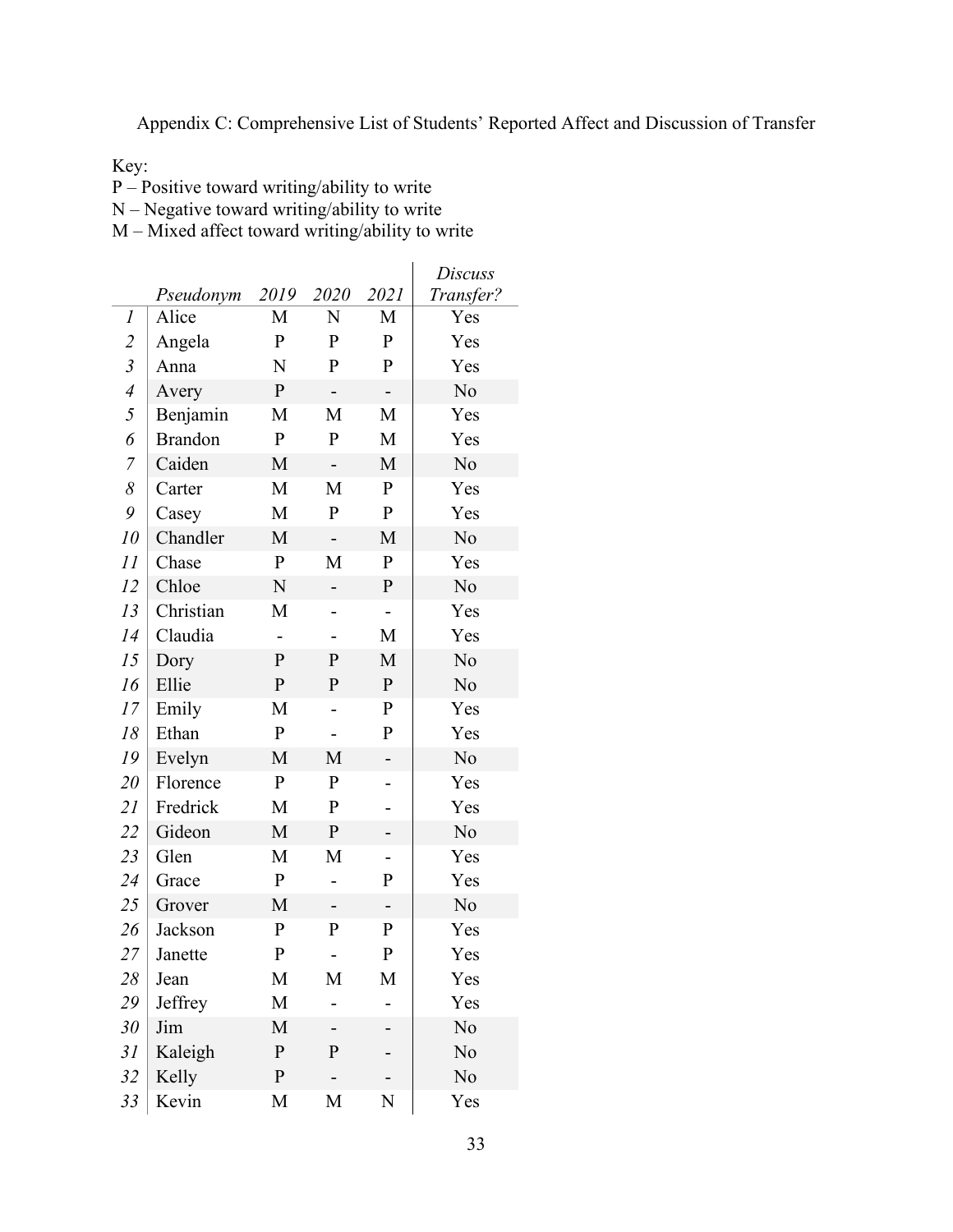| 34 | Layne   | M            |              |              | Yes |
|----|---------|--------------|--------------|--------------|-----|
| 35 | Liam    | M            | $\mathbf{P}$ |              | No  |
| 36 | Lisa    | $\mathbf P$  | P            | P            | Yes |
| 37 | Logan   | M            | M            | M            | Yes |
| 38 | Mason   | $\mathbf{P}$ | $\mathbf P$  | $\mathbf P$  | Yes |
| 39 | Michael | $\mathbf P$  | M            | M            | Yes |
| 40 | Morgan  |              | $\mathbf{P}$ | M            | Yes |
| 41 | Neil    | N            | M            |              | Yes |
| 42 | Noah    | N            | N            | N            | Yes |
| 43 | Olivia  |              | N            | $\mathbf{P}$ | Yes |
| 44 | Pam     | $\mathbf{P}$ | $\mathbf{P}$ |              | Yes |
| 45 | Piper   | M            | M            | М            | Yes |
| 46 | Raegan  | M            | M            | $\mathbf P$  | Yes |
| 47 | Riley   | M            | ${\bf P}$    |              | Yes |
| 48 | Rowan   | $\mathbf P$  | M            |              | Yes |
| 49 | Ryan    | $\mathbf{P}$ | $\mathbf{P}$ | $\mathbf{P}$ | Yes |
| 50 | Stetson | $\mathbf{P}$ | $\mathbf{P}$ | $\mathbf{P}$ | Yes |
| 51 | Thomas  | P            | M            | M            | Yes |
| 52 | Wyatt   | М            | $\mathbf{P}$ | $\mathbf P$  | Yes |
| 53 | Zoe     | M            | M            | M            | No  |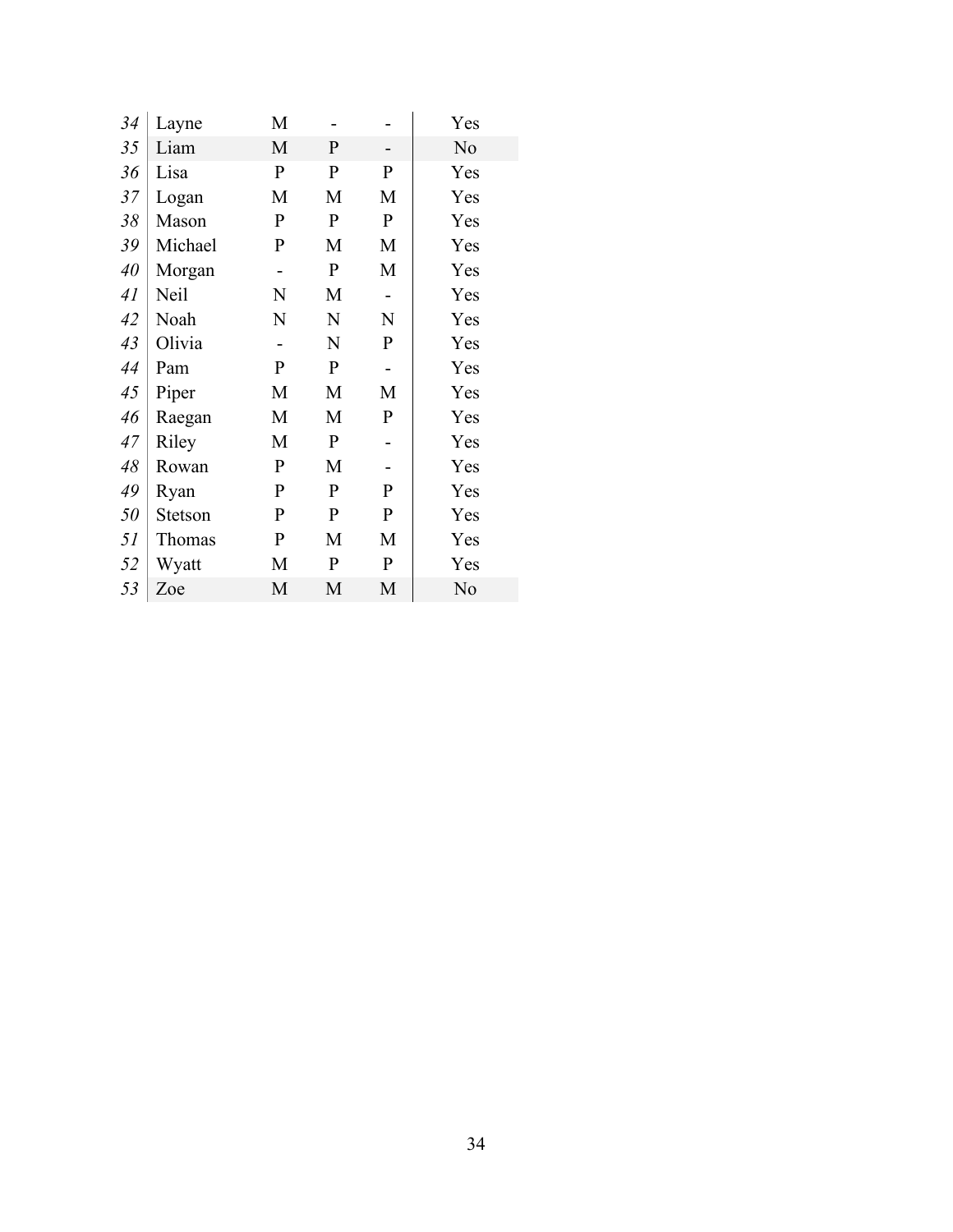# Appendix D: Years Students Discuss Transfer

<span id="page-41-0"></span>Key: Y – Yes N – No

|                  | <b>Pseudonym</b> | 2019        | 2020        | 2021        |
|------------------|------------------|-------------|-------------|-------------|
| $\boldsymbol{l}$ | Alice            | N           | Y           | N           |
| $\overline{c}$   | Angela           | N           | Y           | Y           |
| $\mathfrak{Z}$   | Anna             | N           | Y           | Y           |
| $\overline{4}$   | Avery            | ${\bf N}$   | $\mathbf N$ | $\mathbf N$ |
| 5                | Benjamin         | N           | Y           | N           |
| 6                | <b>Brandon</b>   | N           | Y           | N           |
| $\overline{7}$   | Caiden           | ${\bf N}$   | $\mathbf N$ | $\mathbf N$ |
| $\delta$         | Carter           | Y           | Y           | N           |
| 9                | Casey            | Y           | Y           | N           |
| 10               | Chandler         | ${\bf N}$   | $\mathbf N$ | $\mathbf N$ |
| 11               | Chase            | Y           | Y           | Y           |
| 12               | Chloe            | ${\bf N}$   | ${\bf N}$   | $\mathbf N$ |
| 13               | Christian        | Y           | N           | N           |
| 14               | Claudia          | N           | Y           | N           |
| 15               | Dory             | ${\bf N}$   | N           | ${\bf N}$   |
| 16               | Ellie            | N           | N           | N           |
| 17               | Emily            | N           | Y           | N           |
| 18               | Ethan            | Y           | Y           | Y           |
| 19               | Evelyn           | N           | $\mathbf N$ | N           |
| 20               | Florence         | Y           | N           | N           |
| 21               | Fredrick         | Y           | N           | N           |
| 22               | Gideon           | $\mathbf N$ | $\mathbf N$ | $\mathbf N$ |
| 23               | Glen             | Y           | Y           | N           |
| 24               | Grace            | Y           | Y           | Y           |
| 25               | Grover           | N           | ${\bf N}$   | ${\bf N}$   |
| 26               | Jackson          | Y           | N           | N           |
| 27               | Janette          | Y           | Y           | N           |
| 28               | Jean             | ${\bf N}$   | Y           | N           |
| 29               | Jeffrey          | Y           | N           | N           |
| 30               | Jim              | N           | N           | N           |
| 31               | Kaleigh          | N           | N           | N           |
| 32               | Kelly            | N           | N           | N           |
| 33               | Kevin            | ${\bf N}$   | N           | ${\bf N}$   |
| 34               | Layne            | Y           | N           | N           |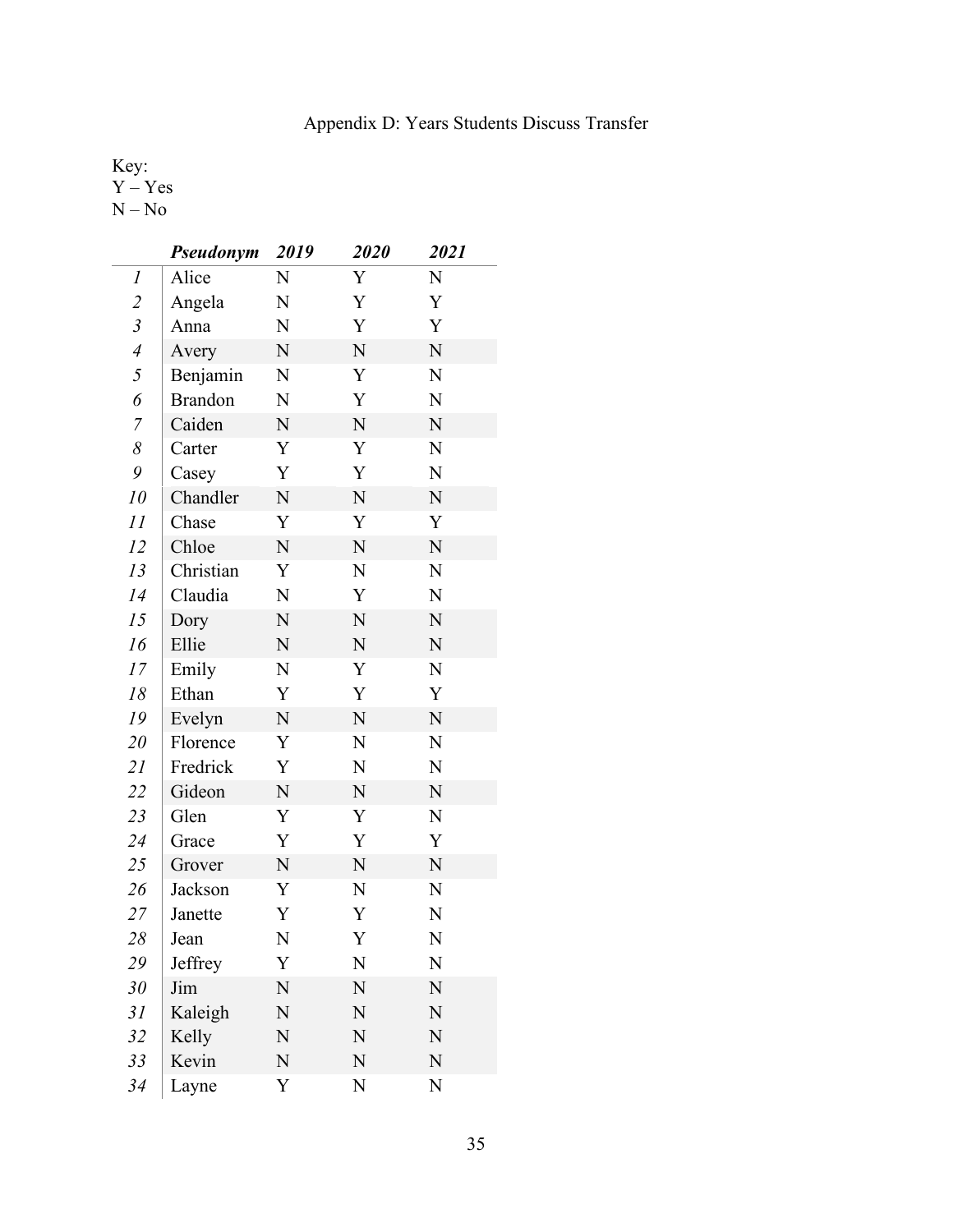| 35 | Liam        | N           | N           | N           |  |
|----|-------------|-------------|-------------|-------------|--|
| 36 | Lisa        | N           | Y           | N           |  |
| 37 | Logan       | $\mathbf N$ | $\mathbf N$ | $\mathbf N$ |  |
| 38 | Mason       | Y           | N           | N           |  |
| 39 | Michael     | Y           | Y           | Y           |  |
| 40 | Morgan      | N           | Y           | N           |  |
| 41 | <b>Neil</b> | $\mathbf N$ | N           | $\mathbf N$ |  |
| 42 | Noah        | N           | Y           | N           |  |
| 43 | Olivia      | Y           | N           | N           |  |
| 44 | Pam         | Y           | $\mathbf N$ | N           |  |
| 45 | Piper       | N           | Y           | Y           |  |
| 46 | Raegan      | N           | Y           | N           |  |
| 47 | Riley       | Y           | N           | N           |  |
| 48 | Rowan       | Y           | N           | N           |  |
| 49 | Ryan        | N           | Y           | Y           |  |
| 50 | Stetson     | Y           | Y           | N           |  |
| 51 | Thomas      | N           | Y           | N           |  |
| 52 | Wyatt       | N           | Y           | Y           |  |
| 53 | Zoe         | N           | N           | N           |  |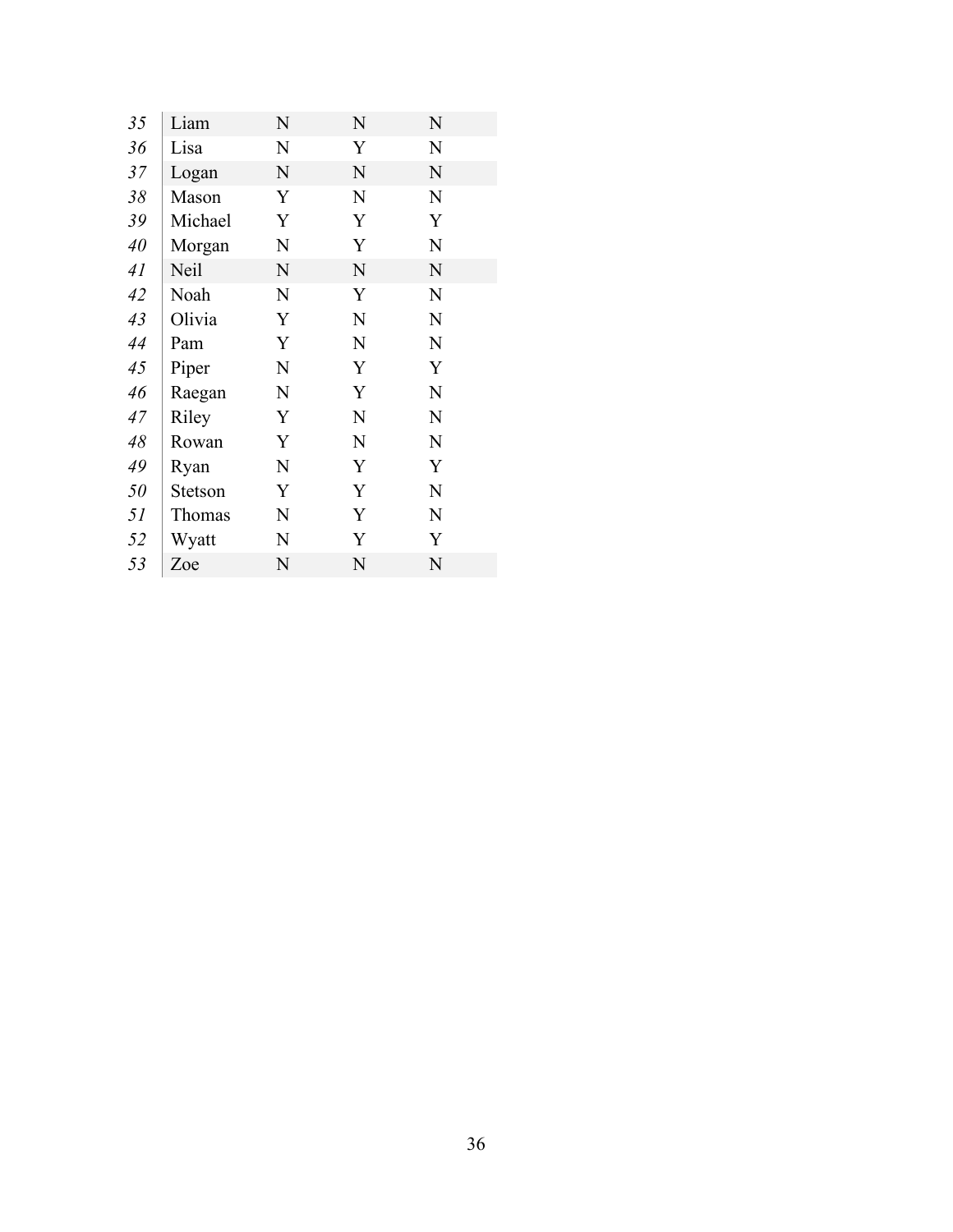#### Works Cited

- <span id="page-43-0"></span>Alexander, Jonathan, Karen Lunsford, and Carl Whithaus. "Affect and Wayfinding in Writing After College." *College English*, vol. 82, no. 6, 2020, pp. 563-590*. ProQuest*, http://erl.lib.byu.edu/login/?url=https://www.proquest.com/scholarly-journals/affectwayfinding-writing-after-college/docview/2433398906/se-2?accountid=4488.
- Behizadeh, Nadia. "Aiming for Authenticity: Successes and Struggles of an Attempt to Increase Authenticity in Writing." *Journal of Adolescent & Adult Literacy*, vol. 62, no. 4, Jan. 2019, pp. 411–19. *DOI.org (Crossref)*, https://doi.org/10.1002/jaal.911.
- Clark, Christina, Emily Best, and Irene Picton. *Children and Young People's Writing in 2021 and Their Reflections on Writing during the Covid-19 Pandemic in 2020*. National Literacy Trust, 2021,

https://cdn.literacytrust.org.uk/media/documents/Children and young peoples writing i n\_2021.pdf. Accessed 7 Mar. 2022.

Craig, Jacob W. "Affective Materialities: Places, Technologies, and Development of Writing Processes." *Composition Forum*, no. 41, 2019,

https://files.eric.ed.gov/fulltext/EJ1213662.pdf.

- DePalma, Michael-John, and Jeffrey M. Ringer. "Toward a Theory of Adaptive Transfer: Expanding Disciplinary Discussions of 'Transfer' in Second-Language Writing and Composition Studies." *Journal of Second Language Writing* 20.2 (2011): 134-147. https://doi-org.erl.lib.byu.edu/10.1016/j.jslw.2011.02.003
- Donahue, Chirstiane. "Writing and Global Transfer Narratives: Situating the Knowledge Transformation Conversation." *Critical Transitions: Writing and the Question of*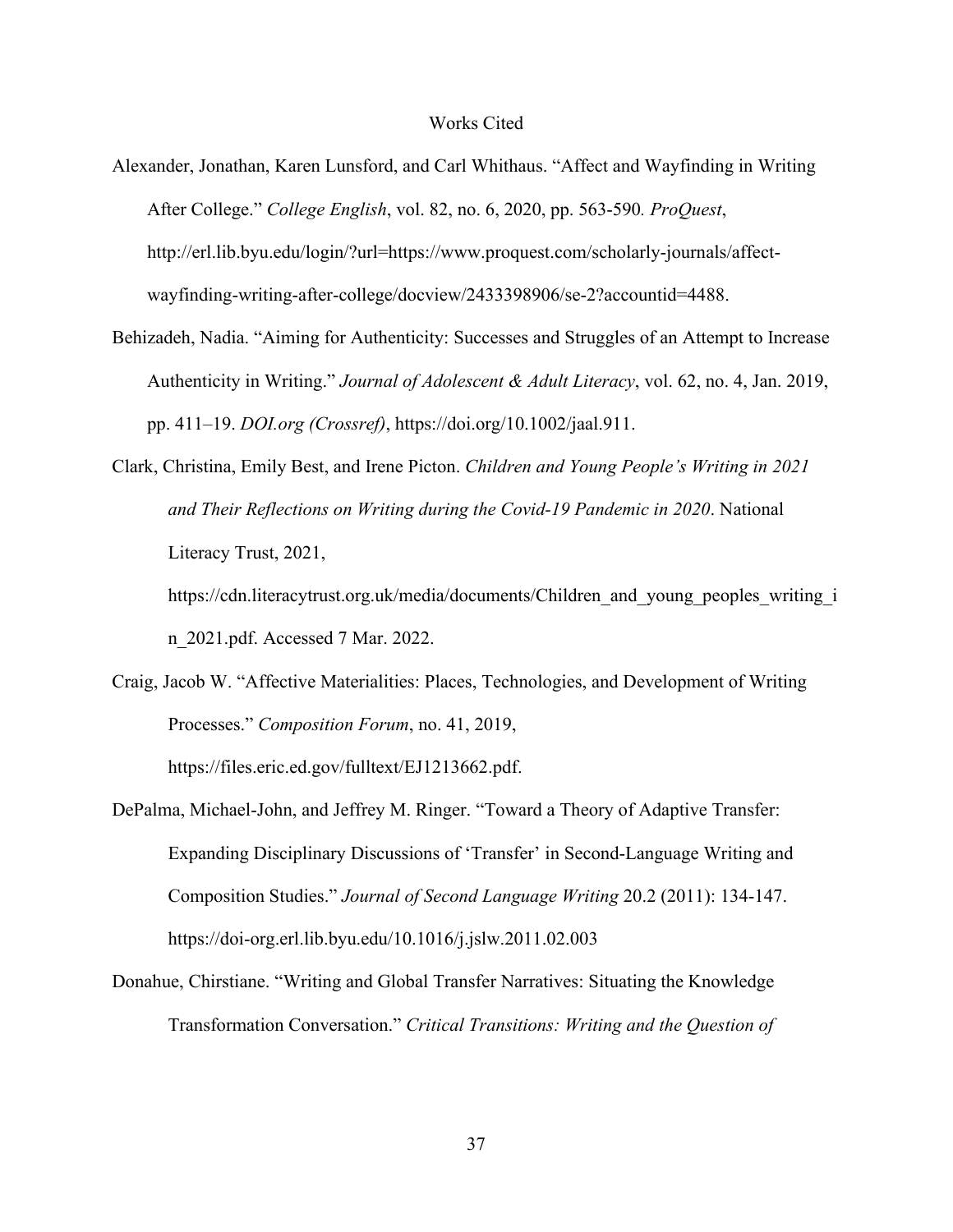*Transfer*, by Chris M. Anson and Jessie L. Moore, The WAC Clearinghouse, 2016, pp. 107–136.

- Driscoll, Dana Lynn, and Roger Powell. "States, Traits, and Dispositions: The Impact of Emotion on Writing Development and Writing Transfer Across College Courses and Beyond." *Composition Forum*, vol. 34, Summer 2016, p. 1-16. *EBSCOhost*, search.ebscohost.com/login.aspx?direct=true&db=edo&AN=118364124&site=edslive&scope=site.
- Eodice, Michele, et al. *The Meaningful Writing Project: Learning, Teaching and Writing in Higher Education*. University Press of Colorado, 2017.
- Johnson, J. Paul, and Ethan Krase. "Affect, Experience, and Accomplishment: A Case Study of Two Writers, From First-Year Composition to Writing in the Disciplines." *Journal of Teaching Writing* vol. 27, issue 2, 2012, pp. 1-26.
- Massumi, Brian. "The Autonomy of Affect." *Cultural Critique*, no. 31, 1995, pp. 83–109. *JSTOR*, https://doi.org/10.2307/1354446. Accessed 19 May 2022.
- Nelson, Julie. "An Unnecessary Divorce: Integrating the Study of Affect and Emotion in New Media." *Composition Forum*, 2016, http://compositionforum.com/issue/34/unnecessarydivorce.php.
- Nowacek, Rebecca S. *Agents of Integration: Understanding Transfer As a Rhetorical Act.* Southern Illinois University Press, 2011. EBSCOhost, searchebscohost.com.erl.lib.byu.edu/login.aspx?direct=true&db=nlebk&AN=960287&site=edslive&scope=site.
- Powell, Roger. *The Impact of Teacher and Student Mindsets on Responding to Student Writing in First-year Composition*, Indiana University of Pennsylvania, Ann Arbor, 2018*. ProQuest*,